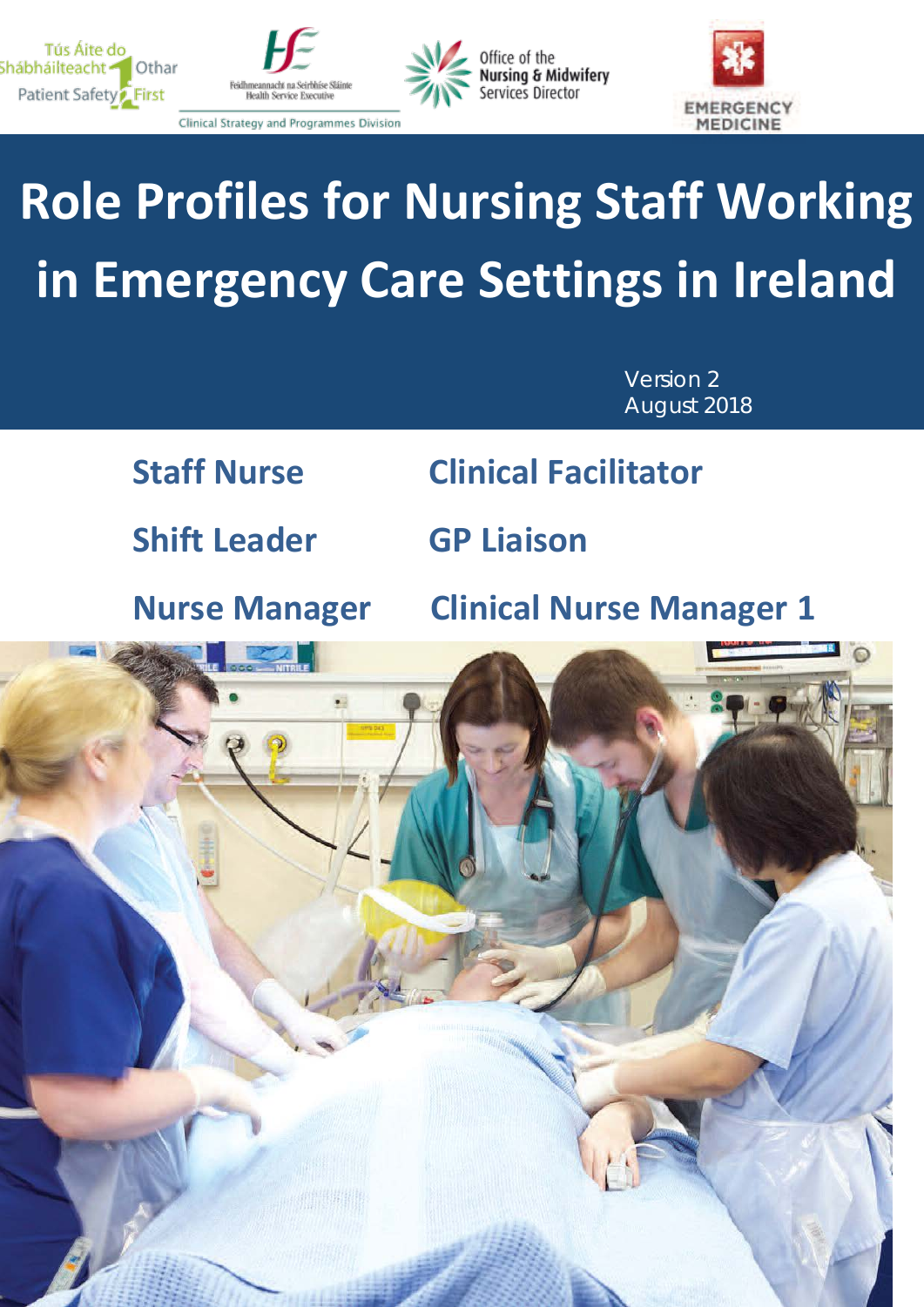#### **Foreword**

This document presents a suite of role profiles for various grades of nursing staff working within the Emergency Care setting in Ireland which are complementary to the HSE nationally agreed job descriptions for nursing staff grades. It replaces the previous version published by the National Emergency Medicine Programme (EMP) in January 2014. This version now presents the role profiles realigned to the new six Domains of Competence which have been recently introduced by the Nursing and Midwifery Board of Ireland (NMBI) as well as including three additional role profiles. The six roles outlined in this document represent 94% of the total nursing workforce employed in HSE Emergency settings in Ireland.

The role profiles support the requirement outlined in all HSE job descriptions which indicate that nurses must 'demonstrate practitioner competence and professionalism in order to carry out the duties and responsibilities of the role'. The National EMP Emergency Nursing Interest Group (ENIG) have developed these role profiles in order to provide additional and specific role details with regard to nurses practicing in Emergency Care environments across the country.

Each role profile outlines a role specific competency framework intended to guide various grades of emergency nurses towards achieving predetermined practice competencies to meet patients' needs in the challenging clinical environment of the emergency setting. It has been envisaged that the use of these role profiles will also support standardisation of emergency nursing competencies nationally, support professional development planning (PDP) and assist management in recruitment processes. The feedback and response to the three role profiles launched in January 2014 has been extremely positive and indicates that they are useful in meeting these predetermined objectives.

The role profiles were prepared by ENIG and co-ordinated by Ms Susanna Byrne, Service Planner for the EMP and Director, Nursing and Midwifery Planning and Development Unit, HSE Dublin South, Kildare & Wicklow. The EMP and the Office of the Nursing and Midwifery Services Director (ONMSD) are pleased to endorse these role profiles which have undergone extensive stakeholder consultation, and anticipate that nursing staff working within the emergency setting find them beneficial in their roles.

#### **Dr Gerard McCarthy Ms Mary Wynne**

Many Wyme

Clinical Lead **Interim Director** National Emergency Medicine Programme (EMP) Office of the Nursing & Midwifery Services (ONMSD)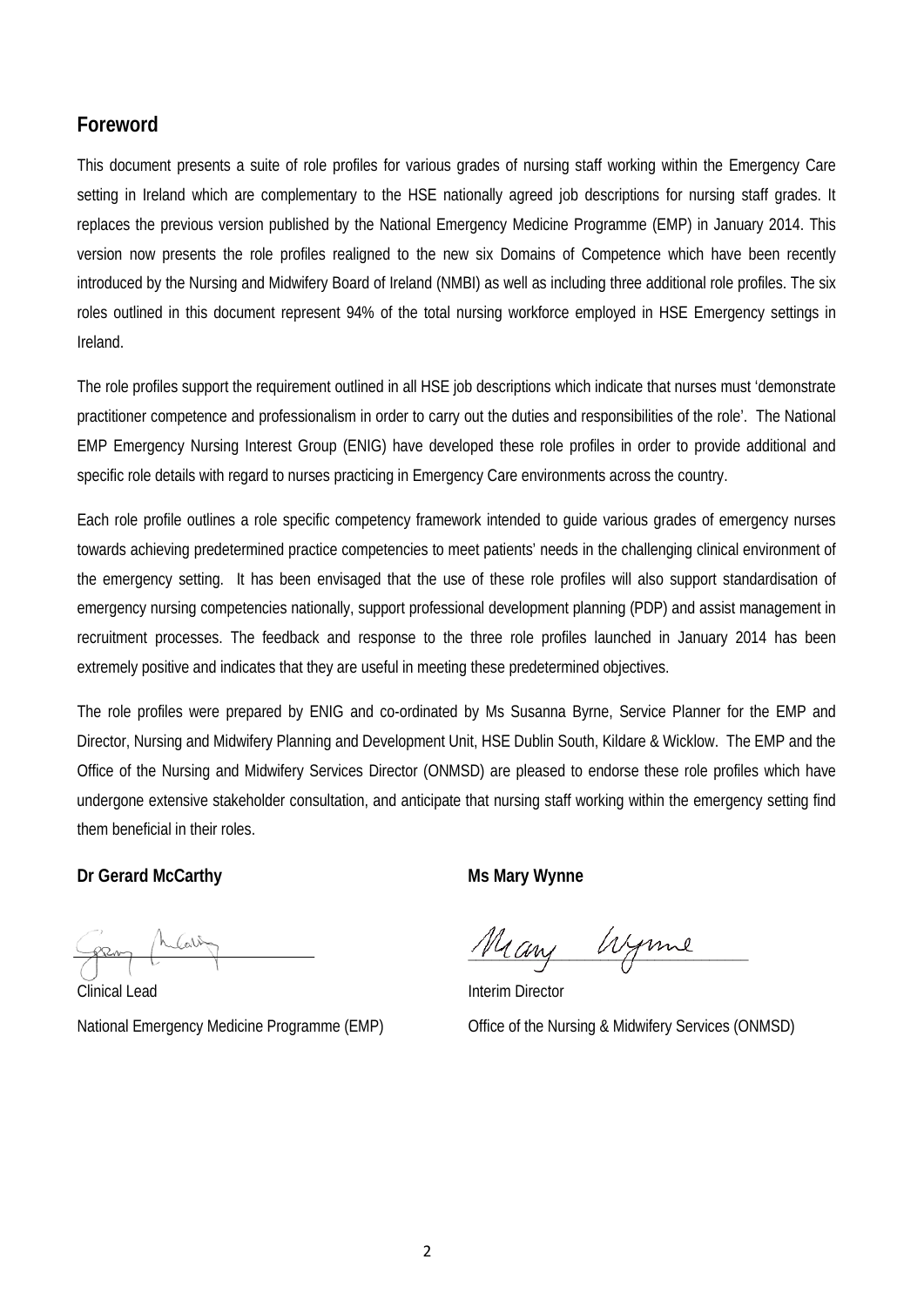#### **Table of Contents**

| Foreword                                                             | 2 |
|----------------------------------------------------------------------|---|
| Acknowledgements                                                     | 4 |
| Introduction                                                         | 5 |
| Background                                                           | 5 |
| High level descriptor of Nursing Roles in the Emergency Care setting | 7 |

#### **ROLE PROFLIES**

| $\mathbf{1}$   | <b>Staff Nurse Role Profile</b>              | 8  |
|----------------|----------------------------------------------|----|
|                |                                              |    |
| 2 <sup>2</sup> | <b>Clinical Nurse Manager 1 Role Profile</b> | 14 |
|                |                                              |    |
| $\mathfrak{Z}$ | <b>Shift Leader Role Profile</b>             | 19 |
|                |                                              |    |
| 4              | <b>Clinical Facilitator Role Profile</b>     | 25 |
|                |                                              |    |
| 5              | <b>GP Liaison Role Profile</b>               | 30 |
|                |                                              |    |
| 6              | <b>ED Nurse Manager Role Profile</b>         | 36 |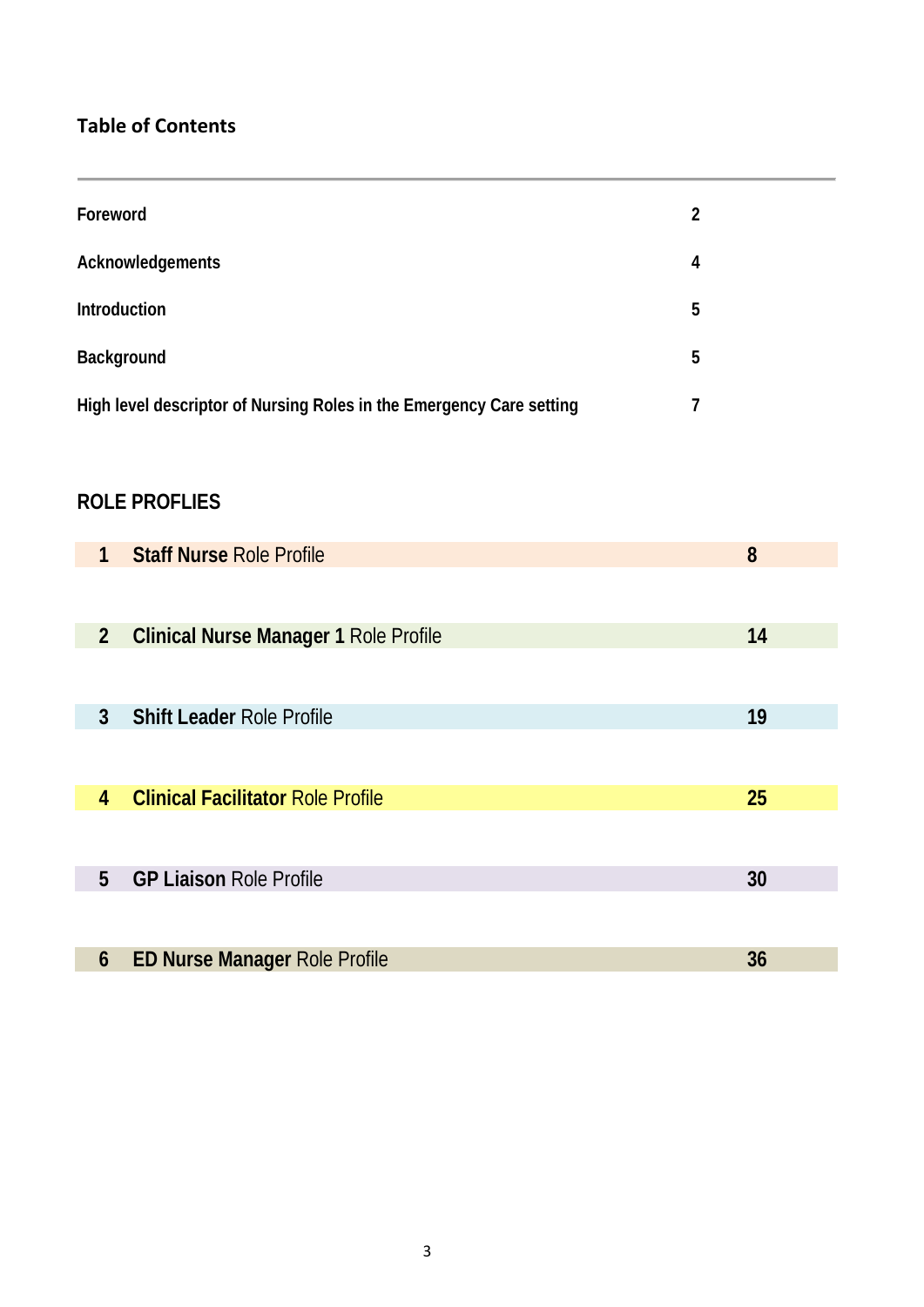#### **Acknowledgements:**

The Author would like to extend sincere thanks to the following people and groups who have supported and contributed to the development of this document.

Members of the Emergency Nursing Interest Group (ENIG)

Ms Fiona McDaid, Lead Nurse National Emergency Medicine Programme (EMP)

Ms Margaret Williams, Nursing & Midwifery Planning & Development (NMPD) officer, Dublin South, Kildare & Wicklow

Mr Paddy Duggan, HSE HR

Hospital Group Directors of Nursing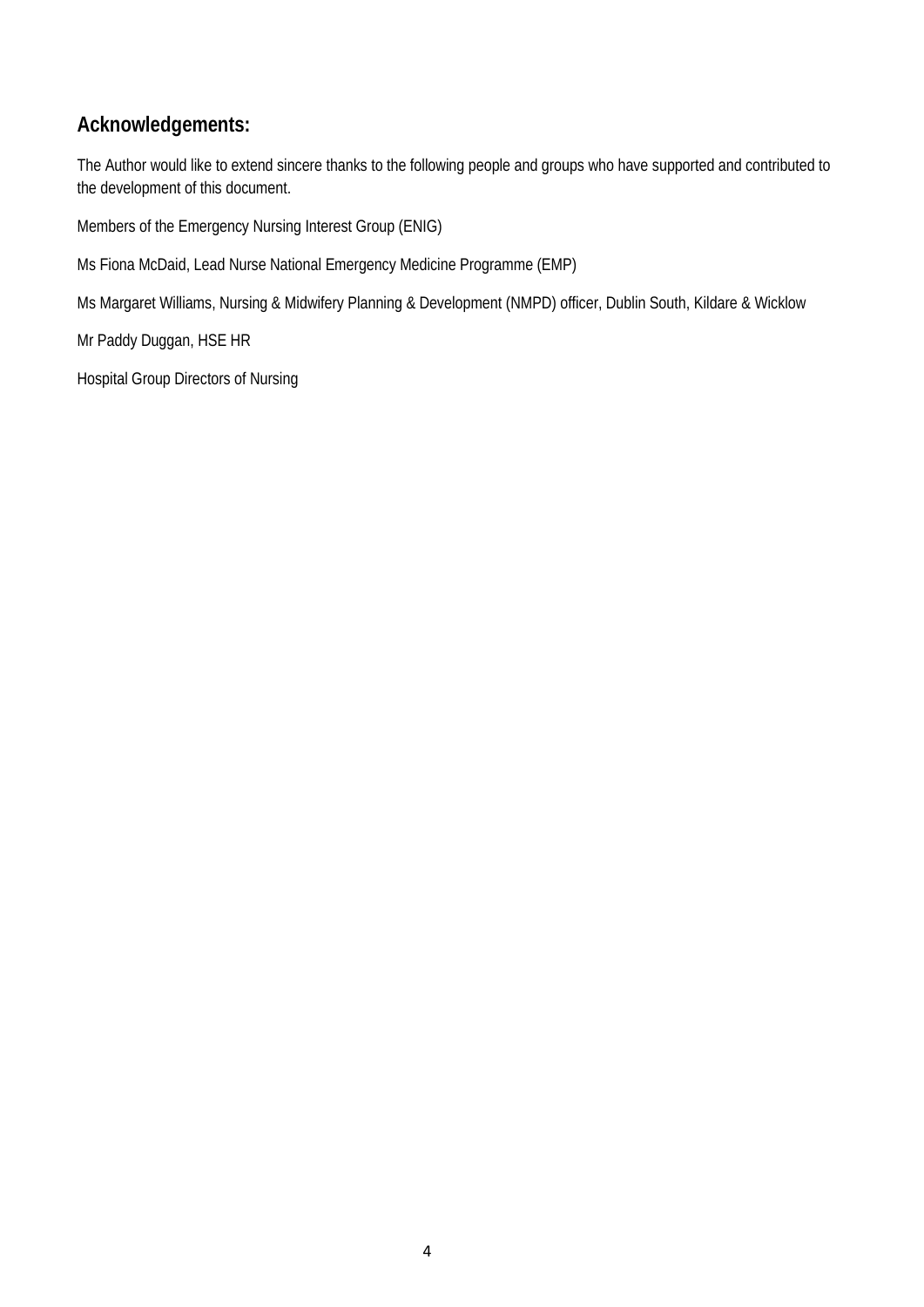#### **Introduction**

This document presents a suite of role profiles for the grades of Staff Nurse, Clinical Nurse Manager 1, Shift Leader, Clinical Facilitator, GP Liaison Nurse and Nurse Manager working within the Emergency Care setting. The role profiles are complementary to the HSE nationally agreed job descriptions for staff nurse (Grade code 2135); CNM 1 (Grade code 2127); CNM2 (Grade code 2119) and CNM 3 (Grade code 233X). These six nursing roles account for 94% of the total nursing workforce within the Emergency Care setting (Emergency Departments and Injury Units). Advanced Nurse Practitioners account for 5% of the total nursing workforce in emergency settings and guidance in relation to role profiles for these posts are addressed in the Emergency Medicine Programme (EMP) [Guide to Enhancing Advanced Nurse](http://emnow.ie/wordpress/wp-content/uploads/2015/03/A-Guide-to-Enhance-ANP-Services-across-Emergency-Care-Networks-in-Ireland-July-2013-Final_4.pdf)  [Practitioners across Emergency Care](http://emnow.ie/wordpress/wp-content/uploads/2015/03/A-Guide-to-Enhance-ANP-Services-across-Emergency-Care-Networks-in-Ireland-July-2013-Final_4.pdf) Networks in Ireland (EMP 2013). The remaining nursing roles which are currently small in number include Clinical Nurse Specialist and Liaison nurses. These roles are based in the Emergency Care environment in some organisations and work outwards to inpatient areas. It is also acknowledged that many Clinical Nurse Specialist and Advanced Nurse Practitioner roles working within the hospital also can have a significant input to patient care within the Emergency Care environment.

It is recognised that there are nursing roles that will develop in response to the evolving model of emergency healthcare delivery such as roles to support integrated care across acute and community services as well as roles that work across the organisation from the emergency setting to the acute inpatient areas. The EMP is committed to developing this vision in terms of potential future nursing roles in Emergency Care settings. It is envisaged at this point in time that the [Department of Health Taskforce on Staffing and Skill Mix Phase II](https://health.gov.ie/office-of-the-chief-nursing-officer/our-policies/taskforce-on-staffing-and-skill-mix-for-nursing/) (Emergency Care setting) will inform some of these developments. This document will be revised and updated in time to reflect these developments.

#### **Background**

The National EMP was established by the Health Service Executive's Clinical Strategy and Programmes Division in 2010 to develop a model of care to improve safety, quality, access and value in Emergency Medicine in Ireland. The Report of the National Emergency Medicine Programme - [A strategy to improve safety, quality, access and value](https://www.hse.ie/eng/services/publications/clinical-strategy-and-programmes/the-national-emergency-medicine-programme.pdf) was subsequently published in 2012.

The EMP advocates a co-ordinated system of care within the Emergency Care setting which will facilitate the provision of high-quality patient care that is standardised and easily accessible with high levels of effectiveness and efficiency, accountability, sustainability, good staff morale and strong system resilience. An experienced and competent emergency nursing team is required to ensure the delivery of the highest quality of care for patients as described in the EMP Report.

The HSE nationally agreed job descriptions outline that nurses must 'demonstrate practitioner competence and professionalism in order to carry out the duties and responsibilities of the role'. In support of this, the Nursing work stream of the EMP - the Emergency Nursing Interest Group (ENIG) have developed role profiles that provide additional or specific role details with regard to nurses practicing in the Emergency Care environment. The EMP has also developed a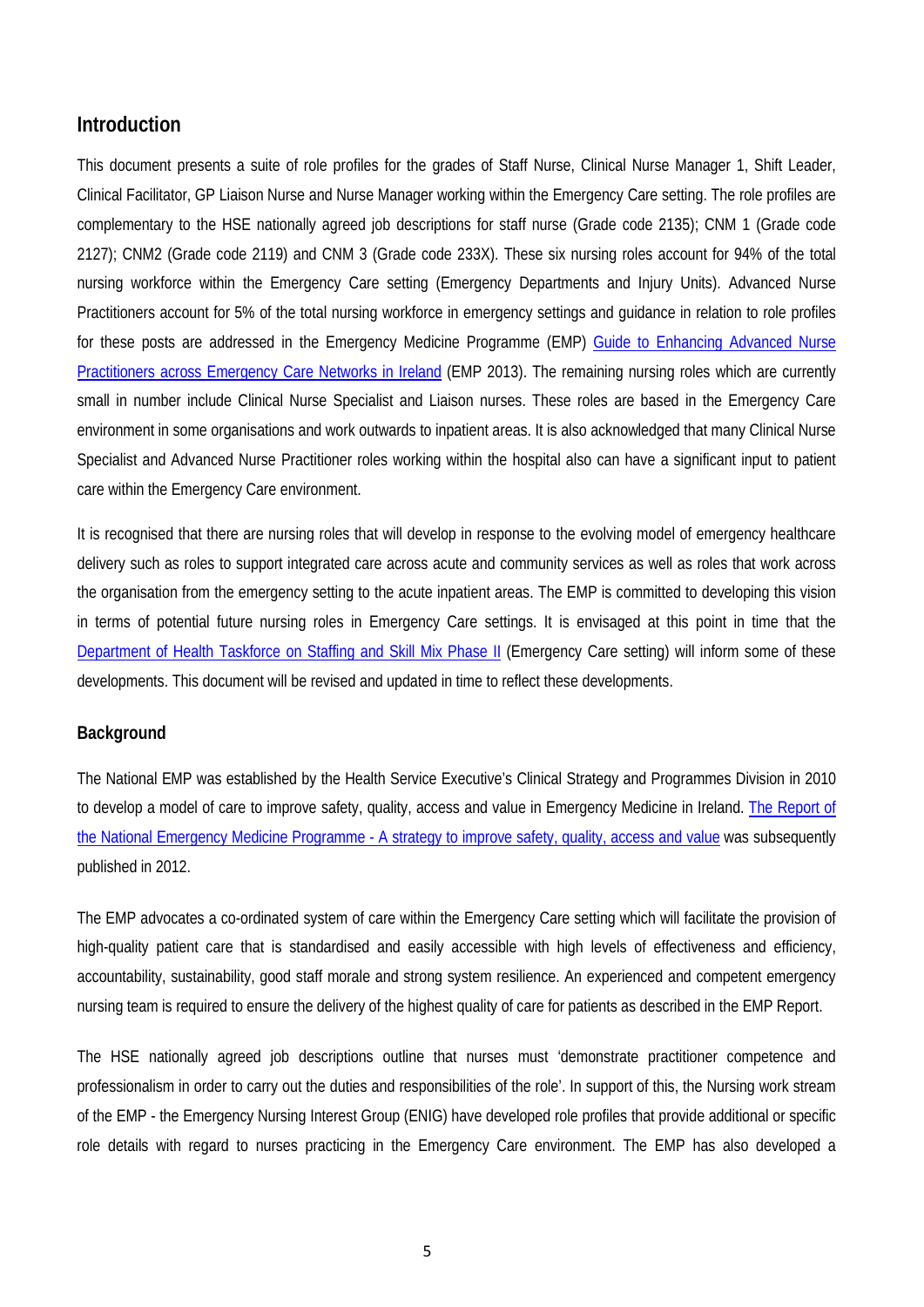[framework to support the delivery and recording of Nursing Care in Emergency Care](http://emnow.ie/wordpress/wp-content/uploads/2018/07/Framework-to-support-the-delivery-recording-of-nursing-care-in-ECNs-Nov-2017.pdf) Networks in Ireland to guide nursing practice.

The development of the role profiles involved wide consultation with key stakeholders working in the Emergency Care setting through ENIG as well as HSE HR department and the Hospital Group Directors of Nursing. It is envisaged that these role profiles will assist by:

- Providing clarity for the emergency nursing staff and supporting the standardisation of competencies required by nurses working in Emergency Care settings nationally
- $\checkmark$  Ensuring provision of standard and quality care
- Supporting the enhancement of patient safety
- Supporting implementation of performance management in the future
- Supporting future recruitment processes (built into professional knowledge identification at interview)

The role profiles present a specific competency framework intended to guide each staff grade towards achieving predetermined practice competencies to meet patients' needs in the challenging clinical environment of the Emergency Care setting. The Nursing and Midwifery Board of Ireland (NMBI) have recently refined the required domains of competence for registration and have now defined six domains of competence which each nurse and midwife must demonstrate in order to be registered to practice. These six domains of competence are used in each role profile as the building blocks for competence development.

Domain 1: **Professional values and conduct of the nurse competences** 

Domain 2: **Nursing practice and clinical decision-making competences** 

Domain 3: **Knowledge and cognitive competences** 

Domain 4: **Communication and interpersonal competences** 

Domain 5: **Management and team competences** 

Domain 6: **Leadership potential and professional scholarship competences** 

Each domain of competence consists of **performance criteria** and their relevant **behavioural indicators**. A behavioural indicator is a statement of the behaviour that would be observed when effective competence is demonstrated. The indicators are not intended to be complete or all-inclusive but should be interpreted in the context of the specific practice setting (in this case the Emergency Care setting) and may be further developed to address specific contexts of practice and required competencies.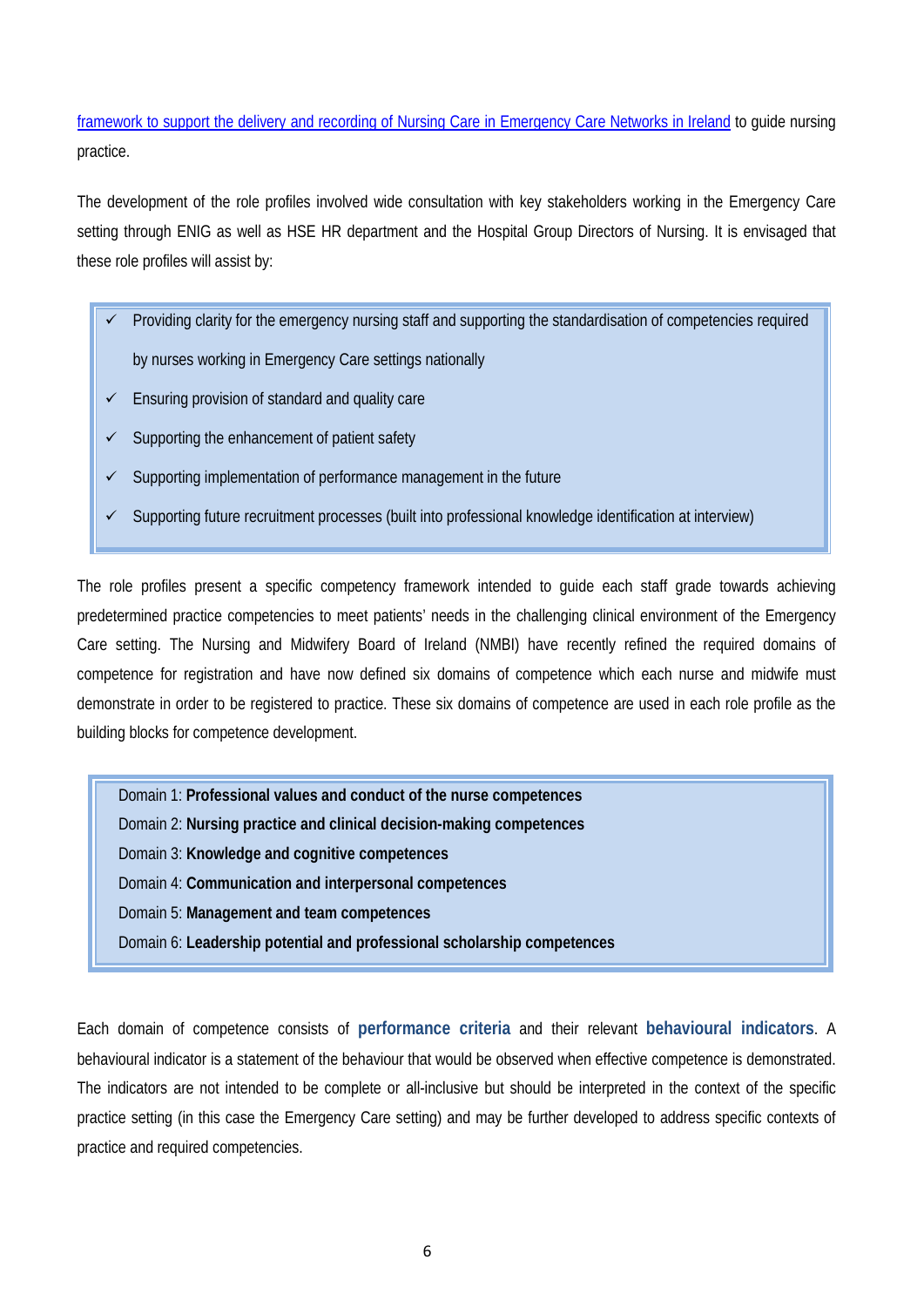#### **High level descriptor of Nursing Roles in the Emergency Care setting**

The competencies outlined within each role profile reflect both the common and role specific competencies for nurses working in various roles within the Emergency Care setting.

> The **Staff Nurse** represents the largest group of nursing staff working in the Emergency Care setting and is responsible for providing 24/7 nursing care which involves assessment, planning, implementation and evaluation of nursing care to an increasingly complex cohort of undifferentiated undiagnosed patients.

The **Clinical Nurse Manager 1** is responsible for providing clinical and professional leadership to the nursing/midwifery team. This role is responsible for ensuring that high standards for healthcare is implemented and monitored in the provision of nursing care within the Emergency Care setting.

The **Shift Leader** in the Emergency Care setting has a pivotal role in co-ordination and management of activity and resources within the clinical area on a day-to-day basis. The main responsibilities are ensuring delivery of safe quality patient care, resource management, service provision, staffing and staff development, facilitating communication and providing professional and clinical leadership. The competencies of the shift leader overlap with many of those included in the EMP Role Profile for an ED Nurse Manager as many of the elements of the ED Nurse Manager role are also performed or supported by the ED Shift Leader in the course of their daily work.

**The Clinical Facilitator** role is at CNM 2 grade with the purpose of providing clinical support to nurses and the wider Emergency Care team to ensure that they are competent skilled and professional members of the multi-disciplinary team. The role focuses on supporting nurses to develop clinical skills and competencies, in order to fulfil their roles and responsibilities in a continuously evolving health service.

**The GP Liaison** role is at CNM 2 grade and provides an opportunity to develop and strengthen links with personnel providing primary health and social care. The role provides a vital link between the Emergency Care setting, GP's/ Community Liaison and community care services. The role supports the provision of high quality care and follow up for patients and families through good communication links with the community care services.

**The ED Nurse Manager** applies specially focused knowledge and skills to manage and lead a high quality service for emergency patients. The role encompasses key result areas including service planning in terms of needs analysis, activities, targets and priorities, ensuring delivery of safe quality patient care and deployment of resources to include budgeting and workforce planning. The ED nurse manager acts as a focal service contact point and primary liaison person with other disciplines and service collaborators and provides direction, support and supervision to frontline staff in the discharge of their roles and promotion of evidence-based clinical decision making.

Staff Nurse

**CNM 3 CNM 2 CNM 1 Staff Nurse**  CNM<sub>2</sub>

CNM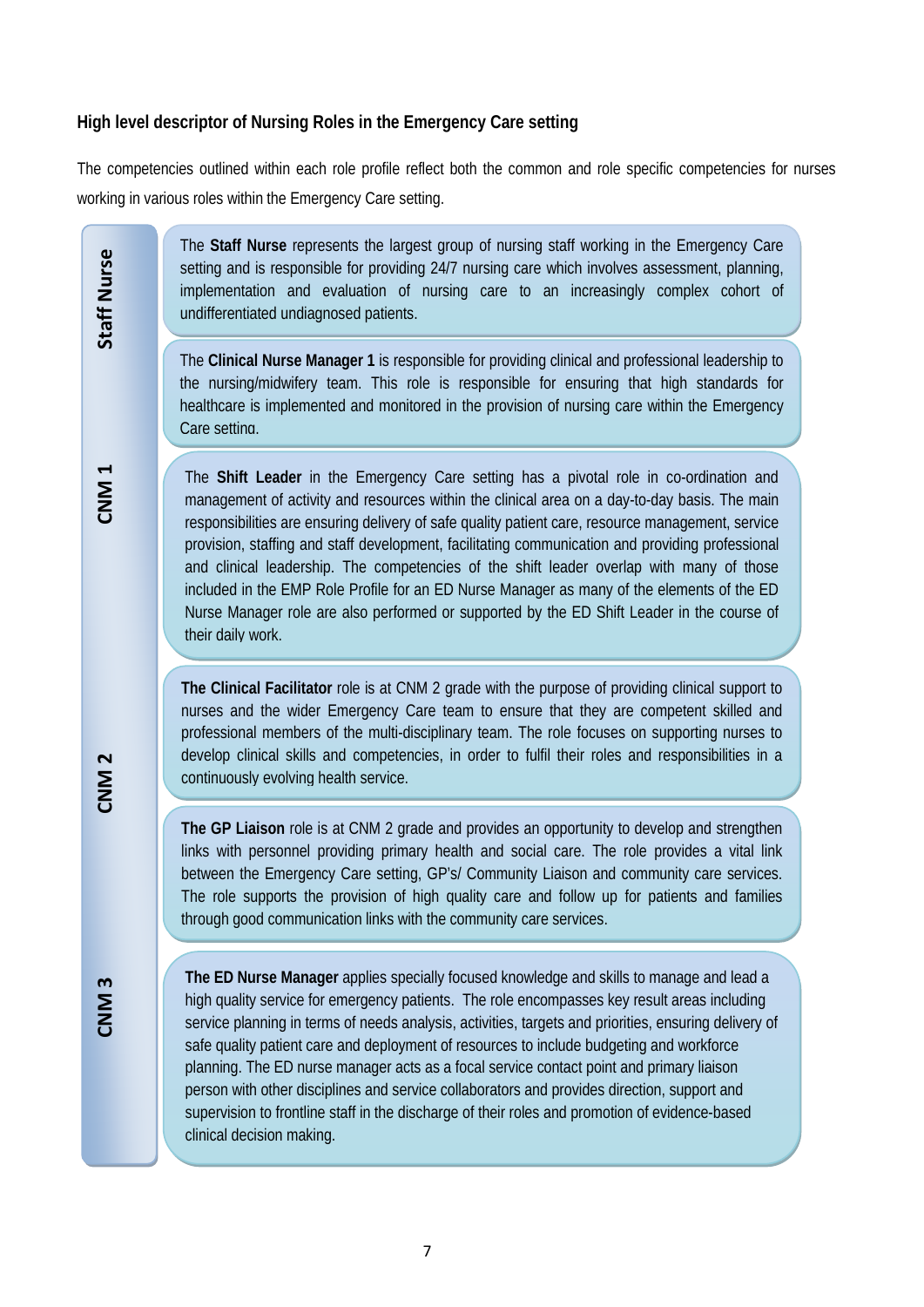## ROLE PROFILE **STAFF NURSE** in the Emergency Setting (Grade code 2135 Staff Nurse)

#### **Domain 1: Professional Values and conduct of the nurse competences**

| Performance<br><b>Criteria</b>                               | <b>Behavioural Indicators</b>                                                                                                                                                                                                                                                                                                                                                                                                                                                                                                                                                                                                                                                                                                                                                                                                                                                                                                                                                                                                                                                                                                                                                                                                                                                                                                                                                                                                                                                                                                                                                                                                                                                                                                                                                                                                                                                      |
|--------------------------------------------------------------|------------------------------------------------------------------------------------------------------------------------------------------------------------------------------------------------------------------------------------------------------------------------------------------------------------------------------------------------------------------------------------------------------------------------------------------------------------------------------------------------------------------------------------------------------------------------------------------------------------------------------------------------------------------------------------------------------------------------------------------------------------------------------------------------------------------------------------------------------------------------------------------------------------------------------------------------------------------------------------------------------------------------------------------------------------------------------------------------------------------------------------------------------------------------------------------------------------------------------------------------------------------------------------------------------------------------------------------------------------------------------------------------------------------------------------------------------------------------------------------------------------------------------------------------------------------------------------------------------------------------------------------------------------------------------------------------------------------------------------------------------------------------------------------------------------------------------------------------------------------------------------|
| 1.1 Practice Safely                                          | a)<br>Practices within the legislation, professional regulation and guidelines relevant to his/her Scope of Practice in<br>the Emergency Care setting.<br>b)<br>Understands and adheres to the role of the HSE in safeguarding children and vulnerable adults who present<br>to the Emergency Care setting.<br>Partakes in the assessment of the individual who presents for Emergency Care, and plans safe, effective<br>$\mathsf{C}$<br>care from this assessment, based on best evidence-based practice.<br>Understands limitation of own professional practice, the hazards of common nursing interventions, including<br>d)<br>medication and seeks advice when unsure.<br>Understands and adheres to the principles of safe practice in health and social care and can recognise and<br>e)<br>respond appropriately.<br>f)<br>Utilises both local and national Protocols, Policy, Procedures and Guidelines (PPPGs) that are relevant to<br>his/her area of practice when providing patient care.<br>Adheres to best practice in the management of patient safety, risk assessment, risk minimisation and risk<br>g)<br>management.                                                                                                                                                                                                                                                                                                                                                                                                                                                                                                                                                                                                                                                                                                                                          |
| Performance<br>Criteria                                      | <b>Behavioural Indicators</b>                                                                                                                                                                                                                                                                                                                                                                                                                                                                                                                                                                                                                                                                                                                                                                                                                                                                                                                                                                                                                                                                                                                                                                                                                                                                                                                                                                                                                                                                                                                                                                                                                                                                                                                                                                                                                                                      |
| 1.2 Practice Compassionately                                 | Advocates with and on the behalf of the patient to protect their rights and wishes.<br>a)<br>Practices with cognisance and respect for diversity, equality, tolerance and accessibility to healthcare.<br>b)<br>Exhibits virtues of kindness, empathy and compassion when carrying out day to day duties within the<br>$\mathsf{C}$<br>Emergency Care setting.<br>Demonstrates integrity and ethical stance when delivering care to patients and interacting with family/next of<br>d)<br>kin.<br>Respects and understands the patient's care needs across their life continuum and acts proactively to meet<br>e)<br>these needs.<br>f)<br>Promotes patient empowerment and partnership through consultation, information sharing, right to choice<br>and informed consent.                                                                                                                                                                                                                                                                                                                                                                                                                                                                                                                                                                                                                                                                                                                                                                                                                                                                                                                                                                                                                                                                                                       |
| Performance<br>Criteria                                      | <b>Behavioural Indicators</b>                                                                                                                                                                                                                                                                                                                                                                                                                                                                                                                                                                                                                                                                                                                                                                                                                                                                                                                                                                                                                                                                                                                                                                                                                                                                                                                                                                                                                                                                                                                                                                                                                                                                                                                                                                                                                                                      |
| countably<br>1.3 Practice Professionally, responsibly and ac | Possesses personal and professional responsibility, level of authority and lines of accountability when carrying<br>a)<br>out patient care.<br>Demonstrates knowledge of, and implements the philosophies, policies, protocols and clinical guidelines of the<br>b)<br>healthcare institution and those specific to the Emergency Care setting.<br>Determines own Scope of Practice using the principles in the Scope of Nursing and Midwifery Practice<br>$\mathsf{C}$<br>Framework document (Nursing & Midwifery Board of Ireland 2015) and works collaboratively with their Line<br>Manager to further develop personal scope of practice to meet identified personal and service needs.<br>Possesses comprehensive knowledge of ethical principles and the Code of Professional Conduct within the<br>$\mathsf{d}$<br>Scope of Professional Practice in the delivery of care within the Emergency Care setting.<br>Participates in the teaching and preceptorship of nursing students on the placement within the Emergency<br>$\epsilon$<br>Care setting.<br>If required to delegate tasks to other healthcare personnel, the Staff Nurse abides by the principles of<br>$\mathsf{f}$<br>delegation and supervision when assigning duties to others as per scope of practice.<br>Assists in the maintaining of necessary clinical and administrative records and ensures compliance with legal<br>$\mathfrak{g}$<br>requirements within the Emergency Care setting including completion of risk assessments and incident reports<br>as appropriate.<br>h) Seeks advice and consultation from other colleagues and professionals when required and likewise returns<br>advice and consultation to colleagues.<br>Accepts accountability and responsibility for consequences of own actions, or omissions in caring for the<br>i)<br>patient within the Emergency Care setting. |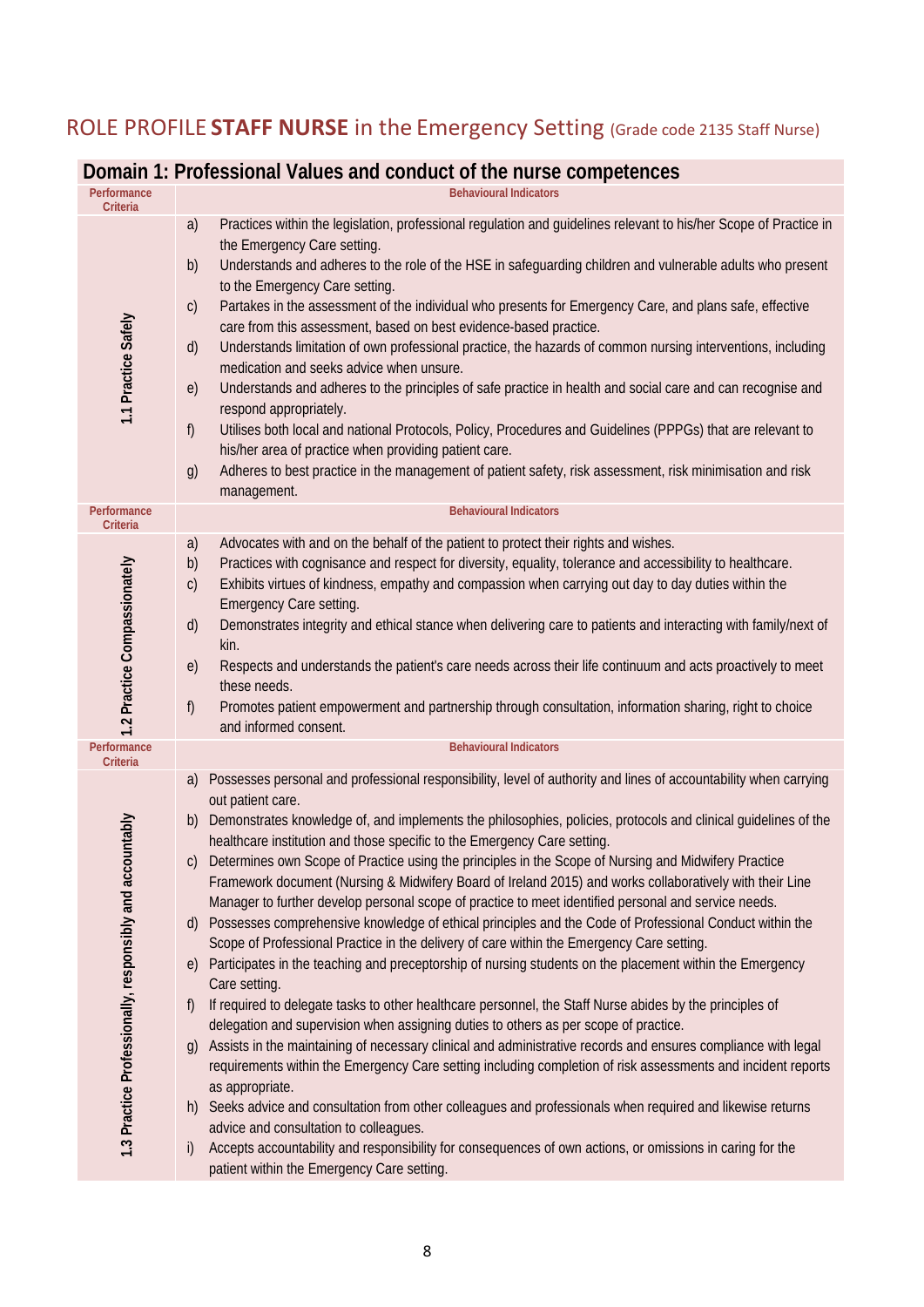| Performance<br>Criteria                                                                    | <b>Behavioural Indicators</b>                                                                                                                                                                                                                                                                                                                                                                                                                                                                                                                                                                                                                                                                                                                                                                                                                                                                                                                                                                                                                                                                                                                                                                                                                                                                                                            |
|--------------------------------------------------------------------------------------------|------------------------------------------------------------------------------------------------------------------------------------------------------------------------------------------------------------------------------------------------------------------------------------------------------------------------------------------------------------------------------------------------------------------------------------------------------------------------------------------------------------------------------------------------------------------------------------------------------------------------------------------------------------------------------------------------------------------------------------------------------------------------------------------------------------------------------------------------------------------------------------------------------------------------------------------------------------------------------------------------------------------------------------------------------------------------------------------------------------------------------------------------------------------------------------------------------------------------------------------------------------------------------------------------------------------------------------------|
| 2.1 Assess nursing and health needs                                                        | Identifies and addresses the specific needs of the patients allocated to their care that present to the Emergency<br>a)<br>Care setting with empathy and respect.<br>Carries out a holistic assessment of the patient and their needs taking into consideration the lifelong continuum.<br>b)<br>Performs a holistic assessment based on agreed models of care and using validated assessment tools e.g.<br>$\mathsf{C}$<br>Manchester Triage Systems, Early Warning System tools as appropriate to the demographic, Glasgow Coma<br>Score and Pain assessment tools.<br>Performs patient assessment procedures within own Scope of Practice and clinical judgement as required to<br>d)<br>gain a better insight into the patient's condition e.g. venepuncture, MSU, ECGs and documents and report's<br>findings as appropriate.<br>Integrates and applies knowledge of acute life and/or limb threatening conditions into holistic patient<br>e)<br>assessment.<br>Respects the person's ability to maintain their own concordance and compliance with treatments prescribed.<br>f)                                                                                                                                                                                                                                                   |
| Performance<br>Criteria                                                                    | <b>Behavioural Indicators</b>                                                                                                                                                                                                                                                                                                                                                                                                                                                                                                                                                                                                                                                                                                                                                                                                                                                                                                                                                                                                                                                                                                                                                                                                                                                                                                            |
| 2.2 Plan and Prioritise person centred<br>nursing care                                     | Performs holistic, person centred care and supports this care in the use of validated assessment tools in order<br>a)<br>to gain a full picture of the patient.<br>Interprets data accurately and comprehensively to aid in the patient's diagnosis and treatment plan.<br>b)<br>Prioritises care of the emergency patient based on the immediate needs and best/evidence-based practice and<br>$\mathsf{C}$<br>escalates patient care within appropriate time frame.<br>Plans for appropriate and timely consultation by members of the multidisciplinary team (MDT) with reference to<br>d)<br>patient acuity, dependency and predicted clinical outcome.<br>Documents a clear plan of the patients' care.<br>e)<br>Involves the patient and where appropriate family/next of kin in formulating the plan of care.<br>f)<br>Refers to protocols governing receipt of patients from pre-hospital ambulance service, the length of stay within<br>$\mathfrak{g}$<br>the Emergency Care setting, transfer of the patient to the ward or discharge home.<br>Abides by the principles of patient autonomy, seeing the patient as an individual, with unique care needs and<br>h)<br>acts in the individual's best interests when planning person centred care and is a role model to staff in<br>promoting this approach to care provision. |
| Performance<br>Criteria                                                                    | <b>Behavioural Indicators</b>                                                                                                                                                                                                                                                                                                                                                                                                                                                                                                                                                                                                                                                                                                                                                                                                                                                                                                                                                                                                                                                                                                                                                                                                                                                                                                            |
| clinical interventions and health activities<br>2.3 Deliver person centred nursing skills, | Delivers and promotes the use of person centred care through the principles of using the nursing process<br>a)<br>framework and Informed Consent.<br>Provides person centred nursing care by actively communicating the results of any interventions carried out on<br>b)<br>the patient to enhance collaboration, decision-making and planning of care.<br>Provides appropriate interventions for persons attending the Emergency Care setting within his/her own Scope<br>C)<br>of practice.<br>Adheres to professional practice guidelines in the management and administration of all medications.<br>$\mathsf{d}$<br>Adheres to best practice and PPPGs for infection prevention and control when delivering patient care.<br>e)<br>Is knowledgeable and competent in delivering care for patients on different pathways/protocols e.g. stroke, MI,<br>f)<br>head injury and manages care as per National/Hospital guidelines.<br>Uses opportunities to promote good health and wellbeing when interacting with the patient as appropriate.<br>g)<br>Creates and maintains a safe and comfortable environment that provides for the holistic care needs of the<br>h)<br>patient and the family/next of kin including end of life care when required.                                                                                |

## **Domain 2: Nursing practice and clinical decision making competences**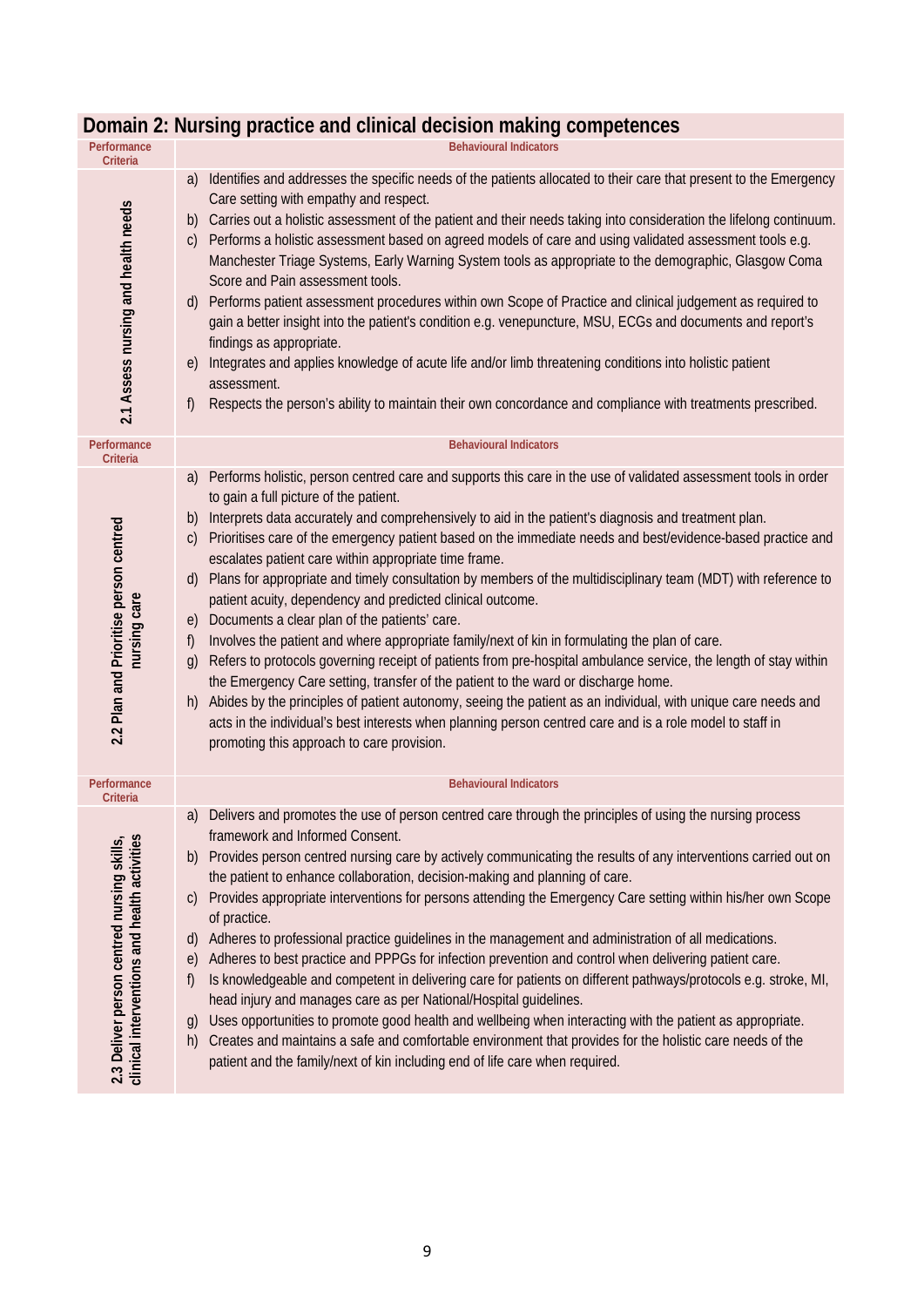| Performance<br>Criteria                                                                                                    | <b>Behavioural Indicators</b>                                                                                                                                                                                                                                                                                                                                                                                                                                                                                                                                                                                                                                                                                                                                                                                                                                                                                                                                                                                     |
|----------------------------------------------------------------------------------------------------------------------------|-------------------------------------------------------------------------------------------------------------------------------------------------------------------------------------------------------------------------------------------------------------------------------------------------------------------------------------------------------------------------------------------------------------------------------------------------------------------------------------------------------------------------------------------------------------------------------------------------------------------------------------------------------------------------------------------------------------------------------------------------------------------------------------------------------------------------------------------------------------------------------------------------------------------------------------------------------------------------------------------------------------------|
| 2.4 Evaluate person centred nursing<br>re-assessment<br>$\boldsymbol{\varpi}$<br>outcomes and undertaking<br>comprehensive | Assesses, reassesses and evaluates the care that is delivered to the patient, as well as the practices and<br>a)<br>clinical standards within the Emergency Care setting and isn't afraid to alter or change direction to best meet<br>the patient's needs and wishes.<br>Continually evaluates the effectiveness of the interventions carried out and compares actual with anticipated<br>b)<br>outcomes using assessment tools and clinical judgement as appropriate.<br>Proactively partakes in safe, efficient and timely discharge planning and patient flow within the organisation as<br>$\mathcal{C}$<br>appropriate.                                                                                                                                                                                                                                                                                                                                                                                     |
| Performance<br>Criteria                                                                                                    | <b>Behavioural Indicators</b>                                                                                                                                                                                                                                                                                                                                                                                                                                                                                                                                                                                                                                                                                                                                                                                                                                                                                                                                                                                     |
| 2.5 Utilise clinical judgement                                                                                             | Demonstrates evidence-based clinical judgement and decision-making skills while delivering care in line with<br>a)<br>local and national PPPGs and the National Emergency Medicine Programme (EMP).<br>Acts within the best interest of the patient, bearing in mind hazards, risks, capacity, and vulnerability and<br>b)<br>addresses these needs within available resources/networks/Scope of Practice.<br>Uses critical thinking and logic when considering a patient's individual needs within the Emergency Care<br>$\mathcal{C}$<br>setting, generates a solution and is able to anticipate the impact of that solution.<br>Partakes in the decision-making process in a timely and effectively manner taking into account the information<br>d)<br>available within the context of a challenging environment.<br>Provides evidence-based rationale to modify and individualise the care plan according to evaluation findings.<br>e)<br>Knows own limitations and seeks guidance where appropriate.<br>f) |

## **Domain 3: Knowledge and cognitive competencies**

| Performance<br>Criteria                                          | <b>Behavioural Indicators</b>                                                                                                                                                                                                                                                                                                                                                                                                                                                                                                                                                                                                                                                                                                                                                                                                                                                                                                                                                                                                                                                                                                                                                                                                |
|------------------------------------------------------------------|------------------------------------------------------------------------------------------------------------------------------------------------------------------------------------------------------------------------------------------------------------------------------------------------------------------------------------------------------------------------------------------------------------------------------------------------------------------------------------------------------------------------------------------------------------------------------------------------------------------------------------------------------------------------------------------------------------------------------------------------------------------------------------------------------------------------------------------------------------------------------------------------------------------------------------------------------------------------------------------------------------------------------------------------------------------------------------------------------------------------------------------------------------------------------------------------------------------------------|
| Practices from a competent knowledge<br>base<br>$\overline{3.1}$ | Possesses knowledge of the core concepts of health and wellbeing, altered health disease and disability and is<br>a)<br>able to relate this knowledge in a meaningful way to the patient in the Emergency Care setting.<br>b) Possess sound knowledge of the legislation and health policies underpinning the care and patient pathways<br>within the Emergency Care setting.<br>Has a good understanding of their patient demographic and epidemiology and plans care with this knowledge.<br>$\mathcal{C}$<br>Has a good understanding of the sociology of the family and how this will impact on care provision.<br>d)<br>Possesses sound knowledge of local procedures and protocols and displays this knowledge when rendering<br>$\epsilon$<br>patient care.<br>Possesses good knowledge in relation to medication administered within the Emergency Care setting, their<br>f)<br>mode of action, side effects and contra-indications.<br>Is aware of the principles of quality and safety and works within these principles to provide good quality safe<br>$\mathbf{q}$<br>patient care.<br>Is aware of and forges links with various members of the Emergency Care team to ensure seamless care<br>h)<br>provision. |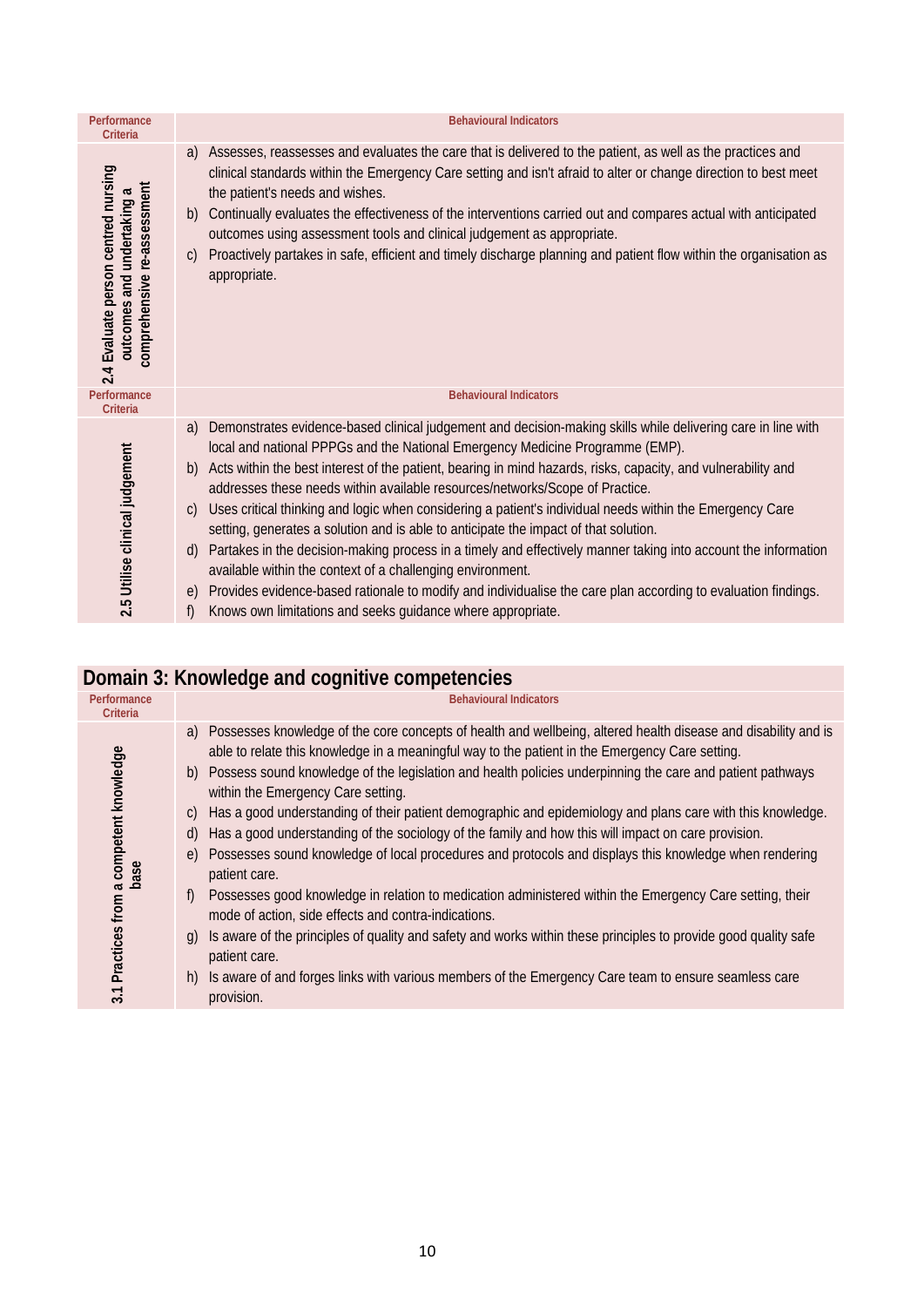| Performance<br>Criteria                                        | <b>Behavioural Indicators</b>                                                                                                                                                                                                                                                                                                                                                                                                                                                                                                                                                                                                                                                                                                        |
|----------------------------------------------------------------|--------------------------------------------------------------------------------------------------------------------------------------------------------------------------------------------------------------------------------------------------------------------------------------------------------------------------------------------------------------------------------------------------------------------------------------------------------------------------------------------------------------------------------------------------------------------------------------------------------------------------------------------------------------------------------------------------------------------------------------|
| 3.2 Use critical thinking and<br>reflection to inform practice | a) Practices with ethical consideration at all times understanding the principles of autonomy, dignity, veracity,<br>justice, equality and privacy.<br>b) Is able to critically think and weigh up decisions bearing in mind safety, autonomy, patient and family/Next of<br>Kin wishes.<br>Demonstrates the ability to recognise and report practice that is unsafe or unethical.<br>C)<br>Acknowledges mistakes and implements proactive measures to prevent reoccurrence.<br>d)<br>e) Is aware of, and takes an interest in, the various audits and measurement that are carried out within the<br>Emergency Care setting and can relate these results in a meaningful way to the care that is provided within the<br>department. |

## **Domain 4: Communication and interpersonal skills**

| Performance<br><b>Criteria</b>                        | <b>Behavioural Indicators</b>                                                                                                                                                                                                                                                                                                                                                                                                                                                                                                                                                                                                                                                                                                                                                                                                                                                                                                                                                                                                                                                                                                                                                                                                                                                                                                                                                                                                               |
|-------------------------------------------------------|---------------------------------------------------------------------------------------------------------------------------------------------------------------------------------------------------------------------------------------------------------------------------------------------------------------------------------------------------------------------------------------------------------------------------------------------------------------------------------------------------------------------------------------------------------------------------------------------------------------------------------------------------------------------------------------------------------------------------------------------------------------------------------------------------------------------------------------------------------------------------------------------------------------------------------------------------------------------------------------------------------------------------------------------------------------------------------------------------------------------------------------------------------------------------------------------------------------------------------------------------------------------------------------------------------------------------------------------------------------------------------------------------------------------------------------------|
| 4.1 Communicate in a person centred<br>manner         | Communicates in a manner that is compassionate, age-appropriate, respectful and non-discriminatory,<br>a)<br>exhibiting emotional intelligence for the context in which the communication occurs.<br>Articulates and advocates for the patient who may not be able to voice their needs due to communication<br>b)<br>barriers e.g. deafness, language barrier, aphasia, critical condition, cognitive impairment, and does so in a<br>manner that maintains patient dignity, respect and autonomy.<br>Safeguards and ensures confidentiality, privacy and informed consent for the Emergency Care patient.<br>$\mathsf{C}$<br>Demonstrates strong listening and sensing skills and possesses the ability to read and respond to emotional<br>$\mathsf{d}$<br>situations and resolve conflict at an early stage in a safe manner.<br>Possesses emotional intelligence to respond in situations where empathy is required for the patient and their<br>e)<br>family/carer, in times of end of life care or devastating diagnosis.<br>Is aware of the principles of Open Disclosure and supports the practice of these principles.<br>f)                                                                                                                                                                                                                                                                                                      |
| Performance<br><b>Criteria</b>                        | <b>Behavioural Indicators</b>                                                                                                                                                                                                                                                                                                                                                                                                                                                                                                                                                                                                                                                                                                                                                                                                                                                                                                                                                                                                                                                                                                                                                                                                                                                                                                                                                                                                               |
| 4.2 Communicate effectively with the health care team | Practices within the principles of effective communication with other health and social care professionals within<br>a)<br>the Emergency Care setting.<br>Understands the interdependence of nursing with other professionals required to deliver the best patient<br>b)<br>service.<br>c) Upholds the principles of advocacy and negotiation with other health care professions to ensure the rights,<br>beliefs and wishes of the patient are respected and upheld.<br>Establishes a good working relationship with MDT members in consultation with the patient to allow for<br>d)<br>collaboration on decision-making concerning patient care.<br>e) Can articulate a compelling case to positively influence the thinking of others.<br>Ensure accurate and timely transfer of information in relation to pre-hospital Emergency Care/ambulance staff<br>f)<br>using policies and guidelines promoted by the National Emergency Medicine Programme (EMP) and Pre<br>Hospital Emergency Care Council (PHECC).<br>Maintains accurate, comprehensive, clear and concise nursing documentation within a legal and ethical<br>$\mathfrak{g}$<br>framework (NMBI 2015) and complies with the HSE Standards for Healthcare Records Management (HSE<br>2011 QPSD-D-006-3 V3.0).<br>Adheres to the principles of reporting, recording and documenting episodes of patient care and interaction<br>h)<br>within the relevant health care record. |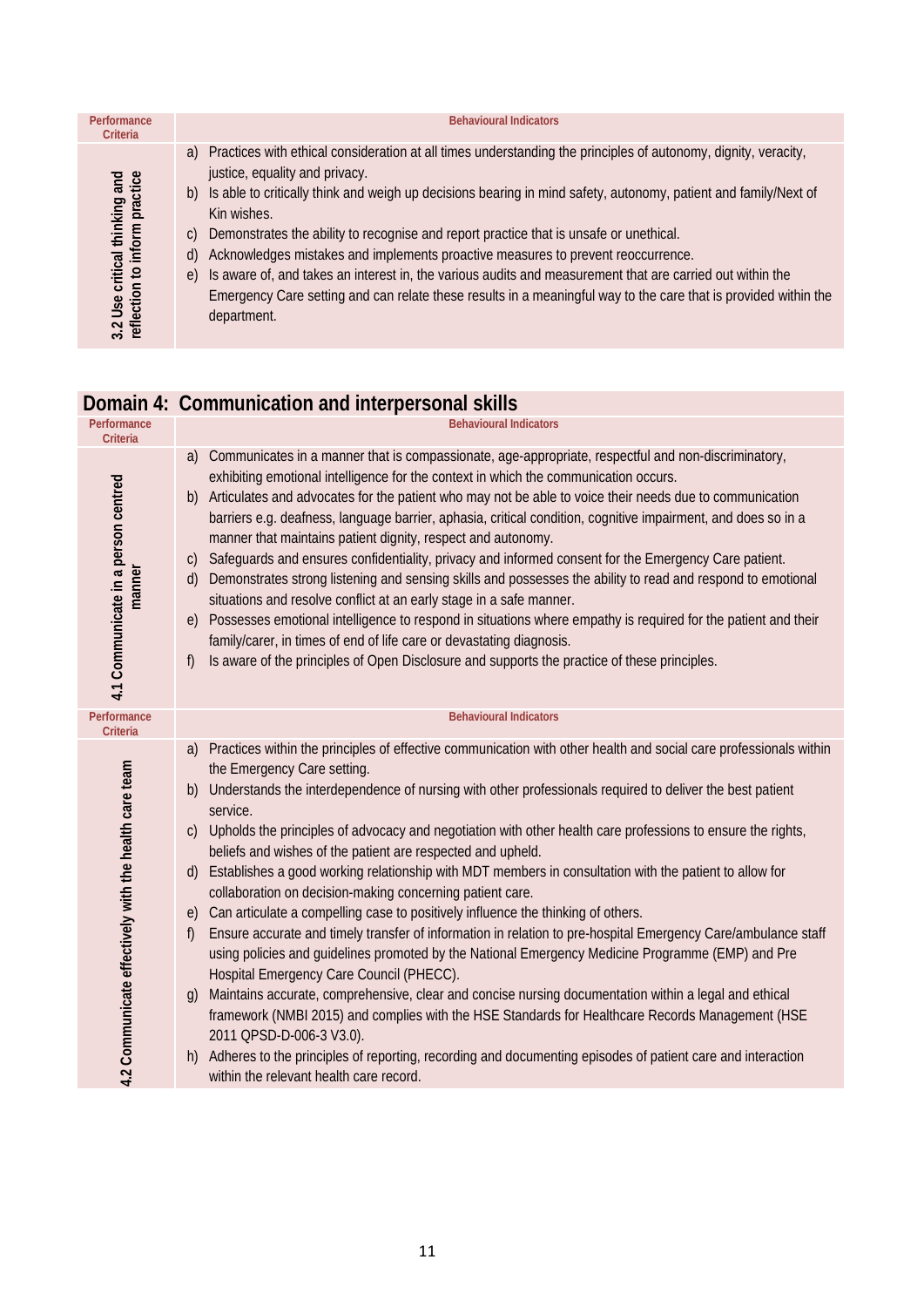|                                        | DUITIGIIT J. MIGHQYCHICHI GHU ICGHT CUMPCICHCICS                                                                                                                                                                                                                                                                                                                                                                                                                                                                                                                                                                                                                                                                                                                                                                                                                                                                                                                                                                                                                                                                                                                                                            |
|----------------------------------------|-------------------------------------------------------------------------------------------------------------------------------------------------------------------------------------------------------------------------------------------------------------------------------------------------------------------------------------------------------------------------------------------------------------------------------------------------------------------------------------------------------------------------------------------------------------------------------------------------------------------------------------------------------------------------------------------------------------------------------------------------------------------------------------------------------------------------------------------------------------------------------------------------------------------------------------------------------------------------------------------------------------------------------------------------------------------------------------------------------------------------------------------------------------------------------------------------------------|
| Performance<br><b>Criteria</b>         | <b>Behavioural Indicators</b>                                                                                                                                                                                                                                                                                                                                                                                                                                                                                                                                                                                                                                                                                                                                                                                                                                                                                                                                                                                                                                                                                                                                                                               |
| 5.1 Practice collaboratively           | Conducts work in the ethos of collaborative practice, team work, and respect for all members of the<br>a)<br>Multidisciplinary Team (MDT) involved in planning patient care within the Emergency Care setting and within the<br>outside agencies linked to the provision of that patients care.<br>Contributes to the overall mission and goal of the Emergency Care setting.<br>b)<br>Respects everyone's role and the expertise that they bring to patient care and understands the importance of<br>$\mathcal{C}$<br>culture and good working relationships.<br>Aids in the creation of a positive working environment which is respectful of the interdisciplinary,<br>(d)<br>interdepartmental and inter-organisational relationships.<br>In conjunction with the patient, seeks to determine individual choices and preferences regarding the personal<br>$\epsilon$<br>care plan.<br>Liaises and works with agencies providing care for the emergency patient e.g. Liaison Psychiatry, Crisis<br>f)<br>Intervention Team (CIT), primary care teams, pre-hospital emergency services support agencies.<br>Educates the patient regarding relevant focus groups/networks that they can avail of.<br>g) |
| Performance<br><b>Criteria</b>         | <b>Behavioural Indicators</b>                                                                                                                                                                                                                                                                                                                                                                                                                                                                                                                                                                                                                                                                                                                                                                                                                                                                                                                                                                                                                                                                                                                                                                               |
| 5.2 Manage team, others and elf safely | Displays a culture of person centeredness within the ED in identifying and meeting patient's needs.<br>a)<br>Is a positive team member, builds relationships and strengths with their colleagues and works to improve the<br>b)<br>team process.<br>c) Assumes responsibility for effectively managing and supporting more junior staff, nursing students and nursing<br>support staff delegated to their supervision.<br>d) Possesses skills to de-escalate tension using a respectful, neutral and calm approach and deals with unexpected<br>events in a logical supportive manner.<br>Maintains a disciplined and professional level of performance under sustained situational pressure and<br>$\epsilon$<br>demonstrates resilience and composure in stressful, high tension situations.<br>Upholds the principles for working within a safe environment, identifies risks and reports adverse incidents as per<br>f)<br>local policy.<br>Follows and adheres to Hygiene; Health and Safety; Infection Prevention and Control standards and quidelines.<br>$\mathfrak{g}$                                                                                                                             |

#### **Domain 5: Management and team competencies**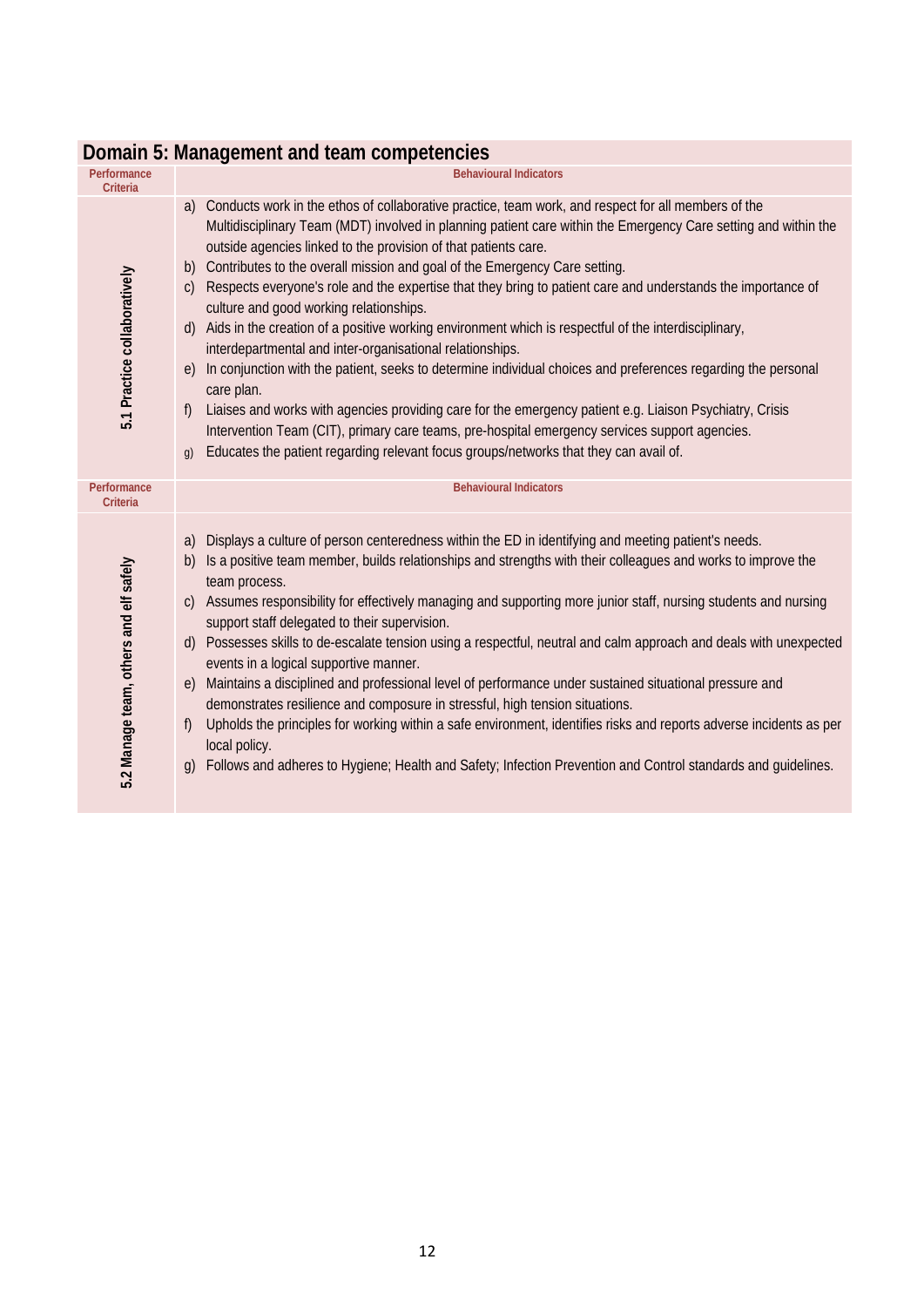| Performance<br><b>Criteria</b>   | <b>Behavioural Indicators</b>                                                                                                                                                                                                                |
|----------------------------------|----------------------------------------------------------------------------------------------------------------------------------------------------------------------------------------------------------------------------------------------|
| 6.1 Develop leadership potential | Demonstrates self-awareness, resilience, composure and openness to change within the Emergency Care<br>a)<br>setting.                                                                                                                        |
|                                  | Is a role model to others in relation to patient safety, dignity and person-centeredness and recognises the<br>b)<br>requirement for team work with other disciplines in the Emergency Care setting in the provision person centred<br>care. |
|                                  | Responds in an organised and calm manner to unexpected events and prioritises actions and resources in<br>$\mathcal{C}$<br>consultation with the Emergency Care team.                                                                        |
|                                  | Looks ahead and anticipates service pressures and potential care needs.<br>d)                                                                                                                                                                |
|                                  | Helps develop and articulate the vision and objectives of the Emergency Care setting.<br>$\epsilon$                                                                                                                                          |
|                                  | Holds an appropriate and effective set of managerial values and beliefs and behaves in line with those beliefs.<br>f)                                                                                                                        |
|                                  | Develops professional links and networking with other professionals practicing in the Emergency Care setting.<br>q)                                                                                                                          |
|                                  | Ensures that learning is a normal part of the working day and contribute to the learning opportunities both<br>h)                                                                                                                            |
|                                  | formal and informal within the Emergency Care setting.                                                                                                                                                                                       |
|                                  | Provides supervision and assistance in the development of knowledge, skills and attitudes of staff and<br>i)<br>assigned students.                                                                                                           |
|                                  | Demonstrates the ability to embrace the evolving role of the Staff Nurse in the Emergency Care setting and<br>j)<br>objectively evaluates emergency nursing practice.                                                                        |

| Performance<br>Criteria              |               | <b>Behavioural Indicators</b>                                                                                                                                                          |
|--------------------------------------|---------------|----------------------------------------------------------------------------------------------------------------------------------------------------------------------------------------|
|                                      | a)            | Acknowledges the need for personal and professional development and demonstrates a commitment to<br>continuous professional development.                                               |
|                                      | b)            | Participates in and accepts personal responsibility for on-going professional development.                                                                                             |
| 6.2 Develop professional scholarship | $\mathcal{C}$ | Actively undertakes reflective practice from experience within the Emergency Care setting and learns as part of<br>their own professional development.                                 |
|                                      | d)            | Demonstrates high standards of practice in own work areas and acts as a professional role model for staff.                                                                             |
|                                      | $\epsilon$    | Values the principles of life-long learning, reflective practice and experiential learning as part of building their<br>capacities and capabilities within the Emergency Care setting. |
|                                      | f)            | Actively addresses gaps in their own knowledge to improve patient experience and quality of care provision.                                                                            |
|                                      | $\alpha$      | Participates in quality improvement initiatives and audits and uses the knowledge gained to enhance the<br>nursing care of the emergency patient.                                      |
|                                      | h)            | Contributes to the learning experience of colleagues through a supportive and collaborative framework.                                                                                 |
|                                      | i)            | Collaborates with other multi-disciplinary team members who have expert knowledge in providing best practice<br>and establishing a forum for delivery of education.                    |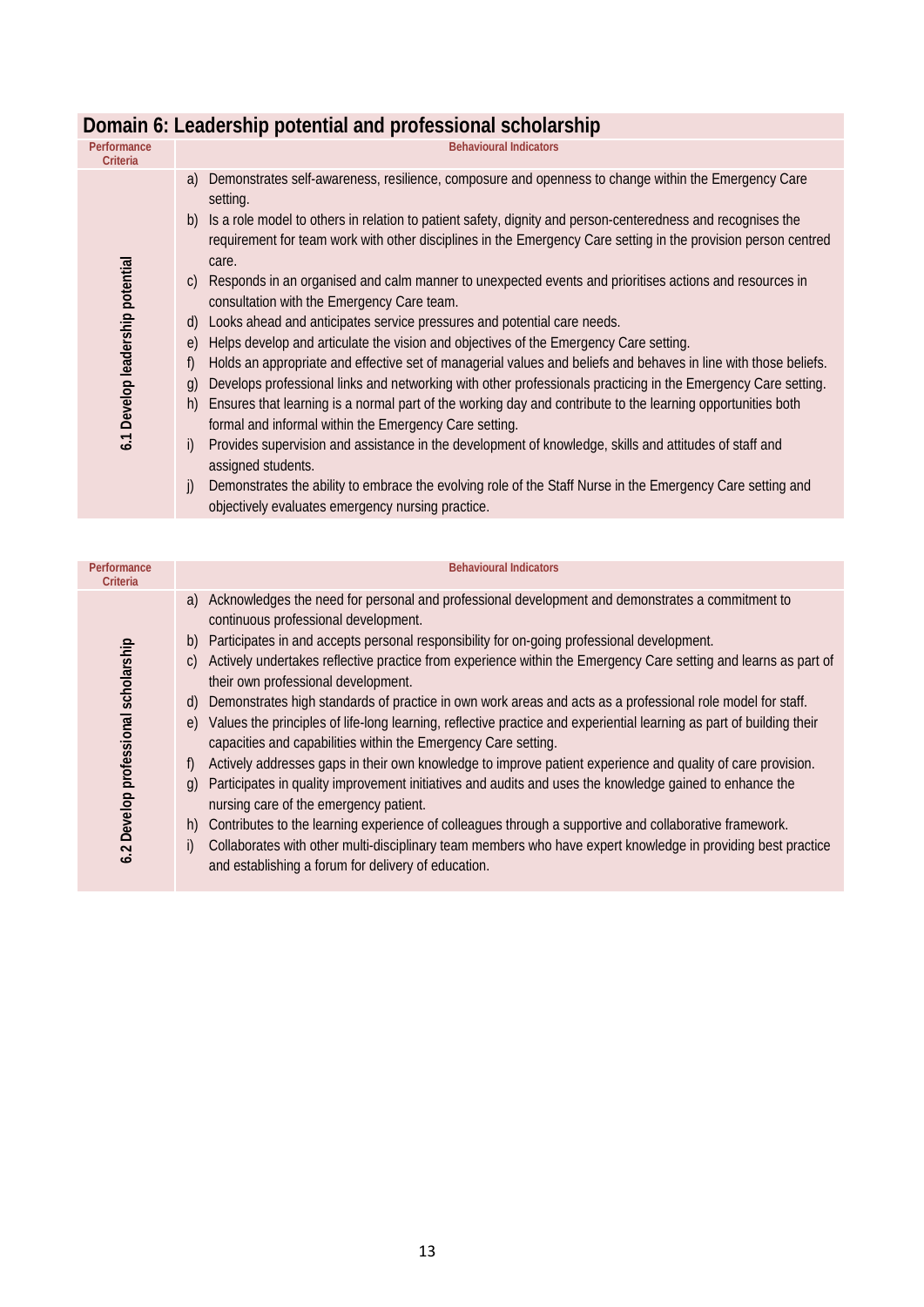## ROLE PROFILE **CLINICAL NURSE MANAGER 1** in the Emergency Setting

(Grade code 2127 CNM 1)

#### **Domain 1: Professional values and conduct of the nurse competences.**

| Performance<br><b>Criteria</b>                              | <b>Behavioural Indicators</b>                                                                                                                                                                                                                                                                                                                                                                                                                                                                                                                                                                                                                                                                                                                                                                                                                                                                                                                                                                                                                                                                                                                                                                                                                                                                                                                                                                                              |
|-------------------------------------------------------------|----------------------------------------------------------------------------------------------------------------------------------------------------------------------------------------------------------------------------------------------------------------------------------------------------------------------------------------------------------------------------------------------------------------------------------------------------------------------------------------------------------------------------------------------------------------------------------------------------------------------------------------------------------------------------------------------------------------------------------------------------------------------------------------------------------------------------------------------------------------------------------------------------------------------------------------------------------------------------------------------------------------------------------------------------------------------------------------------------------------------------------------------------------------------------------------------------------------------------------------------------------------------------------------------------------------------------------------------------------------------------------------------------------------------------|
| 1.1 Practice Safely                                         | Practices within the legislation, professional regulation and guidelines relevant to his/her scope of practice<br>a)<br>in the Emergency Care setting.<br>Understands and adheres to the role of the HSE in Safe Guarding the Vulnerable Person and actively<br>b)<br>engages with agencies that aid in this safe guarding such as, the Social Care Division, TUSLA, Public<br>Health, GP, HIQA, An Garda Siochana and other community based services.<br>Partakes in the assessment of the individual, especially those who present with complex needs and plans<br>$\mathsf{C}$<br>safe, effective care from this assessment.<br>Understands limitation of own professional practice, the hazards of common nursing interventions, including<br>$\mathsf{d}$<br>medication and seeks advice when unsure.<br>Is cognisant of the limitations of other professional practice and supports caring within staff's own Scope of<br>e)<br>Practice.<br>$f$ )<br>Understands and adheres to the principles of safe practice in health and social care and can recognise and<br>respond appropriately.<br>Ensures that the patient care environment and equipment is maintained to the appropriate standard.<br>g)<br>h)<br>Supports, advises on and implements Protocols, Policy, Procedures and Guidelines (PPPGs) that are<br>relevant to his/her area of practices.                                                          |
| Performance<br><b>Criteria</b>                              | <b>Behavioural Indicators</b>                                                                                                                                                                                                                                                                                                                                                                                                                                                                                                                                                                                                                                                                                                                                                                                                                                                                                                                                                                                                                                                                                                                                                                                                                                                                                                                                                                                              |
| 1.2 Practice Compassionately                                | Advocates with and on the behalf of the patient to protect their rights and wishes.<br>a)<br>Practices with cognisance and respect for diversity, equality, tolerance and accessibility to healthcare.<br>b)<br>Promotes virtues of kindness, empathy and compassion when carrying out their day to day duties within the<br>$\mathsf{C}$<br><b>Emergency Care setting.</b><br>Demonstrates integrity and ethical stance and expects and supports the same from staff within the<br>$\mathsf{d}$<br><b>Emergency Care setting.</b><br>Respects and understands the patient's care needs across their life continuum and acts proactively to meet<br>e)<br>these needs.<br>$f$ )<br>Promotes patient empowerment and partnership through consultation, information sharing, right to choice<br>and informed consent.                                                                                                                                                                                                                                                                                                                                                                                                                                                                                                                                                                                                        |
| Performance<br>Criteria                                     | <b>Behavioural Indicators</b>                                                                                                                                                                                                                                                                                                                                                                                                                                                                                                                                                                                                                                                                                                                                                                                                                                                                                                                                                                                                                                                                                                                                                                                                                                                                                                                                                                                              |
| 1.3 Practice Professionally, responsibly and<br>accountably | Possesses personal and professional responsibility, level of authority and lines of accountability when<br>a)<br>carrying out patient care.<br>Is proactive and flexible in problem solving staff shortages, skill mix and demands when required within the<br>b)<br>context of the Emergency Care setting.<br>Seeks advice and consultation from other colleagues and professionals when required and likewise returns<br>$\mathsf{C}$<br>advice and consultation to colleagues.<br>Integrates accurate and comprehensive knowledge of ethical principles and the Code of Professional<br>d)<br>Conduct within the Scope of Professional Practice in the delivery of care within the Emergency Care setting.<br>Abides by the principles of delegation and supervision when required, assigning duties to others within the<br>e)<br>Emergency Care setting taking into account strengths, weakness and development needs of staff.<br>Participates actively in the nursing management process in the provision of safe patient care when 'acting<br>f)<br>up' as the senior decision maker and promotes high standards in the operational running of the Unit.<br>Assists in the maintaining of necessary clinical and administrative records and ensures compliance with<br>g)<br>legal requirements within the Emergency Care setting including completion of risk assessments and<br>incident reports as appropriate. |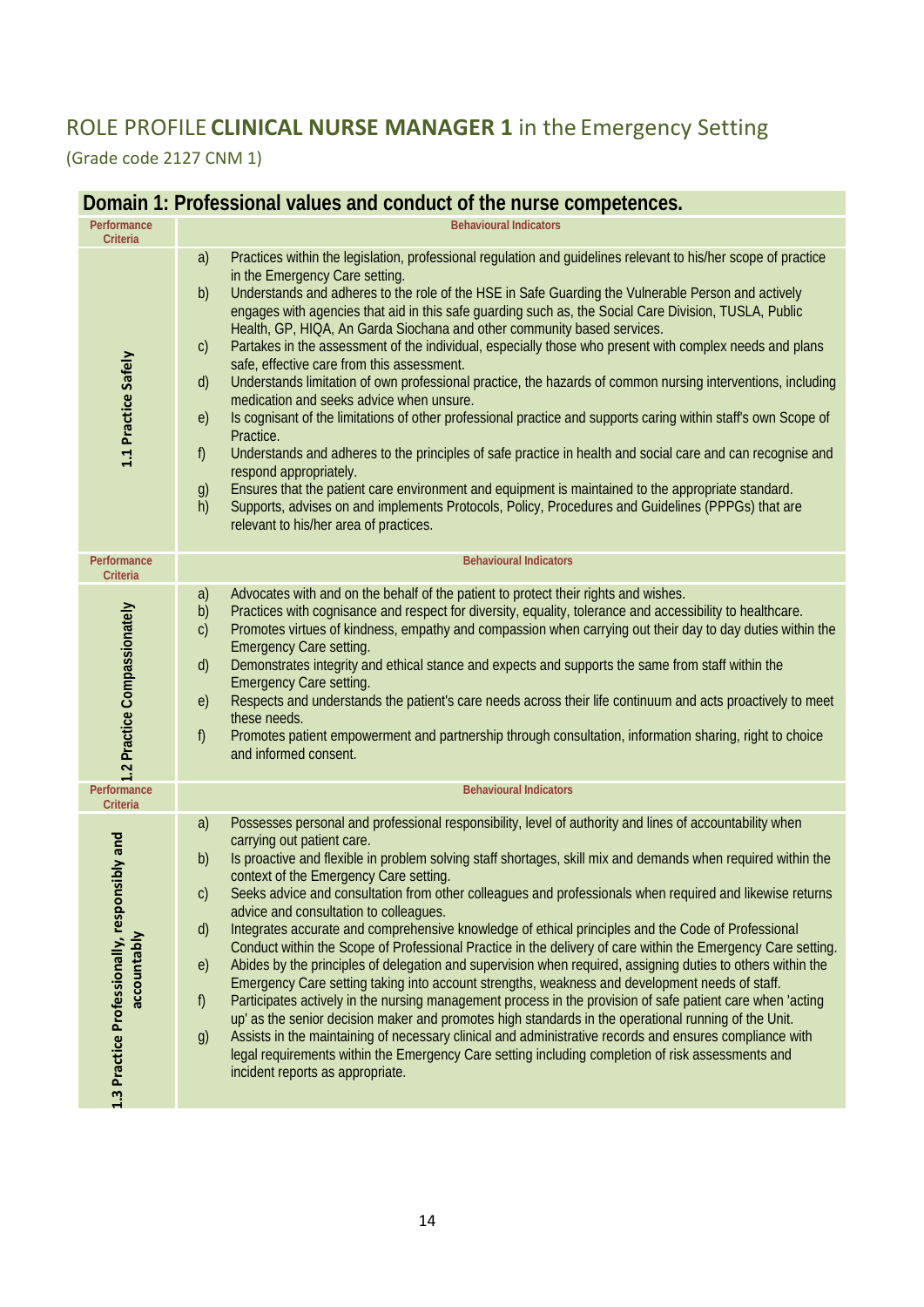| Performance<br><b>Criteria</b>                                                                            | <b>Behavioural Indicators</b>                                                                                                                                                                                                                                                                                                                                                                                                                                                                                                                                                                                                                                                                                                                                                                                                                                                                                                                                                                                                                                                                                                                                                                                           |
|-----------------------------------------------------------------------------------------------------------|-------------------------------------------------------------------------------------------------------------------------------------------------------------------------------------------------------------------------------------------------------------------------------------------------------------------------------------------------------------------------------------------------------------------------------------------------------------------------------------------------------------------------------------------------------------------------------------------------------------------------------------------------------------------------------------------------------------------------------------------------------------------------------------------------------------------------------------------------------------------------------------------------------------------------------------------------------------------------------------------------------------------------------------------------------------------------------------------------------------------------------------------------------------------------------------------------------------------------|
| 2.1 Assess nursing and health needs                                                                       | Identifies and addresses the specific needs of the patients that present to the Emergency Care setting with<br>a)<br>empathy and respect.<br>Carries out a holistic assessment of the patient and their needs and links with the relevant professionals to<br>b)<br>address these needs.<br>Endorses and encourages colleagues in performing holistic, person centred care and supports them in the<br>$\mathsf{C}$<br>use of validated assessment tools in order to gain a full picture of the patient.<br>Manages own caseload in accordance with the needs of the department/unit and the service and can<br>d)<br>anticipates clinical problems or issues and takes proactive action.<br>Promotes health and well being and secondary prevention prior to patient discharge and links the patient to<br>e)<br>services if required/desired.<br>f)<br>Respects the person's ability to maintain their own concordance and compliance with treatments<br>prescribed. Ensures that learning is a normal part of the working day and contribute to the learning<br>opportunities within the Emergency Care setting.<br>Offers feedback, advice and supervision when required to enhance the learning environment.<br>g) |
| Performance<br><b>Criteria</b>                                                                            | <b>Behavioural Indicators</b>                                                                                                                                                                                                                                                                                                                                                                                                                                                                                                                                                                                                                                                                                                                                                                                                                                                                                                                                                                                                                                                                                                                                                                                           |
| 2.2 Plan and Prioritise<br>person centred<br>nursing care                                                 | Skilfully manages patients with complex care needs with knowledge and expertise to achieve the best<br>a)<br>patient outcomes using a person centred approach to care.<br>Plans and deliver care in partnership with the patient and their families/Next of Kin, members of the<br>b)<br>multidisciplinary team and community colleagues.<br>Abides by the principles of patient autonomy seeing the patient as an individual, with unique care needs<br>$\mathsf{C}$<br>and acts in the individual's best interests when planning person centred care and is a role model to staff in<br>promoting this approach to care provision.                                                                                                                                                                                                                                                                                                                                                                                                                                                                                                                                                                                    |
| Performance<br>Criteria                                                                                   | <b>Behavioural Indicators</b>                                                                                                                                                                                                                                                                                                                                                                                                                                                                                                                                                                                                                                                                                                                                                                                                                                                                                                                                                                                                                                                                                                                                                                                           |
| liver person centred<br>entions and health<br>nursing skills, clinical<br>activities<br>interv<br>2.3 Del | Delivers and promotes the use of person centred care through the principles of using the nursing process<br>a)<br>framework and Informed Consent.<br>Actively communicates the results of any interventions carried out on the patient to enhance collaboration,<br>b)<br>decision-making and planning of care.<br>Takes in to account and manages factors that may affect safe discharge planning in persons deemed<br>$\mathsf{C}$<br>vulnerable and acts within the legislation to support this patient cohort.                                                                                                                                                                                                                                                                                                                                                                                                                                                                                                                                                                                                                                                                                                      |
| Performance<br><b>Criteria</b>                                                                            | <b>Behavioural Indicators</b>                                                                                                                                                                                                                                                                                                                                                                                                                                                                                                                                                                                                                                                                                                                                                                                                                                                                                                                                                                                                                                                                                                                                                                                           |
| 2.4 Evaluate person centred nursing<br>comprehensive re-assessment<br>outcomes and undertaking a          | Participates in the co-ordination, assessment, planning, implementation and review of care for service users<br>a)<br>according to service standards.<br>Assesses, reassesses and evaluates the care that is delivered to the patient, as well as the practices and<br>b)<br>clinical standards within the Emergency Care setting and isn't afraid to alter or change direction to best<br>meet the patient's needs and wishes.<br>Proactively partakes in safe, efficient and timely discharge planning and patient flow within the organisation.<br>$\mathsf{C}$<br>Follows up on care where required and puts in place the appropriate process to enable this follow up.<br>d)<br>Regularly reviews service user's satisfaction with the service and aids in addressing issues that arise<br>proactively.<br>Aids in the creation of structures, links and forums with external health care professionals to allow for<br>e)<br>evaluation of services provided.                                                                                                                                                                                                                                                     |

## **Domain 2: Nursing practice and clinical decision making competences**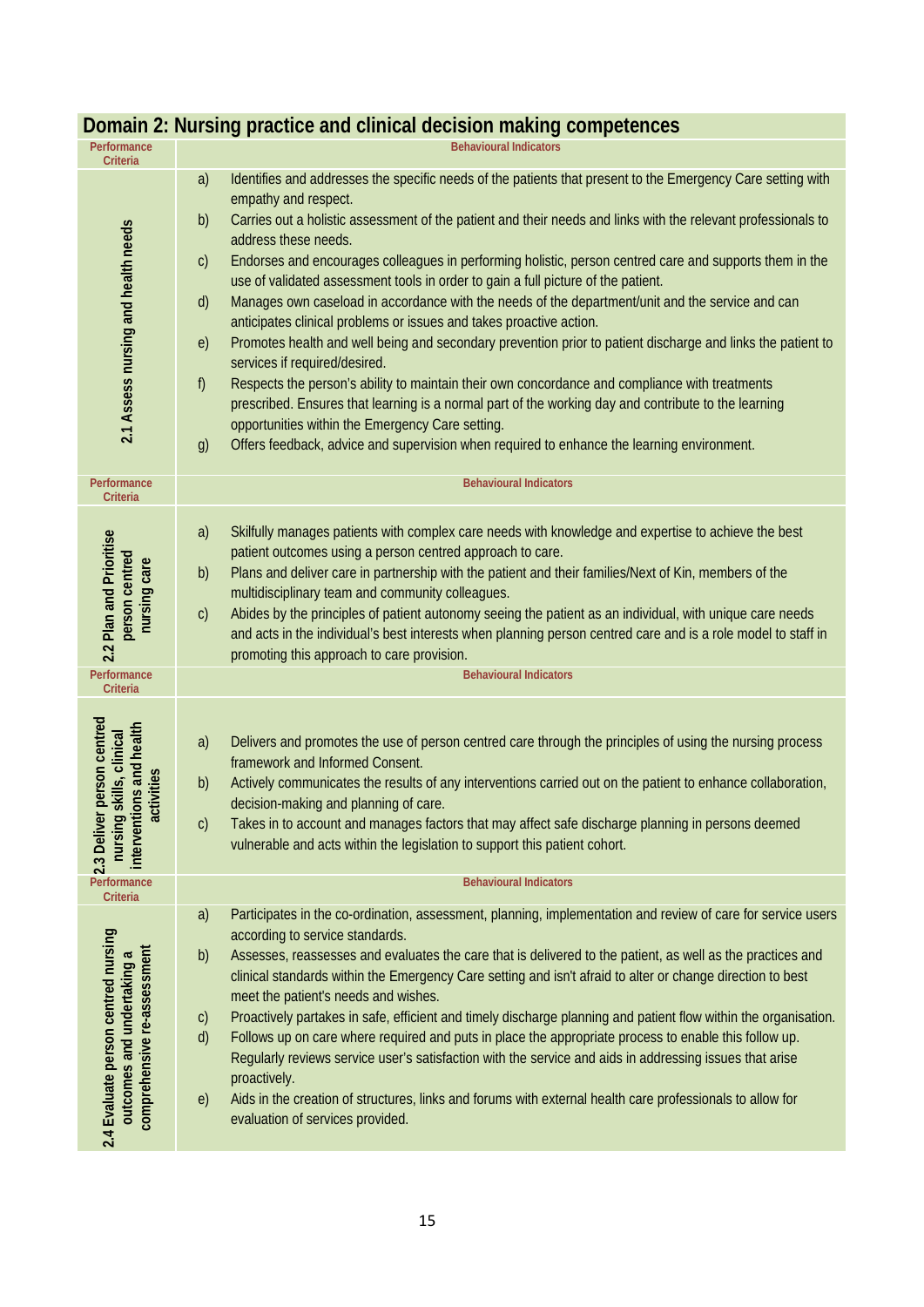| Performance<br>Criteria           | <b>Behavioural Indicators</b>                                                                                                                                                                                                                                                                                                                                                                                                                                                                                                                                                                                                                                                                                                                                                                                                                                                                                                                                                                                                                                                      |
|-----------------------------------|------------------------------------------------------------------------------------------------------------------------------------------------------------------------------------------------------------------------------------------------------------------------------------------------------------------------------------------------------------------------------------------------------------------------------------------------------------------------------------------------------------------------------------------------------------------------------------------------------------------------------------------------------------------------------------------------------------------------------------------------------------------------------------------------------------------------------------------------------------------------------------------------------------------------------------------------------------------------------------------------------------------------------------------------------------------------------------|
| Utilise clinical judgement<br>2.5 | Demonstrates evidence-based clinical judgement and decision-making skills while delivering care in line<br>a)<br>with local and national PPPGs and the National Emergency Medicine Programme (EMP).<br>Acts within the best interest of the patient, bearing in mind hazards, risks, capacity, and vulnerability and<br>b)<br>addresses these needs within available resources/networks.<br>Uses critical thinking and logic when considering a patient's individual needs within the Emergency Care<br>$\mathcal{C}$<br>setting, generates a solution and is able to anticipate the impact of that solution.<br>Makes decisions in a timely and effectively manner taking into account the information available within the<br>d)<br>context of a challenging environment.<br>Monitors workload pressures on staff, skill mix and intervenes and makes changes in consultation with the<br>$\epsilon$<br>CNM2 as appropriate.<br>Utilises sound clinical judgement skills when delegating duties within the Emergency Care setting ensuring<br>f)<br>maximum resource utilisation |

## **Domain 3: Knowledge and cognitive competencies**

| Performance<br><b>Criteria</b>                                 | <b>Behavioural Indicators</b>                                                                                                                                                                                                                                                                                                                                                                                                                                                                                                                                                                                                                                                                                                                                                                                                                                                                                                                                                                                                                                                                        |
|----------------------------------------------------------------|------------------------------------------------------------------------------------------------------------------------------------------------------------------------------------------------------------------------------------------------------------------------------------------------------------------------------------------------------------------------------------------------------------------------------------------------------------------------------------------------------------------------------------------------------------------------------------------------------------------------------------------------------------------------------------------------------------------------------------------------------------------------------------------------------------------------------------------------------------------------------------------------------------------------------------------------------------------------------------------------------------------------------------------------------------------------------------------------------|
| 3.1 Practices from a competent<br>knowledge base               | Possesses knowledge of the core concepts of health and wellbeing, altered health disease and disability<br>a)<br>and is able to relate this knowledge in a meaningful way to the patient in the Emergency Care setting.<br>Has a good understanding of their patient demographic and epidemiology and plans care with this<br>b)<br>knowledge. Has a good understanding of the sociology of the family and how this will impact on care<br>provision.<br>Acts as a preceptor, mentor for junior staff<br>$\mathsf{C}$<br>Facilitates the learning needs of junior staff, Health Care Assistants and students and supports a learning<br>d)<br>environment for all staff within the Emergency Care setting                                                                                                                                                                                                                                                                                                                                                                                            |
| Performance<br>Criteria                                        | <b>Behavioural Indicators</b>                                                                                                                                                                                                                                                                                                                                                                                                                                                                                                                                                                                                                                                                                                                                                                                                                                                                                                                                                                                                                                                                        |
| 3.2 Use critical thinking and reflection to<br>inform practice | Practices with ethical consideration at all times understanding the principles of autonomy, dignity, veracity,<br>a)<br>justice, equality and privacy.<br>Is able to critically think and weigh up decisions bearing in mind safety, autonomy, patient and family/Next<br>b)<br>of Kin wishes.<br>$\mathsf{C}$<br>Ensures that their actions and behaviours are reflected within the ethos of the Emergency Care<br>environment.<br>Is able to recognise and take action when poor professional practice is observed.<br>(d)<br>Assesses and monitors trends through collection and analysis of activity and data keeping CNM2, CNM3,<br>e)<br>other team members and Senior Management team up to date on identified trends in order to positively<br>influence care provision.<br>Acknowledges mistakes and implements proactive measures to prevent reoccurrence.<br>f)<br>Provides the necessary co-ordination and deployment of staff and resources taking into account fluctuations<br>g)<br>in activity and skill mix within the service at that time as part of the Nursing Management team. |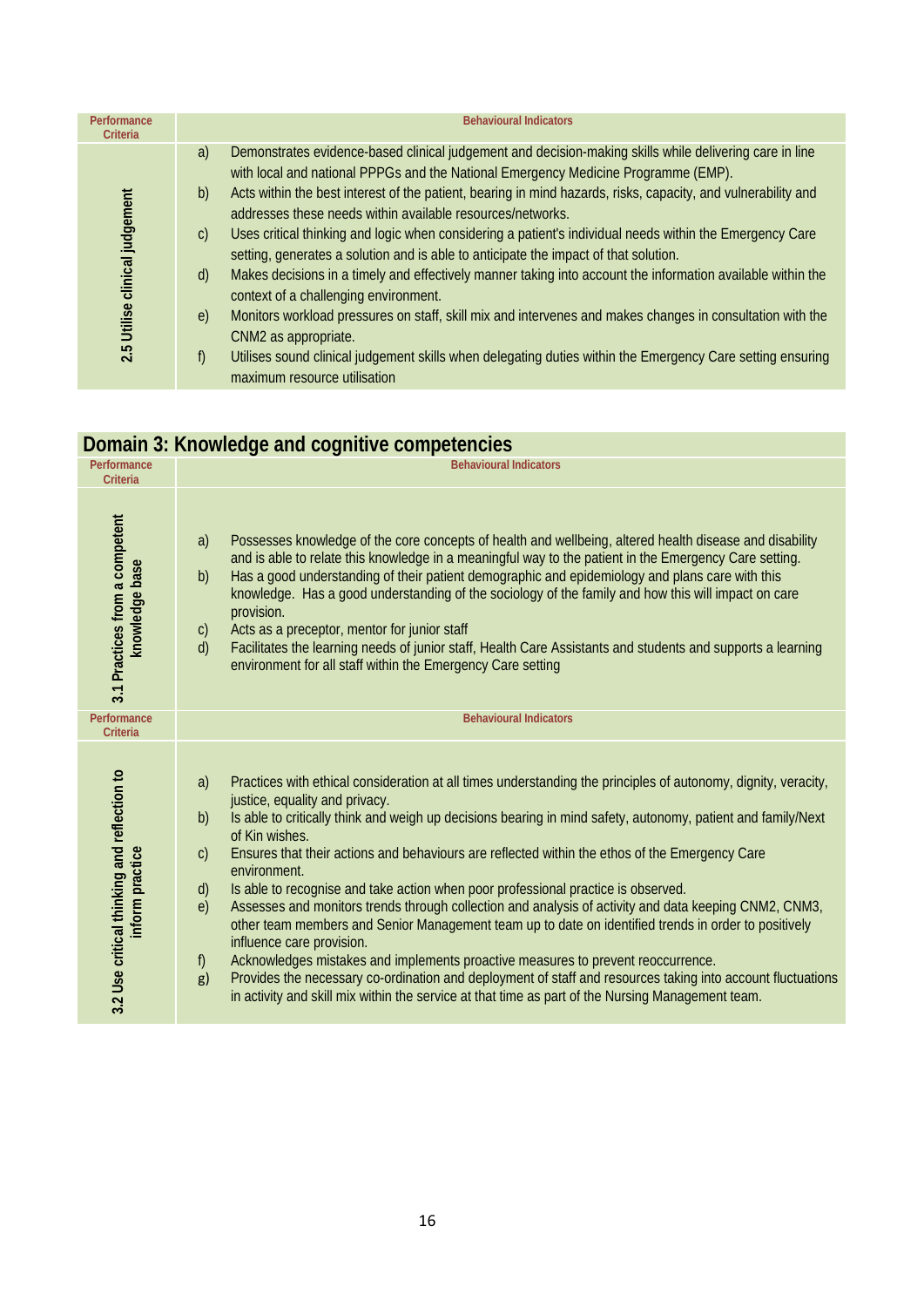|                                                          | Domain 4: Communication and interpersonal skills                                                                                                                                                                                                                                                                                                                                                                                                                                                                                                                                                                                                                                                                                                                                                                                                                                                                                                                                                                                                                                                                                                                                                                                                                                                                                                                  |
|----------------------------------------------------------|-------------------------------------------------------------------------------------------------------------------------------------------------------------------------------------------------------------------------------------------------------------------------------------------------------------------------------------------------------------------------------------------------------------------------------------------------------------------------------------------------------------------------------------------------------------------------------------------------------------------------------------------------------------------------------------------------------------------------------------------------------------------------------------------------------------------------------------------------------------------------------------------------------------------------------------------------------------------------------------------------------------------------------------------------------------------------------------------------------------------------------------------------------------------------------------------------------------------------------------------------------------------------------------------------------------------------------------------------------------------|
| Performance<br><b>Criteria</b>                           | <b>Behavioural Indicators</b>                                                                                                                                                                                                                                                                                                                                                                                                                                                                                                                                                                                                                                                                                                                                                                                                                                                                                                                                                                                                                                                                                                                                                                                                                                                                                                                                     |
| 4.1 Communicate in a person centred<br>manner            | a)<br>Communicates in a manner that is compassionate, age-appropriate, respectful and non-discriminatory,<br>exhibiting emotional intelligence for the context in which the communication occurs.<br>Articulates and advocates for the patient and junior staff members who may not be able to voices their<br>b)<br>needs.<br>$\mathsf{C}$<br>Safeguards and ensures confidentiality, privacy and informed consent for the Emergency Care patient.<br>Assists patients in a professional manner and promotes this practice amongst staff within the Emergency<br>d)<br>Care setting.<br>e)<br>Welcomes feedback from the service users and their family's perspective, communicates this information<br>back to staff and encourages identified areas of good practice and care whilst collaborating to implement<br>suggested improvements.<br>Is aware of and practices the principles of Open Disclosure when necessary.<br>f)                                                                                                                                                                                                                                                                                                                                                                                                                                |
| Performance<br><b>Criteria</b>                           | <b>Behavioural Indicators</b>                                                                                                                                                                                                                                                                                                                                                                                                                                                                                                                                                                                                                                                                                                                                                                                                                                                                                                                                                                                                                                                                                                                                                                                                                                                                                                                                     |
| 4.2 Communicate effectively with the health care<br>team | Practices within the principles of effective communication with other health and social care professionals<br>a)<br>within the Emergency Care setting, the organisation and the community.<br>Upholds the principles of advocacy and negotiation with other health care professions to ensure the rights,<br>b)<br>beliefs and wishes of the patient are respected and upheld.<br>Maintains communication and collaboration networks on a proactive basis to support patient flow, early<br>$\mathsf{C}$<br>supported safe discharge and social care needs.<br>Collaborates with the CNM2, CNM3 and other team members and Senior Nursing Management team in<br>$\mathsf{d}$<br>preparing, implementing and evaluating service plans for the clinical area.<br>Participates at regular interdepartmental meetings for staff communication and is receptive and respectful of<br>e)<br>contributions made to improve the Emergency Care environment.<br>f)<br>Adheres to the principles of reporting, recording and documenting episodes of patient care and interaction<br>within the relevant health care record.<br>Maintains accurate, comprehensive, clear and concise nursing documentation within a legal and ethical<br>g)<br>framework (NMBI 2015) and complies with the HSE Standards for healthcare Records Management (HSE<br>2011 QPSD-D-006-3 V3.0). |

#### **Domain 4: Communication and interpersonal skills**

#### **Domain 5: Management and team competencies**

| Performance<br><b>Criteria</b> | <b>Behavioural Indicators</b>                                                                                                                                                                                                                                                                                                                                                                                                                                                                                                                                                                                                                                                                                                                                                                                                                                                                                                                                                      |
|--------------------------------|------------------------------------------------------------------------------------------------------------------------------------------------------------------------------------------------------------------------------------------------------------------------------------------------------------------------------------------------------------------------------------------------------------------------------------------------------------------------------------------------------------------------------------------------------------------------------------------------------------------------------------------------------------------------------------------------------------------------------------------------------------------------------------------------------------------------------------------------------------------------------------------------------------------------------------------------------------------------------------|
| 5.1 Practice collaboratively   | Conducts work in the ethos of collaborative practice, team work, and respect for all members of the<br>a)<br>Multidisciplinary Team (MDT) involved in planning patient care within the Emergency Care setting and<br>within the outside agencies linked to the provision of that patients' care.<br>Works collaboratively within the Emergency Care setting, hospital and with other health care workers in the<br>b)<br>community to provide expert seamless patient care.<br>Respects everyone's role and the expertise that they bring to patient care and understands the importance<br>$\mathsf{C}$<br>of culture and good working relationships.<br>Aids in the creation of a positive working environment which is respectful of the interdisciplinary,<br>$\mathsf{d}$<br>interdepartmental and inter-organisational relationships.<br>Nurtures and supports an environment conducive to learning and safety for all staff in the Emergency Care<br>$\epsilon$<br>setting. |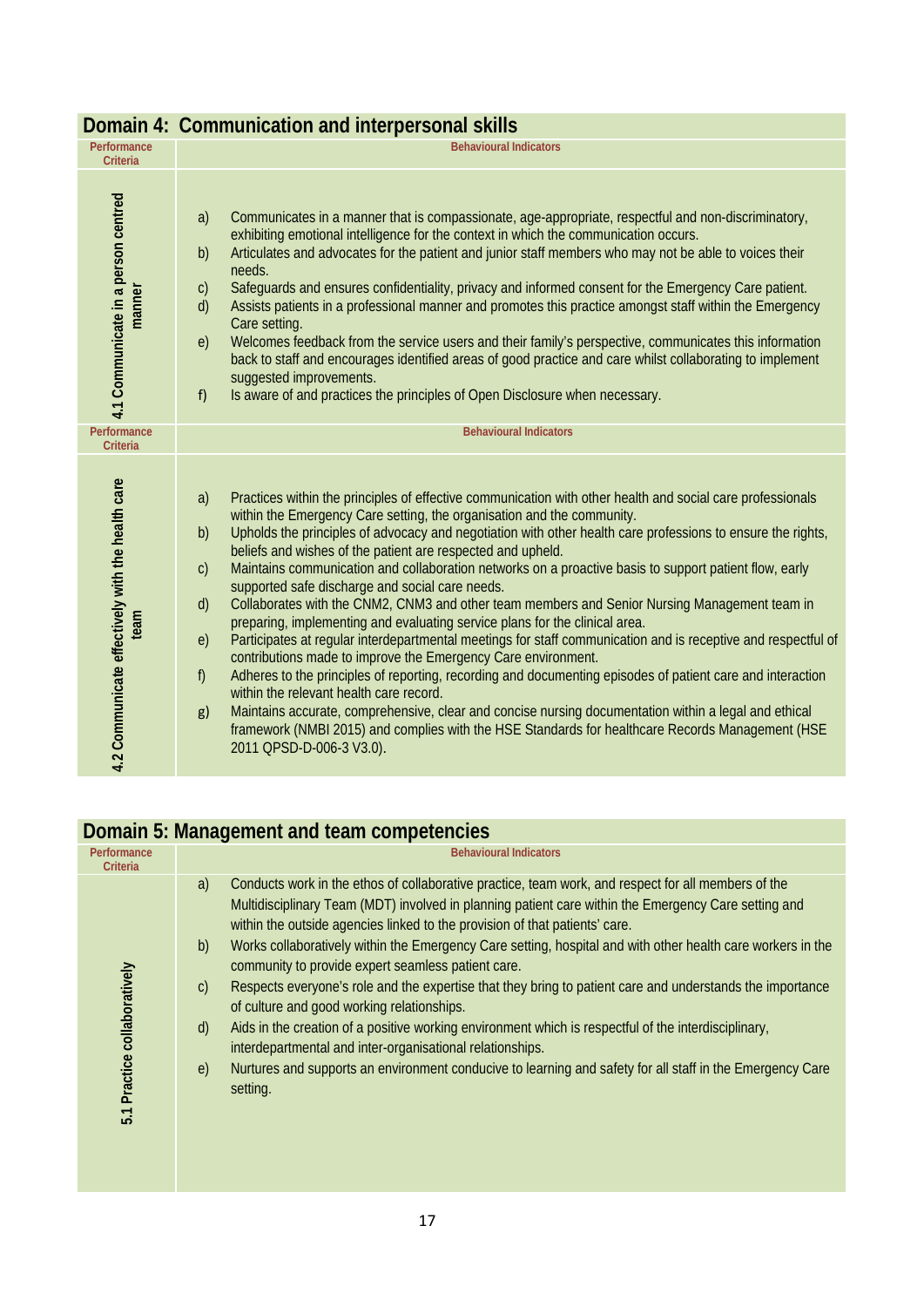| Performance<br>Criteria                 | <b>Behavioural Indicators</b>                                                                                                                                                                                                                                                                                                                                                                                                                                                                                                                                                                                                                                                                                                                                                                                                                                                                                                                                                                                                                                                                                                                                                                                                                                                                                                                                                                                                                                         |
|-----------------------------------------|-----------------------------------------------------------------------------------------------------------------------------------------------------------------------------------------------------------------------------------------------------------------------------------------------------------------------------------------------------------------------------------------------------------------------------------------------------------------------------------------------------------------------------------------------------------------------------------------------------------------------------------------------------------------------------------------------------------------------------------------------------------------------------------------------------------------------------------------------------------------------------------------------------------------------------------------------------------------------------------------------------------------------------------------------------------------------------------------------------------------------------------------------------------------------------------------------------------------------------------------------------------------------------------------------------------------------------------------------------------------------------------------------------------------------------------------------------------------------|
| 5.2 Manage team, others and self safely | Encourages a culture of person-centeredness within the ED in identifying and meeting patient's needs.<br>a)<br>Is a positive team member, builds relationships and strengths with their colleagues and deliberately<br>b)<br>monitors and works to improve the team process.<br>Serves as a role model in their work practices to others in the Emergency Care setting.<br>$\mathsf{C}$<br>Identifies areas of improvement and works collaboratively with the interdisciplinary team to improve<br>$\mathsf{d}$<br>standards.<br>Maintains an objective position when encountering differences of opinion or conflict.<br>$\epsilon$<br>f)<br>Possesses skills to de-escalate tension using a respectful and calm approach and deals with unexpected<br>events in a logical supportive manner.<br>Works independently within the team, managing risk safely and proactively as it arises.<br>g)<br>h)<br>Coordinates, delegates and supervises others within the team as appropriate, bearing in mind the task and<br>the person's Scope of Practice and is able to take charge when no Shift leader is available and for short<br>periods during each shift.<br>i)<br>Collaborates with team members and CNM 2 to evaluate care provided within the Emergency Care setting<br>and encourages staff initiatives, recognises positive performance and intervenes if standards fall.<br>Upholds and instils the principles for working within a safe environment.<br>j) |
|                                         |                                                                                                                                                                                                                                                                                                                                                                                                                                                                                                                                                                                                                                                                                                                                                                                                                                                                                                                                                                                                                                                                                                                                                                                                                                                                                                                                                                                                                                                                       |

|                                              | $\frac{1}{2}$ . The potential and professional conclusion p                                                                                                                                                                                                                                                                                                                                                                                                                                                                                                                                                                                                                                                                                                                                                                                                                                                                                                                                                                                                                                                                                                                                                                                                                                                                                                                                                                                                                                                                                                                                                                                                                 |
|----------------------------------------------|-----------------------------------------------------------------------------------------------------------------------------------------------------------------------------------------------------------------------------------------------------------------------------------------------------------------------------------------------------------------------------------------------------------------------------------------------------------------------------------------------------------------------------------------------------------------------------------------------------------------------------------------------------------------------------------------------------------------------------------------------------------------------------------------------------------------------------------------------------------------------------------------------------------------------------------------------------------------------------------------------------------------------------------------------------------------------------------------------------------------------------------------------------------------------------------------------------------------------------------------------------------------------------------------------------------------------------------------------------------------------------------------------------------------------------------------------------------------------------------------------------------------------------------------------------------------------------------------------------------------------------------------------------------------------------|
| Performance                                  | <b>Behavioural Indicators</b>                                                                                                                                                                                                                                                                                                                                                                                                                                                                                                                                                                                                                                                                                                                                                                                                                                                                                                                                                                                                                                                                                                                                                                                                                                                                                                                                                                                                                                                                                                                                                                                                                                               |
| Criteria<br>6.1 Develop leadership potential | Demonstrates self-awareness, resilience, composure and openness to change within the Emergency Care<br>a)<br>setting.<br>Develops staff to their full potential by developing authority and responsibility within professional limits thus<br>b)<br>improving staff morale and development.<br>Is a role model to others when it comes to patient safety, dignity, competency in clinical practice and<br>$\mathsf{C}$<br>person-centeredness.<br>Exhibits a good level of professional and clinical leadership capabilities and is aware of the impact these<br>$\mathsf{d}$<br>capabilities have within the Emergency Care setting.<br>Responds in an organised and calm manner to unexpected events and prioritises actions and resources in<br>e)<br>consultation with CNM 2 and/or Nursing Management.<br>Provides supervision and assistance in the development of knowledge, skills and attitudes of staff and<br>f)<br>assigned students.<br>Ensures that learning is a normal part of the working day and contributes to the learning opportunities both<br>g)<br>formal and informal within the Emergency Care setting.<br>Provide feedback and participates at local, national and international forums as an expert in their field.<br>h)<br>i)<br>Encourages reflective practice and learning and actively participates in performance review.<br>j)<br>Supports the Clinical Care Programmes and the EMP model of care to enhance patient experience.<br>k)<br>Helps develop and articulate the vision and objectives of the Emergency Care setting.<br>Offers feedback, advice and supervision when required to enhance the learning environment.<br>$\vert$ |
| Performance<br><b>Criteria</b>               | <b>Behavioural Indicators</b>                                                                                                                                                                                                                                                                                                                                                                                                                                                                                                                                                                                                                                                                                                                                                                                                                                                                                                                                                                                                                                                                                                                                                                                                                                                                                                                                                                                                                                                                                                                                                                                                                                               |
| 6.2 Develop professional<br>scholarship      | Stimulates and supports clinical and research initiatives to improve care.<br>a)<br>b)<br>Acknowledges the need for personal and professional development and demonstrates a commitment to<br>Continuing Professional Development (CPD).<br>Participates in and accepts personal responsibility for on-going professional development.<br>$\mathsf{C}$<br>Actively undertakes reflective practice and learning as part of their own professional development.<br>d)<br>Demonstrates high standards of practice in own work areas and acts as a professional role model for staff.<br>e)<br>f)<br>Values the principles of life-long learning, reflective practice and experiential learning as part of building<br>their capacities and capabilities within the Emergency Care setting.<br>Actively addresses gaps in one's own knowledge to improve patient experience and quality of care<br>g)<br>provision.                                                                                                                                                                                                                                                                                                                                                                                                                                                                                                                                                                                                                                                                                                                                                             |

#### **Domain 6: Leadership potential and professional scholarship**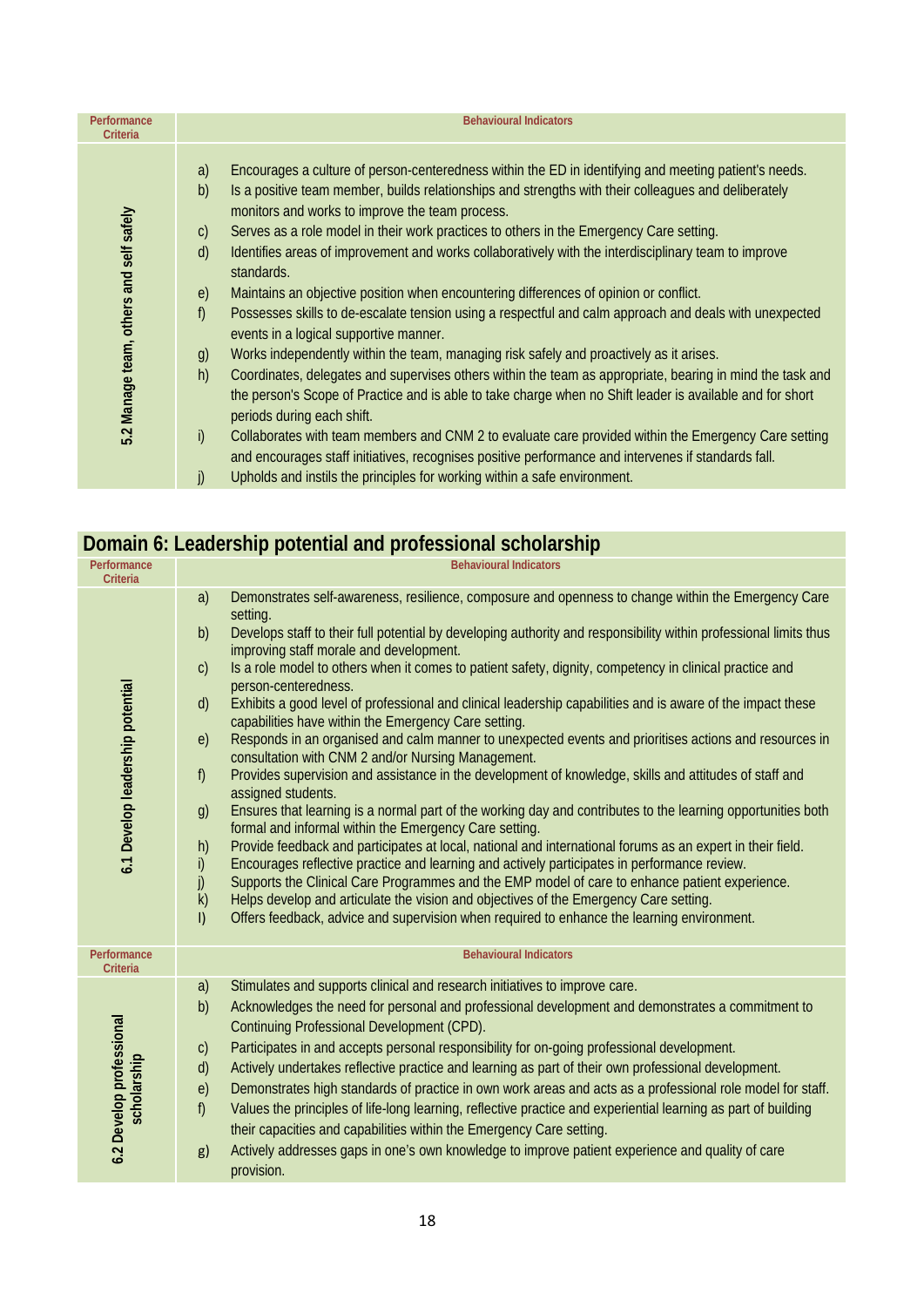## ROLE PROFILE **Shift Leader** in the Emergency Setting (Grade code CNM 1/CNM2 – 2127/2119)

|                                        | DOITIGIIT T. PTOTESSIONAL VAIUES AND CONDUCT OF THE HUISE COMPETENCES                                                                                                                                                                                                                                                                                                                                                                                                                                                                                                                                                                                                                                                                                                                                                                                                                                                                                                                                                                                                                                                                                                                                                                                                                                                                                                                                                                                                                                                                                                                                                                                                                                  |
|----------------------------------------|--------------------------------------------------------------------------------------------------------------------------------------------------------------------------------------------------------------------------------------------------------------------------------------------------------------------------------------------------------------------------------------------------------------------------------------------------------------------------------------------------------------------------------------------------------------------------------------------------------------------------------------------------------------------------------------------------------------------------------------------------------------------------------------------------------------------------------------------------------------------------------------------------------------------------------------------------------------------------------------------------------------------------------------------------------------------------------------------------------------------------------------------------------------------------------------------------------------------------------------------------------------------------------------------------------------------------------------------------------------------------------------------------------------------------------------------------------------------------------------------------------------------------------------------------------------------------------------------------------------------------------------------------------------------------------------------------------|
| Performance                            | <b>Behavioural Indicators</b>                                                                                                                                                                                                                                                                                                                                                                                                                                                                                                                                                                                                                                                                                                                                                                                                                                                                                                                                                                                                                                                                                                                                                                                                                                                                                                                                                                                                                                                                                                                                                                                                                                                                          |
| <b>Criteria</b><br>1.1 Practice Safely | Practices within the legislation, professional regulation and guidelines relevant to his/her scope of practice in<br>a)<br>the Emergency Care setting.<br>b)<br>Understands and adheres to the role of the HSE in Safe Guarding the Vulnerable Person and actively<br>engages with agencies that aid in this safe guarding such as, the Social Care Division, TUSLA, Public<br>Health, GP, HIQA, An Garda Siochana and other community based services.<br>Integrates accurate and comprehensive knowledge of ethical principles and the Code of Professional<br>$\mathsf{C}$<br>Conduct within the Scope of Professional Practice in the delivery of emergency nursing care.<br>Understands limitation of own Profession Practice, the hazards of common nursing interventions, including<br>d)<br>medication and seeks advice when unsure.<br>Understands the limitations of others professional practice and supports caring within staff's own Scope of<br>e)<br>Practice.<br>Understands and adheres to the principles of safe practice in health and social care and can recognise and<br>f)<br>responds appropriately.<br>Promotes and supports the utilisation of evidence-based Emergency Care to improve patient outcomes,<br>g)<br>reduce variation in practice and informs and improves quality of clinical decisions.<br>h)<br>Adheres to and promotes best practice in the management of patient safety, risk assessment, infection<br>prevention and control, risk minimisation and risk management and promotes safety at all times.<br>i)<br>Monitors, responds to and manages and/or reports all incidences, unsafe or unprofessional practices within<br>the Emergency Care setting. |
| Performance<br><b>Criteria</b>         | <b>Behavioural Indicators</b>                                                                                                                                                                                                                                                                                                                                                                                                                                                                                                                                                                                                                                                                                                                                                                                                                                                                                                                                                                                                                                                                                                                                                                                                                                                                                                                                                                                                                                                                                                                                                                                                                                                                          |
| 1.2 Practice Compassionately           | Advocates with and on the behalf of the patient to protect their rights and wishes and has respect for<br>a)<br>diversity, equality, tolerance and accessibility to healthcare.<br>Holds an appropriate set of professional values and beliefs and behaves in line with these values, guided by<br>b)<br>the Code of Professional Conduct for each Nurse and Midwife (NMBI 2014).<br>Promotes virtues of kindness, empathy and compassion when carrying out their day to day duties within the<br>$\mathsf{C}$<br>Emergency Care setting.<br>d)<br>Demonstrates integrity and ethical stance and expects and supports the same from staff within the<br>Emergency Care setting, taking prompt action in the management of unethical or unprofessional practices.<br>Respects and understands the patient's care needs across their life continuum and acts proactively to meet<br>e)<br>these needs.<br>Promotes patient empowerment and partnership through consultation, information sharing, right to choice<br>f)<br>and informed consent.                                                                                                                                                                                                                                                                                                                                                                                                                                                                                                                                                                                                                                                         |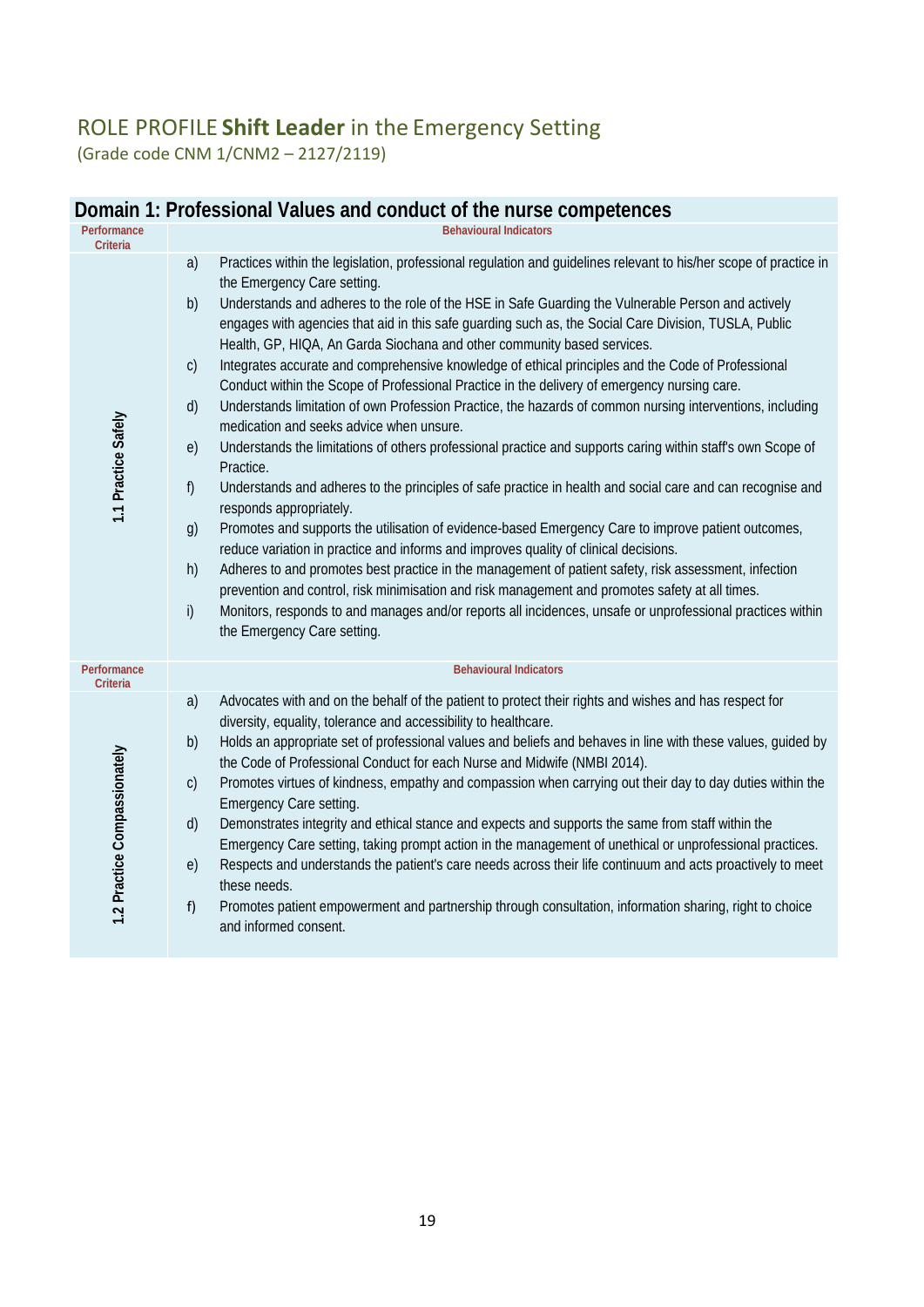| Performance<br>Criteria                                                                    | <b>Behavioural Indicators</b>                                                                                                                                                                                                                                                                                                                                                                                                                                                                                                                                                                                                                                                                                                                                                                                                                                                                                                                                                                                                                                                                                                                                                                                                                                                                                                                                                                                                                                                                                                                                                                                                                                               |
|--------------------------------------------------------------------------------------------|-----------------------------------------------------------------------------------------------------------------------------------------------------------------------------------------------------------------------------------------------------------------------------------------------------------------------------------------------------------------------------------------------------------------------------------------------------------------------------------------------------------------------------------------------------------------------------------------------------------------------------------------------------------------------------------------------------------------------------------------------------------------------------------------------------------------------------------------------------------------------------------------------------------------------------------------------------------------------------------------------------------------------------------------------------------------------------------------------------------------------------------------------------------------------------------------------------------------------------------------------------------------------------------------------------------------------------------------------------------------------------------------------------------------------------------------------------------------------------------------------------------------------------------------------------------------------------------------------------------------------------------------------------------------------------|
| 2.1 Assess nursing and health needs                                                        | Endorses and encourages colleagues in performing holistic, person centred care and supports them in the<br>a)<br>use of validated assessment tools in order to gain a full picture of the patient.<br>Supports clinical nursing staff in the use of validated assessment tools, e.g. Manchester Triage System,<br>b)<br>Glasgow Coma Score, pain assessment tools, Early Warning Scores, Sepsis Screening, EMP clinical tools<br>etc.<br>Acts as a role model at all times, provides support and monitors clinical staff in performing assessment of<br>$\mathsf{C}$<br>the emergency patient, interpretation of data and integration of knowledge.<br>Assists junior nursing staff in planning for appropriate and timely consultation by members of the<br>d)<br>Multidisciplinary Team (MDT) with reference to patient acuity, based on expected outcomes for clinical<br>condition and outlines the requirement for timely management of patient care.<br>Manages the workload of the department by assisting staff in the implementation of plan of care for the<br>e)<br>emergency patients and highlights the importance of reassessment of the patient to ensure goals set and<br>Emergency Care targets are met.<br>Actively and efficiently recognises and addresses staff issues as they emerge.<br>f)<br>Ensures adherence to professional practice guidelines in the management of patients who present as a<br>g)<br>result of violence or abuse or in the case of a child has child protection issues.<br>Promotes health and well being and secondary prevention prior to patient discharge and links the patient to<br>h)<br>services if required/desired. |
| Performance<br>Criteria                                                                    | <b>Behavioural Indicators</b>                                                                                                                                                                                                                                                                                                                                                                                                                                                                                                                                                                                                                                                                                                                                                                                                                                                                                                                                                                                                                                                                                                                                                                                                                                                                                                                                                                                                                                                                                                                                                                                                                                               |
| 2.2 Plan and Prioritise person<br>nursing care<br>centred                                  | Supports the emergency nurse in prioritising care of the emergency patient based on their immediate needs<br>a)<br>and best/evidence-based practice advocating a person centred approach to care provision.<br>Skilfully manages patient caseload and staff skill mix with knowledge and expertise to achieve the best<br>b)<br>patient outcomes using a person centred approach to care<br>Takes an overview of complex problems before generating a solution and anticipates the impact of different<br>$\mathsf{C}$<br>solutions within the Emergency Care setting, making decisions in a timely manner despite the constraints of<br>a pressurised environment.<br>Abides by the principles of patient autonomy seeing the patient as an individual, with unique care needs<br>$\mathsf{d}$<br>and acts in the individuals' best interests when planning person centred care and is a role model to staff in<br>promoting this approach to care provision.                                                                                                                                                                                                                                                                                                                                                                                                                                                                                                                                                                                                                                                                                                              |
| Performance<br>Criteria                                                                    | <b>Behavioural Indicators</b>                                                                                                                                                                                                                                                                                                                                                                                                                                                                                                                                                                                                                                                                                                                                                                                                                                                                                                                                                                                                                                                                                                                                                                                                                                                                                                                                                                                                                                                                                                                                                                                                                                               |
| 2.3 Deliver person centred nursing skills, clinical<br>interventions and health activities | Delivers and promotes the use of person centred care through the principles of using the nursing process<br>a)<br>framework<br>b)<br>Actively communicates the results of any interventions carried out to the patient to enhance collaboration,<br>decision-making and planning of care.<br>Ensures nursing staff provide appropriate interventions for patients within the Emergency Care setting e.g.<br>$\mathsf{C}$<br>IV cannulation, application of casts, medication administration guided by medication protocols, male<br>catheterisation etc.<br>Uses opportunities and guidance from the Emergency Medicine Programme and other relevant National<br>$\mathsf{d}$<br>Clinical Programmes to promote the use of evidence-based practice and best practice standards for the<br>emergency patient by all staff.<br>Monitors the environment to ensure nursing staff create and maintain a safe and comfortable environment<br>e)<br>that provides for the holistic needs of the emergency patient (in a family centred care manner where<br>appropriate). This includes care of the dying patient and end of life patient care.<br>Advocates the promotion of health and wellbeing to all emergency patients<br>f)                                                                                                                                                                                                                                                                                                                                                                                                                                                |
|                                                                                            | Advocates patient involvement in their plan of care, or in the situation of the child, promoting a family<br>g)<br>centred care approach.                                                                                                                                                                                                                                                                                                                                                                                                                                                                                                                                                                                                                                                                                                                                                                                                                                                                                                                                                                                                                                                                                                                                                                                                                                                                                                                                                                                                                                                                                                                                   |

## **Domain 2: Nursing practice and clinical decision making competences**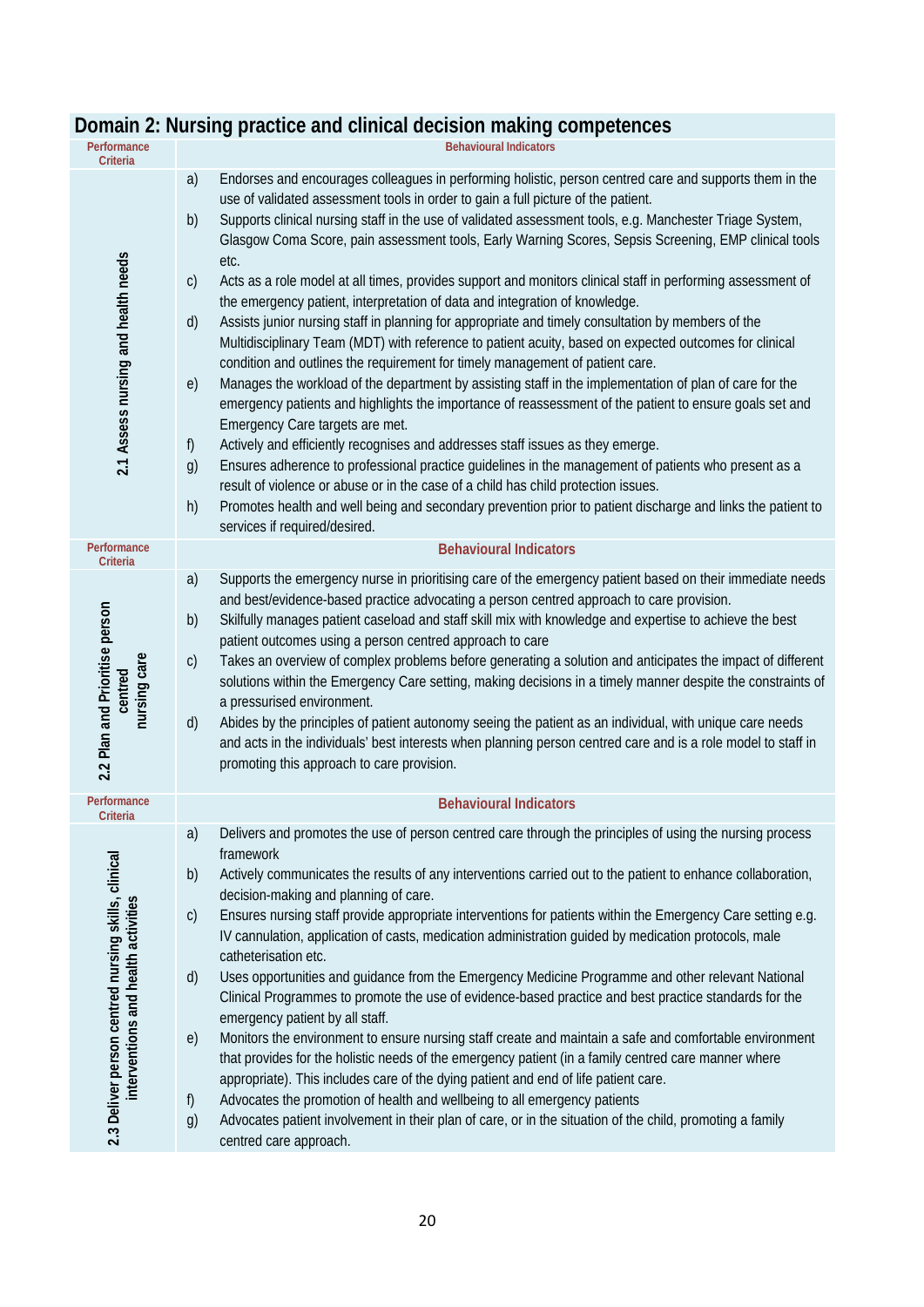| Performance<br>Criteria                                                                       | <b>Behavioural Indicators</b>                                                                                                                                                                                                                                                                                                                                                                                                                                                                                                                                                                                                                                                                                                                                                                                                                                                                                                                                                                                                                                                                                                                                                                                                                 |
|-----------------------------------------------------------------------------------------------|-----------------------------------------------------------------------------------------------------------------------------------------------------------------------------------------------------------------------------------------------------------------------------------------------------------------------------------------------------------------------------------------------------------------------------------------------------------------------------------------------------------------------------------------------------------------------------------------------------------------------------------------------------------------------------------------------------------------------------------------------------------------------------------------------------------------------------------------------------------------------------------------------------------------------------------------------------------------------------------------------------------------------------------------------------------------------------------------------------------------------------------------------------------------------------------------------------------------------------------------------|
| 2.4 Evaluate person centred nursing outcomes and<br>undertaking a comprehensive re-assessment | Participates in the co-ordination, assessment, planning, implementation and review of care for service users<br>a)<br>according to service.<br>b)<br>Assesses, reassesses and evaluates the care that is delivered to the patient, as well as the practices and<br>clinical standards within the Emergency Care setting and isn't afraid to alter or change direction to best<br>meet the patient's needs and wishes.<br>Ensures nurses are assessing the effectiveness of their emergency nursing care in achieving planned<br>$\mathsf{C}$<br>outcomes and continually evaluating the outcomes of the care they deliver against the expected outcomes<br>anticipated.<br>Follows up on care where required and puts in place the appropriate process to enable this follow up.<br>$\mathsf{d}$<br>Monitors /audits and ensures adherence to professional practice guidelines, local policies and standards by<br>e)<br>qualified staff that are authorised to prescribe medicinal products and ionising radiation.<br>f<br>Monitors and audits care planning documentation for the emergency patient ensuring the provision of<br>evidence-based rationale is used to modify and individualise care plans according to evaluation findings. |
| Performance<br>Criteria                                                                       | <b>Behavioural Indicators</b>                                                                                                                                                                                                                                                                                                                                                                                                                                                                                                                                                                                                                                                                                                                                                                                                                                                                                                                                                                                                                                                                                                                                                                                                                 |
| 2.5 Utilise clinical judgement                                                                | a)<br>Demonstrates evidence-based clinical judgement and decision-making skills while delivering care in line<br>with local and national PPPGs and the National Emergency Medicine Programme (EMP).<br>Acts within the best interest of the patient, bearing in mind hazards, risks, capacity, vulnerability and<br>b)<br>addresses these needs within available resources/networks.<br>Uses analysis and logic in considering problems and issues that present to the Emergency Care setting and<br>$\mathsf{C}$<br>generates a solution to meet the needs of the service user and the staff in the department.<br>Makes decisions in a timely and effective manner taking into account the information available within the<br>d)<br>context of a challenging environment.<br>Monitors workload pressures on staff, skill mix and intervenes and makes changes in consultation with the<br>e)<br>CNM2 as appropriate.<br>f)<br>Utilises sound clinical judgement skills when delegating duties within the Emergency Care setting ensuring<br>maximum resource utilisation.                                                                                                                                                                  |

## **Domain 3: Knowledge and cognitive competencies**

| Performance<br>Criteria                                                   | <b>Behavioural Indicators</b>                                                                                                                                                                                                                                                                                                                                                                                                                                                                                                                                                                                                                                                                                                                                                      |
|---------------------------------------------------------------------------|------------------------------------------------------------------------------------------------------------------------------------------------------------------------------------------------------------------------------------------------------------------------------------------------------------------------------------------------------------------------------------------------------------------------------------------------------------------------------------------------------------------------------------------------------------------------------------------------------------------------------------------------------------------------------------------------------------------------------------------------------------------------------------|
| a competent<br>Practices from a con<br>knowledge base<br>$\overline{3.1}$ | Possesses knowledge of the core concepts of health and wellbeing, altered health disease and disability<br>a)<br>and is able to relate this knowledge in a meaningful way to the patient in the Emergency Care setting.<br>Has a good understanding of their patient demographic and epidemiology and plans care within the<br>b)<br>Emergency Care setting with this knowledge.<br>Has a good understanding of the sociology of the family and how this will impact on care provision.<br>$\mathsf{C}$<br>Demonstrates good problem solving skills enhanced by previous experiences within the Emergency Care<br>$\mathsf{d}$<br>setting.<br>Monitors and scans the environment non-invasively, making sure everything is running smoothly in<br>e)<br>conjunction with the CNM2. |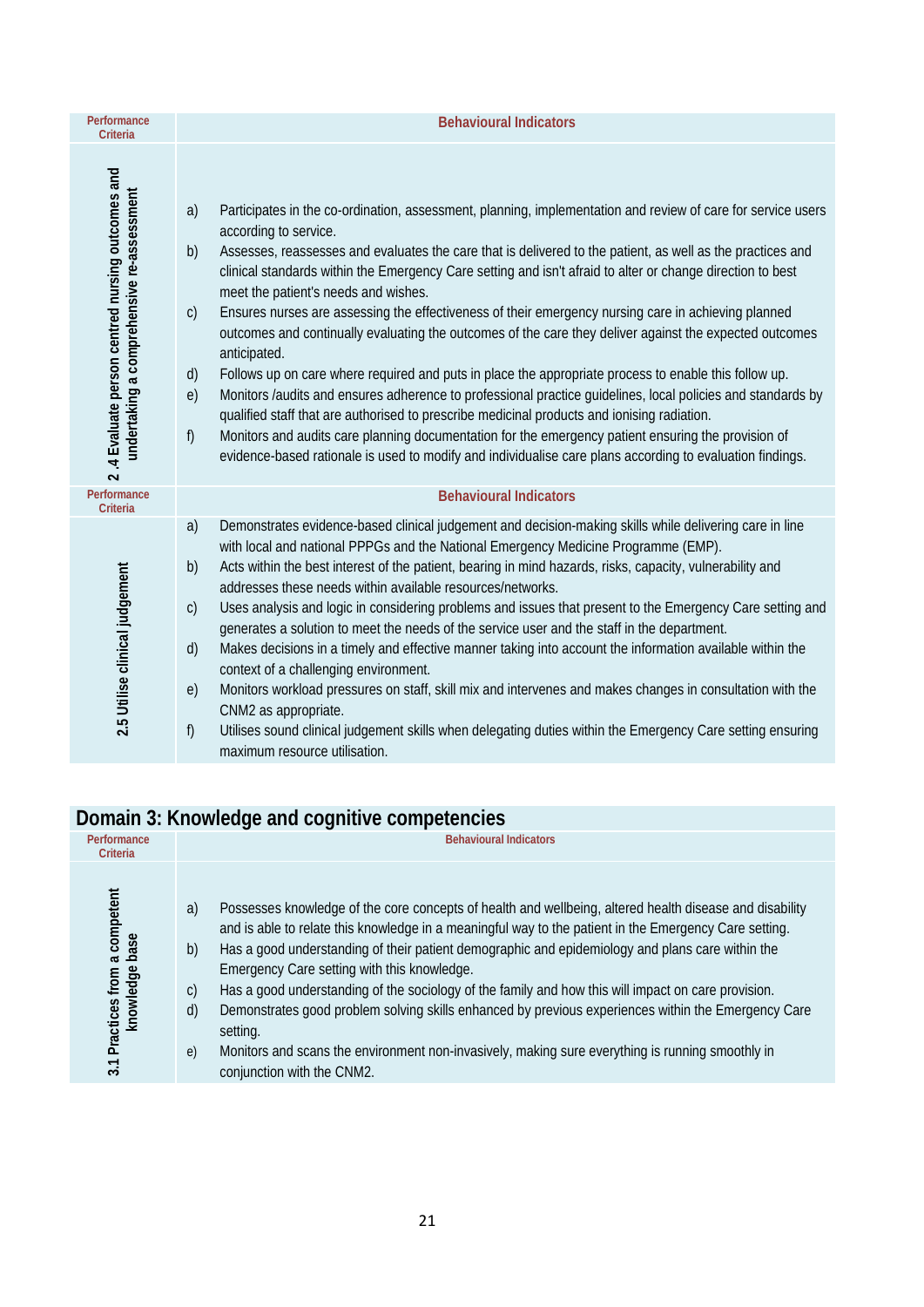| Performance<br>Criteria                                        | <b>Behavioural Indicators</b>                                                                                                                                                                                                                                                                                                                                                                                                                                                                                                                                                                                                                                                                                                                                                                                                                                                                                    |
|----------------------------------------------------------------|------------------------------------------------------------------------------------------------------------------------------------------------------------------------------------------------------------------------------------------------------------------------------------------------------------------------------------------------------------------------------------------------------------------------------------------------------------------------------------------------------------------------------------------------------------------------------------------------------------------------------------------------------------------------------------------------------------------------------------------------------------------------------------------------------------------------------------------------------------------------------------------------------------------|
| 3.2 Use critical thinking and<br>reflection to inform practice | Practices with ethical consideration at all times understanding the principles of autonomy, dignity, veracity,<br>a)<br>justice, equality and privacy.<br>Is able to critically think and weigh up decisions bearing in mind safety, autonomy, patient and family/Next<br>b)<br>of Kin wishes.<br>Ensures that their actions and behaviours are reflected within the ethos of the Emergency Care<br>$\mathsf{C}$<br>environment.<br>Is able to recognise and take action when poor professional practice is observed.<br>$\mathsf{d}$<br>Values, promotes and establishes reflective practice as an integral part of nursing.<br>e)<br>Acknowledges mistakes and implements proactive measures to prevent reoccurrence.<br>f)<br>Provides the necessary co-ordination and deployment of staff and resources taking into account fluctuations<br>g)<br>in activity and skill mix within the service at that time. |

## **Domain 4: Communication and interpersonal skills**

| Performance<br><b>Criteria</b>                            | <b>Behavioural Indicators</b>                                                                                                                                                                                                                                                                                                                                                                                                                                                                                                                                                                                                                                                                                                                                                                                                                                                                                                                                                                                                                                                                                                                                                                                                                                                  |
|-----------------------------------------------------------|--------------------------------------------------------------------------------------------------------------------------------------------------------------------------------------------------------------------------------------------------------------------------------------------------------------------------------------------------------------------------------------------------------------------------------------------------------------------------------------------------------------------------------------------------------------------------------------------------------------------------------------------------------------------------------------------------------------------------------------------------------------------------------------------------------------------------------------------------------------------------------------------------------------------------------------------------------------------------------------------------------------------------------------------------------------------------------------------------------------------------------------------------------------------------------------------------------------------------------------------------------------------------------|
| 4.1 Communicate in a person centred manner<br>Performance | Communicates in a manner that is compassionate, age-appropriate, respectful and non-discriminatory,<br>a)<br>exhibiting emotional intelligence for the context in which the communication occurs.<br>Articulates and advocates for the patient who may not be able to voice their needs and encourages this<br>b)<br>advocacy amongst staff.<br>Safeguards and ensures confidentiality, privacy and informed consent for the emergency care patient.<br>$\mathsf{C}$<br>Assists patients in a professional manner and promotes this practice amongst staff within the Emergency<br>d)<br>Care setting.<br>Welcomes feedback from the service users and their families' perspective, communicates this information<br>e)<br>back to staff and encourages identified areas of good practice and care whilst collaborating to implement<br>suggested improvements.<br>Promotes the education of emergency patients regarding relevant focus groups/networks that they can avail<br>f)<br>of.<br>Is aware of; and practices the principles of Open Disclosure and informed consent when necessary and<br>g)<br>upholds the principles of privacy, dignity and shared decision making in all patient interactions.<br><b>Behavioural Indicators</b>                                 |
| <b>Criteria</b>                                           |                                                                                                                                                                                                                                                                                                                                                                                                                                                                                                                                                                                                                                                                                                                                                                                                                                                                                                                                                                                                                                                                                                                                                                                                                                                                                |
| 4.2 Communicate effectively with the health care<br>team  | Practices within the principles of effective communication with other health and social care professionals<br>a)<br>within the Emergency Care setting, the organisation and the community.<br>Upholds the principles of advocacy and negotiation with other health care professions to ensure the rights,<br>b)<br>beliefs and wishes of the patient are respected and upheld.<br>Maintains communication and collaboration networks on a proactive basis to support patient flow, early<br>$\mathsf{C}$<br>supported safe discharge and social care needs.<br>d)<br>Constructs effective written and oral communications that are appropriate to the target audience.<br>e)<br>Provides a regular forum for staff communication e.g. Conduction regular meetings and facilitating 'huddle'<br>sessions to problem solve and improve quality and patient safety.<br>f)<br>Adheres to the principles of reporting, recording and documenting episodes of patient care and interaction<br>within the relevant health care record.<br>Maintains accurate, comprehensive, clear and concise nursing documentation within a legal and ethical<br>g)<br>framework (NMBI 2015) and complies with the HSE Standards for healthcare Records Management (HSE<br>2011 QPSD-D-006-3 V3.0). |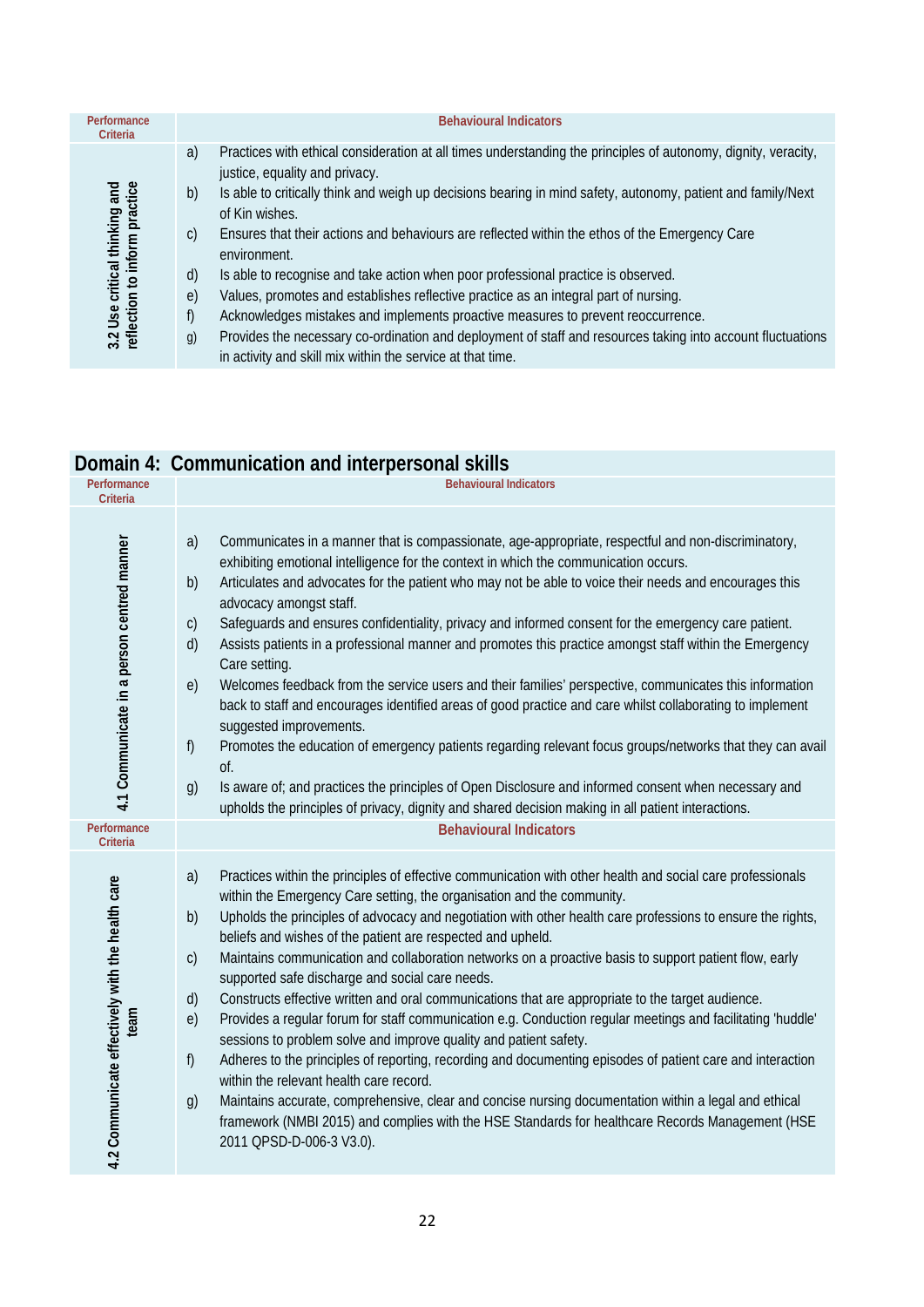|                                         | Domain 5: Management and team competencies                                                                                                                                                                                                                                                                                                                                                                                                                                                                                                                                                                                                                                                                                                                                                                                                                                                                                                                                                                                                                                                                                                                                                                                                                                                                                                                                                                 |
|-----------------------------------------|------------------------------------------------------------------------------------------------------------------------------------------------------------------------------------------------------------------------------------------------------------------------------------------------------------------------------------------------------------------------------------------------------------------------------------------------------------------------------------------------------------------------------------------------------------------------------------------------------------------------------------------------------------------------------------------------------------------------------------------------------------------------------------------------------------------------------------------------------------------------------------------------------------------------------------------------------------------------------------------------------------------------------------------------------------------------------------------------------------------------------------------------------------------------------------------------------------------------------------------------------------------------------------------------------------------------------------------------------------------------------------------------------------|
| Performance<br>Criteria                 | <b>Behavioural Indicators</b>                                                                                                                                                                                                                                                                                                                                                                                                                                                                                                                                                                                                                                                                                                                                                                                                                                                                                                                                                                                                                                                                                                                                                                                                                                                                                                                                                                              |
| 5.1 Practice collaboratively            | Conducts work in the ethos of collaborative practice, team work, and respect for all members of the<br>a)<br>Multidisciplinary Team (MDT) involved in planning patient care within the Emergency Care setting and<br>within the outside agencies linked to the provision of that patients care.<br>Works collaboratively within the Emergency Care setting, hospital and with health care workers in the<br>b)<br>community to provide expert seamless patient care, effective patient flow and care that is in line with<br>National Standards for Better, Safer Healthcare (HIQA 2012).<br>Advocates learning to work in a multidisciplinary manner to design and provide patient care.<br>C)<br>Advocates the provision of emotional and social support by relevant ED team members to the emergency<br>d)<br>patient and their families/carers.<br>Respects everyone's' role and the expertise that they bring to patient care and understands the importance<br>e)<br>of culture and good working relationships.                                                                                                                                                                                                                                                                                                                                                                                      |
| Performance<br>Criteria                 | <b>Behavioural Indicators</b>                                                                                                                                                                                                                                                                                                                                                                                                                                                                                                                                                                                                                                                                                                                                                                                                                                                                                                                                                                                                                                                                                                                                                                                                                                                                                                                                                                              |
| 5.2 Manage team, others and self safely | Is a positive team member, builds relationships and strengths with their colleagues and deliberately<br>a)<br>monitors and works to improve the team process.<br>Serves as a role model in their work practices to others in the Emergency Care setting.<br>b)<br>Indentifies areas of improvement and works collaboratively with the interdisciplinary team to improve<br>$\mathsf{C}$<br>standards<br>Maintains an objective position when encountering differences of opinion or conflict and creates a positive,<br>d)<br>respectful working environment.<br>Possesses skills to de-escalate tension using a respectful and calm approach and deals with unexpected<br>e)<br>events in a logical supportive manner.<br>Coordinates, delegates and provides supervision to others within the team as appropriate, bearing in mind<br>f)<br>the task and the person's Scope of Practice.<br>Contributes to, and leads on, the overall purpose and objectives of the Emergency Care setting and the<br>g)<br>organisation as a whole.<br>Upholds and instils the principles for working within a safe environment.<br>h)<br>Plans and maintains staff rotas and ensures alignment of available resources to match demand and is<br>i)<br>resourceful in resolving staff shortages or skill mix concerns.<br>Identifies, reports and manages risks proactively to reduce the risk of harm or injury.<br>j) |

#### **Domain 5: Management and team competencies**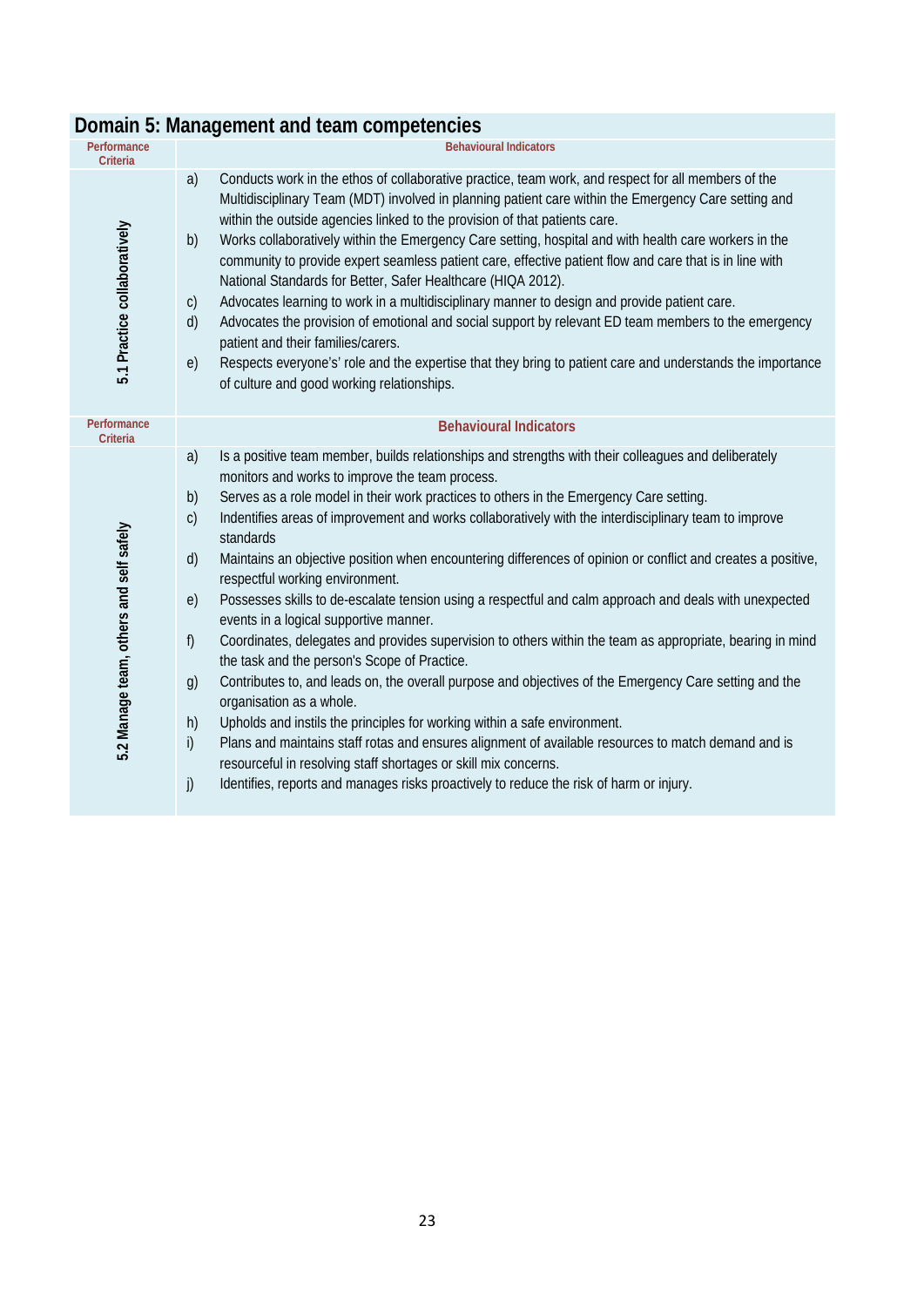| Performance<br><b>Criteria</b>       | $5.5111141$ and $p151553$<br><b>Behavioural Indicators</b>                                                                                                                                                                                                                                                                                                                                                                                                                                                                                                                                                                                                                                                                                                                                                                                                                                                                                                                                                                                                                                                                                                                                                                                                                                                                                                                                                                                                                                                                                                                                                                                                                                                                                                                                                                                                                                                 |
|--------------------------------------|------------------------------------------------------------------------------------------------------------------------------------------------------------------------------------------------------------------------------------------------------------------------------------------------------------------------------------------------------------------------------------------------------------------------------------------------------------------------------------------------------------------------------------------------------------------------------------------------------------------------------------------------------------------------------------------------------------------------------------------------------------------------------------------------------------------------------------------------------------------------------------------------------------------------------------------------------------------------------------------------------------------------------------------------------------------------------------------------------------------------------------------------------------------------------------------------------------------------------------------------------------------------------------------------------------------------------------------------------------------------------------------------------------------------------------------------------------------------------------------------------------------------------------------------------------------------------------------------------------------------------------------------------------------------------------------------------------------------------------------------------------------------------------------------------------------------------------------------------------------------------------------------------------|
| 6.1 Develop leadership potential     | Demonstrates self-awareness, resilience, composure and openness to change within the Emergency Care<br>a)<br>setting. Encourages a culture of finding better ways to meet patient's needs within the Emergency Care<br>setting and resources available.<br>Is a role model to others when it comes to patient safety, dignity and person-centeredness.<br>b)<br>$\mathsf{C}$<br>Exhibits a good level of professional and clinical leadership capabilities and is aware of the impact these<br>capabilities have within the Emergency Care setting.<br>Responds in an organised and calm manner to unexpected events and practises actions and resources in<br>d)<br>consultation with CNM 2 and/or Nursing Management.<br>Provides supervision and assistance in the development of knowledge, skills and attitudes of direct report<br>e)<br>staff and assigned students.<br>f)<br>Ensures that learning is a normal part of the working day and contributes to the learning opportunities both<br>formal and informal within the Emergency Care setting.<br>Provide feedback and participate at local, national and international forums as an expert in their field.<br>g)<br>Co-ordinates and ensures safety checks and stocks are completed as per policy and relevant<br>h)<br>documentation.<br>i)<br>Supports the Clinical Care Programmes and the EMP model of care to enhance patient experience.<br>Supports the framework for maintenances of competency as identified by the Nursing and Midwifery Board<br>j)<br>of Ireland (NMBI) for nursing staff within the Emergency Care setting,<br>Supports, coaches and is a role model to staff on how to react appropriately in times of crisis.<br>k)<br>$\mathsf{I}$<br>Leads and drives quality and process improvement initiatives within the Emergency Care setting e.g.<br>Patient satisfaction surveys, audits, patient flow improvements |
| Performance<br>Criteria              | <b>Behavioural Indicators</b>                                                                                                                                                                                                                                                                                                                                                                                                                                                                                                                                                                                                                                                                                                                                                                                                                                                                                                                                                                                                                                                                                                                                                                                                                                                                                                                                                                                                                                                                                                                                                                                                                                                                                                                                                                                                                                                                              |
| 6.2 Develop professional scholarship | a)<br>Acknowledges the need for personal and professional development and demonstrates a commitment to<br>Continuing Professional Development.<br>Identifies mechanisms to support Continuing Professional Development to ensure continued competence of<br>b)<br>one self and staff reporting to him/her.<br>Actively undertakes reflective practice and learning as part of their own professional development.<br>$\mathsf{C}$<br>d)<br>Demonstrates high standards of practice in own work areas and acts as a professional role model for staff.<br>Values the principles of life-long learning, reflective practice and experiential learning as part of building<br>e)<br>their capacities and capabilities within the Emergency Care setting.<br>Participates in and accepts personal responsibility for ongoing professional development<br>f)<br>Actively addresses gaps in one's own knowledge to improve patient experience and quality of care<br>g)<br>provision.                                                                                                                                                                                                                                                                                                                                                                                                                                                                                                                                                                                                                                                                                                                                                                                                                                                                                                                            |

## **Domain 6: Leadership potential and professional scholarship**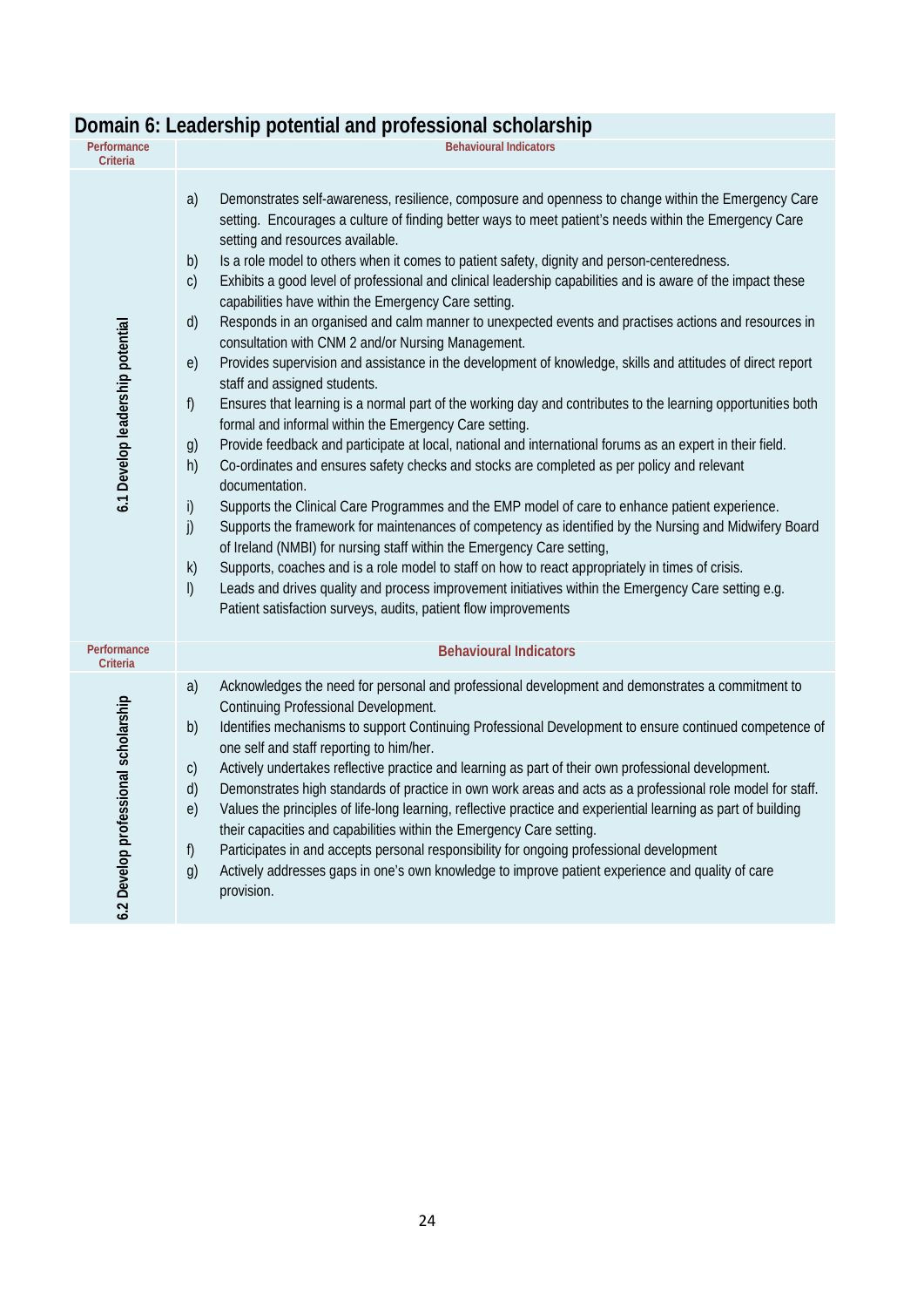## ROLE PROFILE **Clinical Facilitator** in the Emergency Setting

(Grade code CNM 2 - 2119)

| Performance<br>Criteria                                     | <b>Behavioural Indicators</b>                                                                                                                                                                                                                                                                                                                                                                                                                                                                                                                                                                                                                                                                                                                                                                                                                                                                                                                                                                                                                                                                                                                                                   |
|-------------------------------------------------------------|---------------------------------------------------------------------------------------------------------------------------------------------------------------------------------------------------------------------------------------------------------------------------------------------------------------------------------------------------------------------------------------------------------------------------------------------------------------------------------------------------------------------------------------------------------------------------------------------------------------------------------------------------------------------------------------------------------------------------------------------------------------------------------------------------------------------------------------------------------------------------------------------------------------------------------------------------------------------------------------------------------------------------------------------------------------------------------------------------------------------------------------------------------------------------------|
| 1.1 Practice Safely                                         | Promotes the guidelines for safety and best practice laid down by hospital policies, Nursing and Midwifery<br>a)<br>Board of Ireland (NMBI), and relevant Acts such as Data Protection Act 1988, and the Health, Safety and<br>Welfare at Work Act 1999.<br>Supports the development of competencies, skill and professional practice within the Emergency<br>b)<br>Department.<br>Creates an understanding of the limitations of professional practice, the hazards of common nursing<br>$\mathsf{C}$<br>interventions and seeks to address competency issues that arise through education and facilitation.<br>Understands and assesses colleague's knowledge and clinical skills pertaining to the principles of safe<br>$\mathsf{d}$<br>practice in health and social care, addressing deficits as appropriate.<br>Understands and educates staff on the role of the HSE, the Social Care Division, TUSLA, HIQA, and An<br>e)<br>Garda Siochana on safe guarding and protecting vulnerable patients.<br>Supports, advises and implements Policy Procedures Protocols and Guidelines (PPPGs) that are relevant<br>f<br>to the Emergency Care setting locally and nationally. |
| Performance<br>Criteria                                     | <b>Behavioural Indicators</b>                                                                                                                                                                                                                                                                                                                                                                                                                                                                                                                                                                                                                                                                                                                                                                                                                                                                                                                                                                                                                                                                                                                                                   |
| 1.2 Practice Compassionately                                | a)<br>Endorses the use of the principles of patient advocacy within the clinical environment to protect the rights<br>and wishes of the patient receiving care.<br>Practices with cognisance and respect for diversity, equality, tolerance and accessibility to healthcare.<br>b)<br>Promotes virtues of kindness, empathy and compassion when carrying out education and training within the<br>c)<br><b>Emergency Care setting.</b><br>Possesses and promotes cognisance of the patient's care needs, disability, frailty or long term illness<br>d)<br>across their life continuum and how this may impact on their patient journey through the healthcare system.<br>Promotes patient (and parent, where appropriate) empowerment and partnership through consultation,<br>e)<br>information sharing, right to choice and informed consent.                                                                                                                                                                                                                                                                                                                                |
| Performance<br>Criteria                                     | <b>Behavioural Indicators</b>                                                                                                                                                                                                                                                                                                                                                                                                                                                                                                                                                                                                                                                                                                                                                                                                                                                                                                                                                                                                                                                                                                                                                   |
| 1.3 Practice Professionally, responsibly and<br>accountably | Demonstrates an advanced level of clinical practice whilst in the clinical area<br>a)<br>Adheres to and contributes to the development and maintenance of nursing standards, protocols and<br>b)<br>guidelines consistent with the highest standards of patient care.<br>Possesses personal and professional accountability when advising and educating on clinical decisions<br>$\mathsf{C}$<br>involving patient care within the Emergency Care setting.<br>Seeks advice and consults other colleagues and professionals when required.<br>d)<br>Integrates accurate and comprehensive knowledge of ethical principles and the Code of Professional<br>e)<br>Conduct within the Scope of Professional Practice in the delivery of care within the Emergency Care setting.<br>Abides by the principles of delegation and supervision when carrying out their role of Clinical Facilitator in<br>f<br>the Emergency Care setting.<br>Possesses personal and professional responsibility, level of authority and lines of accountability in their role.<br>g)                                                                                                                    |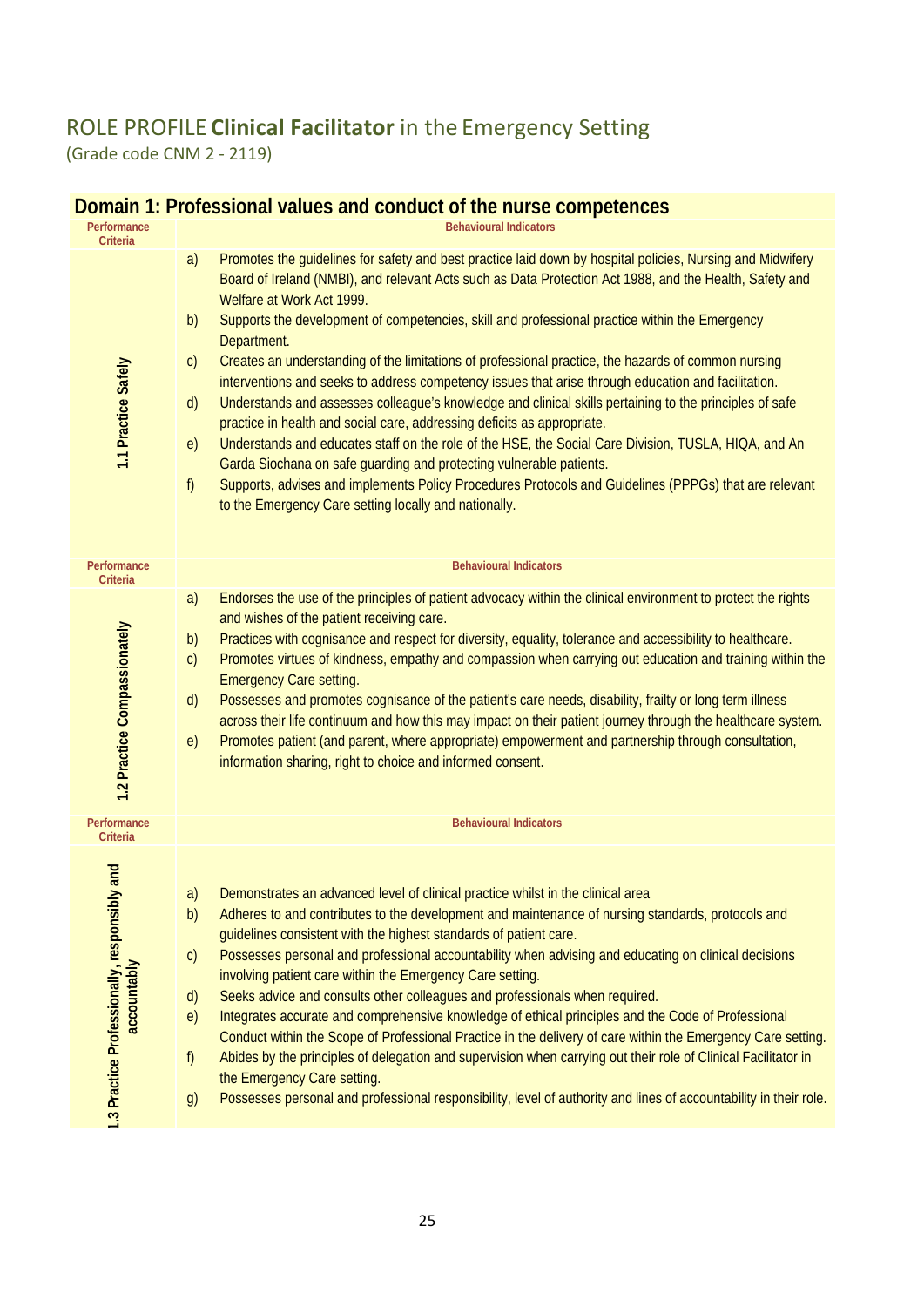| Performance<br><b>Criteria</b>                                                                              | <b>Behavioural Indicators</b>                                                                                                                                                                                                                                                                                                                                                                                                                                                                                                                                                                                                                                                                                                                                                                                                                                                                                                                                                                                                                                                                                                                                                                 |
|-------------------------------------------------------------------------------------------------------------|-----------------------------------------------------------------------------------------------------------------------------------------------------------------------------------------------------------------------------------------------------------------------------------------------------------------------------------------------------------------------------------------------------------------------------------------------------------------------------------------------------------------------------------------------------------------------------------------------------------------------------------------------------------------------------------------------------------------------------------------------------------------------------------------------------------------------------------------------------------------------------------------------------------------------------------------------------------------------------------------------------------------------------------------------------------------------------------------------------------------------------------------------------------------------------------------------|
| 2.1 Assess nursing and health needs                                                                         | Enhances staff's ability to identify and address the specific needs of the patients that present to the<br>a)<br>Emergency Care setting through education and facilitation.<br>b)<br>Is responsible for the assessment of standards of nursing and healthcare assistant practice in the<br><b>Emergency Care setting.</b><br>Endorses and encourages colleagues in performing holistic, person centred care and supports them in the<br>$\mathsf{C}$<br>use of validated assessment tools in order to gain a full picture of the patient.<br>Promotes staff engagement with patients on health and wellbeing and secondary prevention prior to patient<br>$\mathsf{d}$<br>discharge.<br>Orientates new staff and student nurses and facilitates experienced staff to further develop their skills and<br>e)<br>competencies.<br>Supports nursing staff undergoing formal education and training in the area of emergency nursing.<br>$\mathsf{f}$<br>Performs on-site practical skills and best evidence-based practice to enhance patient care provision within<br>g)<br>the Emergency Care setting.<br>h)<br>Assists in organising staff to attend study days (both mandatory and optional) |
| Performance<br><b>Criteria</b>                                                                              | <b>Behavioural Indicators</b>                                                                                                                                                                                                                                                                                                                                                                                                                                                                                                                                                                                                                                                                                                                                                                                                                                                                                                                                                                                                                                                                                                                                                                 |
| 2.2 Plan and<br>rioritise person<br>nursing care<br>centred                                                 | Advocates a person centred approach to planning patient care.<br>a)<br>Encourages the use of the principles of patient autonomy when planning person centred care.<br>b)<br>Develops annual work plans to meet the changing needs of the service and patient demographic.<br>C)<br>d)<br>Plans work in line with the recommendations of the Quality and Clinical Strategy Directorate and focus on<br>optimising the patient care pathway.                                                                                                                                                                                                                                                                                                                                                                                                                                                                                                                                                                                                                                                                                                                                                    |
| Performance<br>Criteria                                                                                     | <b>Behavioural Indicators</b>                                                                                                                                                                                                                                                                                                                                                                                                                                                                                                                                                                                                                                                                                                                                                                                                                                                                                                                                                                                                                                                                                                                                                                 |
| 2.3 Deliver person<br>interventions and<br>centred nursing<br>health activities<br>skills, clinical         | Endorses the utilisation of the nursing process framework when planning person centred care.<br>a)<br>b)<br>Encourages and fosters an environment of clear, concise and honest patient/nurse communication and<br>engagement.<br>$\mathsf{C}$<br>Takes responsibility for the co-ordination of regular scheduled education, professional development and<br>clinical audit to enhance care delivery.                                                                                                                                                                                                                                                                                                                                                                                                                                                                                                                                                                                                                                                                                                                                                                                          |
| Performance<br><b>Criteria</b>                                                                              | <b>Behavioural Indicators</b>                                                                                                                                                                                                                                                                                                                                                                                                                                                                                                                                                                                                                                                                                                                                                                                                                                                                                                                                                                                                                                                                                                                                                                 |
| <b>Buis</b><br>outcomes and undertaking a<br>comprehensive re-assessment<br>2.4 Evaluate person centred nur | Ensures that there are learning opportunities, objectives and outcomes available to enhance the clinical<br>a)<br>learning environment.<br>Assists in the introduction of new processes of care as appropriate.<br>b)<br>Teaches staff the principles of "Assess, reassess and evaluate" the care that is delivered to the patient and<br>$\mathsf{C}$<br>encourages an ethos of change to best meet the patient's needs and wishes.<br>Encourages staff to evaluate the care they are delivering in a formal and informal capacity.<br>d)<br>Encourages audit in care provision as a means of learning from practice.<br>e)<br>Assists in the development of audit tools and action plans to address deficits within the service.<br>$\mathsf{f}$<br>Advocates safe discharge planning practices.<br>g)                                                                                                                                                                                                                                                                                                                                                                                      |
| Performance<br>Criteria                                                                                     | <b>Behavioural Indicators</b>                                                                                                                                                                                                                                                                                                                                                                                                                                                                                                                                                                                                                                                                                                                                                                                                                                                                                                                                                                                                                                                                                                                                                                 |
| 2.5 Utilise clinical<br>judgement                                                                           | Encourages evidence-based clinical judgement in line with local and national PPPGs and the National<br>a)<br>Emergency Medicine Programme (EMP).<br>Supports staff to act within the best interest of the patient, while considering the hazards, risks, capacity,<br>b)<br>vulnerability and how to address these needs within available resources/networks.<br>Advocates the use of critical thinking and logic when considering a patient's individual needs within the<br>$\mathsf{C}$<br><b>Emergency Care setting.</b>                                                                                                                                                                                                                                                                                                                                                                                                                                                                                                                                                                                                                                                                  |

## **Domain 2: Nursing practice and clinical decision making competences**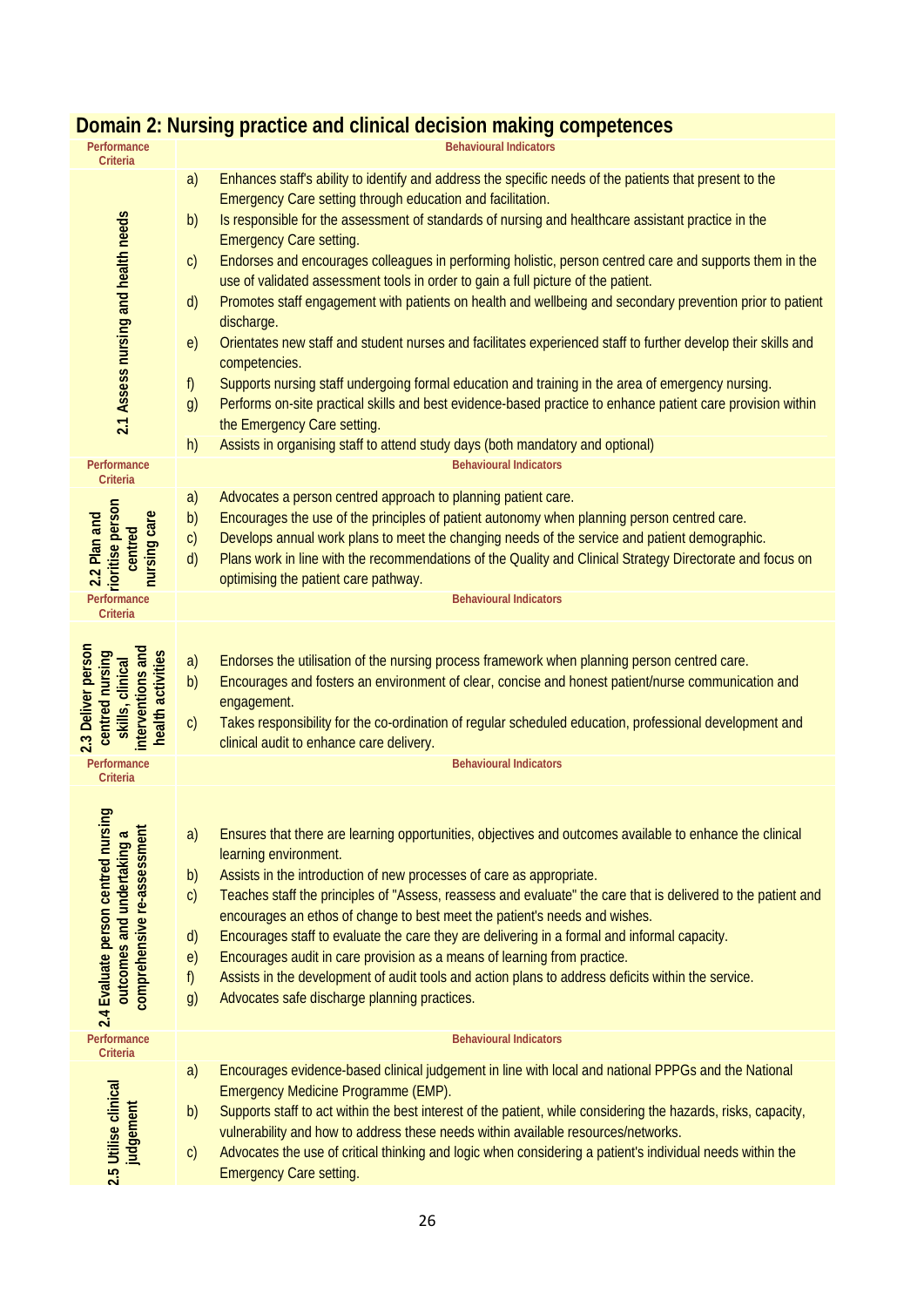|                                                                | Domain 3: Knowledge and cognitive competencies                                                                                                                                                                                                                                                                                                                                                                                                                                                                                                                                                                                                                                                                                                                                                                                                                                                                                                                                                                                                                                                                                                                                                                                                                                                                                                                                                                                                                                                                                                                                                                                                                                                                                                          |
|----------------------------------------------------------------|---------------------------------------------------------------------------------------------------------------------------------------------------------------------------------------------------------------------------------------------------------------------------------------------------------------------------------------------------------------------------------------------------------------------------------------------------------------------------------------------------------------------------------------------------------------------------------------------------------------------------------------------------------------------------------------------------------------------------------------------------------------------------------------------------------------------------------------------------------------------------------------------------------------------------------------------------------------------------------------------------------------------------------------------------------------------------------------------------------------------------------------------------------------------------------------------------------------------------------------------------------------------------------------------------------------------------------------------------------------------------------------------------------------------------------------------------------------------------------------------------------------------------------------------------------------------------------------------------------------------------------------------------------------------------------------------------------------------------------------------------------|
| Performance                                                    | <b>Behavioural Indicators</b>                                                                                                                                                                                                                                                                                                                                                                                                                                                                                                                                                                                                                                                                                                                                                                                                                                                                                                                                                                                                                                                                                                                                                                                                                                                                                                                                                                                                                                                                                                                                                                                                                                                                                                                           |
| Criteria<br>3.1 Practices from a competent knowledge base      | Promotes the delivery of effective nursing care based on best practice informed by research, evidence,<br>a)<br>critical thinking and professional judgement and leads out on emergency nursing practice.<br>Possesses knowledge of the core concepts of health and wellbeing, altered health disease and disability<br>b)<br>and supports the use of this knowledge in the care provision of the patient in the Emergency Care setting.<br>Has a good understanding of the patient demographic and epidemiology and uses this knowledge to inform<br>$\mathsf{C}$<br>education provision.<br>Enables nurses/Health Care Assistants (HCAs) to examine their own practice and identify areas for<br>$\mathsf{d}$<br>improvement.<br>Possesses knowledge of the limitations of lifelong illness, morbidities, frailty, diminished capacity and puts<br>e)<br>this knowledge into practice when providing education and PPPGs.<br>Promotes the role of the nurse in health promotion and health education and applies this knowledge to<br>f)<br>health education and policy formation.<br>Actively advocates health promotion policy and inputs into policy development when required.<br>g)<br>Possesses relevant information and communication technology to support the delivery of education,<br>h)<br>research and audit.<br>i)<br>Possesses expert knowledge of the role of the Emergency nurse in patient care provision and uses this<br>knowledge to enhance the Emergency Care setting learning environment and is a leader in clinical<br>excellence.<br>Possesses good knowledge of legislation governing care provision such as safe guarding the vulnerable<br>j)<br>person and encourages staff to act in accordance with the legislation. |
| Performance<br>Criteria                                        | <b>Behavioural Indicators</b>                                                                                                                                                                                                                                                                                                                                                                                                                                                                                                                                                                                                                                                                                                                                                                                                                                                                                                                                                                                                                                                                                                                                                                                                                                                                                                                                                                                                                                                                                                                                                                                                                                                                                                                           |
| reflection to inform practice<br>3.2 Use critical thinking and | Encourages practice with ethical consideration at all times understanding the principles of autonomy,<br>a)<br>dignity, veracity, justice, equality and privacy.<br>Facilitates learning keeping in mind the ethical guidelines governing the role of the nurse.<br>b)<br>Encourages staff to use critical thinking and decision-making when planning all aspects of patient care.<br>c)<br>Is able to recognise and take action when poor professional practice is observed.<br>d)<br>Actively engages in performance review.<br>e)<br>f)<br>Acknowledges mistakes / errors in clinical practice and implements proactive measures to prevent<br>reoccurrence in conjunction with colleagues.<br>Engages in System Analysis Investigations/desktop reviews when incidents occur to assist in identifying<br>g)<br>areas of improvement<br>Uses learning outcomes from mistakes to govern future practice.<br>h)<br>Possesses a good knowledge of conducting research for their own role and to support research undertaken<br>i)<br>within the Emergency Care setting by other colleagues.<br>Is able to apply audit as a means of reflecting on their practice and adapt the practices in accordance with<br>j)<br>the audit if required.                                                                                                                                                                                                                                                                                                                                                                                                                                                                                                             |
|                                                                | Manages data collected in an ethically responsible manner.<br>k)                                                                                                                                                                                                                                                                                                                                                                                                                                                                                                                                                                                                                                                                                                                                                                                                                                                                                                                                                                                                                                                                                                                                                                                                                                                                                                                                                                                                                                                                                                                                                                                                                                                                                        |

#### **Domain 3: Knowledge and cognitive competencies**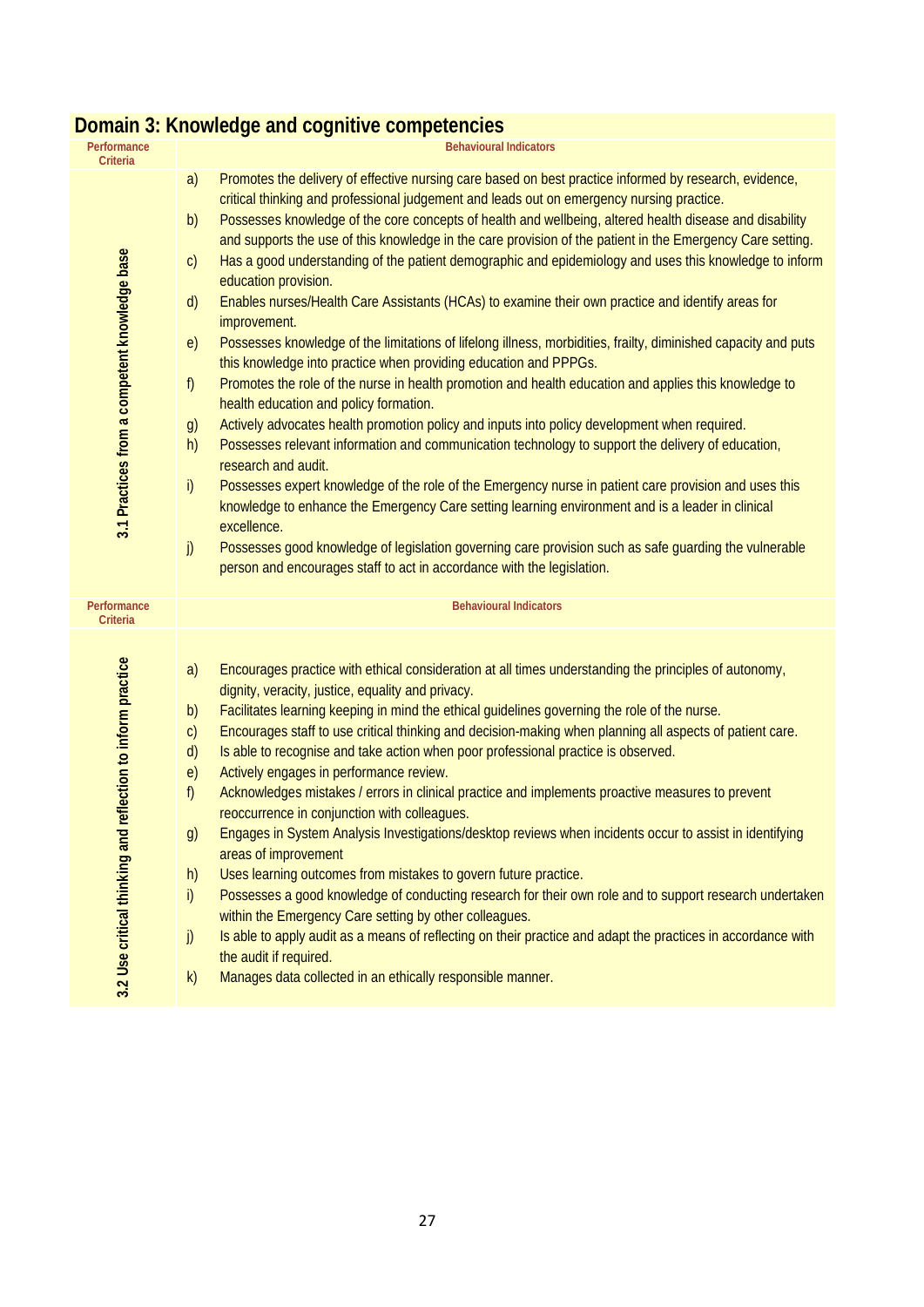| Performance<br>Criteria                                  | <u>sommandation and into poloonal onli</u><br><b>Behavioural Indicators</b>                                                                                                                                                                                                                                                                                                                                                                                                                                                                                                                                                                                                                                                                                                                                                                                                                                                                                                                                                                                                                                                                               |
|----------------------------------------------------------|-----------------------------------------------------------------------------------------------------------------------------------------------------------------------------------------------------------------------------------------------------------------------------------------------------------------------------------------------------------------------------------------------------------------------------------------------------------------------------------------------------------------------------------------------------------------------------------------------------------------------------------------------------------------------------------------------------------------------------------------------------------------------------------------------------------------------------------------------------------------------------------------------------------------------------------------------------------------------------------------------------------------------------------------------------------------------------------------------------------------------------------------------------------|
| 4.1 Communicate in a person<br>centred manner            | Advocates an ethos of communicating in a manner that is compassionate, age-appropriate, respectful and<br>a)<br>non-discriminatory, exhibiting emotional intelligence for the context in which the communication occurs.<br>Enhances and supports staff ability to articulate and advocate for the patient who may not be able to voices<br>b)<br>their needs.<br>Promotes confidentiality, privacy and informed consent for the patient in Emergency Care settings.<br>$\mathsf{C}$<br>Assists staff and patients in a professional manner.<br>$\mathsf{d}$<br>Welcomes feedback from staff and service users to identify areas for improvement and in need of support.<br>e)<br>Is aware of and promotes the use of the principles of Open Disclosure when necessary.<br>f)<br>g)                                                                                                                                                                                                                                                                                                                                                                       |
| Performance<br>Criteria                                  | <b>Behavioural Indicators</b>                                                                                                                                                                                                                                                                                                                                                                                                                                                                                                                                                                                                                                                                                                                                                                                                                                                                                                                                                                                                                                                                                                                             |
| 4.2 Communicate effectively with the health care<br>team | Practices within the principles of effective communication with students, colleagues and other disciplines in<br>a)<br>the provision of education within the Emergency Care setting.<br>Promotes an ethos of clear, unambiguous communication.<br>b)<br>Maintains communication and collaboration networks on a proactive basis to enhance the Emergency Care<br>$\mathsf{C}$<br>learning environment.<br>Develops cohesive links with key disciplines involved in the delivery of care to enhance clinical learning<br>d)<br>within the Emergency Care setting, promoting a multidisciplinary approach to patient care.<br>Can identify gaps in knowledge and can communicate in a sensitive but clear manner to aid in the<br>e)<br>addressing of these gaps.<br>f<br>Promotes the career pathway within the ED setting and facilitates learning and support throughout the<br>pathway<br>Promotes the maintenance of accurate, comprehensive, clear and concise nursing documentation within a<br>g)<br>legal and ethical framework (NMBI 2015) and complies with the HSE Standards for healthcare Records<br>Management (HSE 2011 QPSD-D-006-3 V3.0). |

#### **Domain 4: Communication and interpersonal skills**

## **Domain 5: Management and team competencies**

| Performance<br>Criteria         | <b>Behavioural Indicators</b>                                                                                                                                                                                                                                                                                                                                                                                                                                                                                                                                                                                                                                                                                                                                                                                                                                                                                                                                                                                                                                                                                                                             |
|---------------------------------|-----------------------------------------------------------------------------------------------------------------------------------------------------------------------------------------------------------------------------------------------------------------------------------------------------------------------------------------------------------------------------------------------------------------------------------------------------------------------------------------------------------------------------------------------------------------------------------------------------------------------------------------------------------------------------------------------------------------------------------------------------------------------------------------------------------------------------------------------------------------------------------------------------------------------------------------------------------------------------------------------------------------------------------------------------------------------------------------------------------------------------------------------------------|
| Practice collaboratively<br>5.1 | Fosters an atmosphere conducive to clinical learning within the Emergency Care setting and extending to<br>a)<br>the Centres for Nursing and Midwifery Education (CNMEs) and Practice Development Departments to<br>standardise practices.<br>Encourages an ethos of collaborative practice, team work and respect for all members of the<br>b)<br>Multidisciplinary Team (MDT) involved in planning patient care within the Emergency Care setting.<br>Respects everyone's role and the expertise that they bring to patient care and promotes a MDT approach to<br>$\mathsf{C}$<br>care provision.<br>d)<br>Ensures appropriate liaison and communication with senior nursing management within the organisation<br>and participates in team/departmental/organisational meetings when required.<br>Assists in creating a positive working environment which is respectful of the interdisciplinary, inter-<br>e)<br>departmental and inter-organisational relationships required to care for the emergency patient.<br>Participates in clinical audit with colleagues.<br>f)<br>Encourages all staff to be a resource to each other.<br>$\mathfrak{g}$ |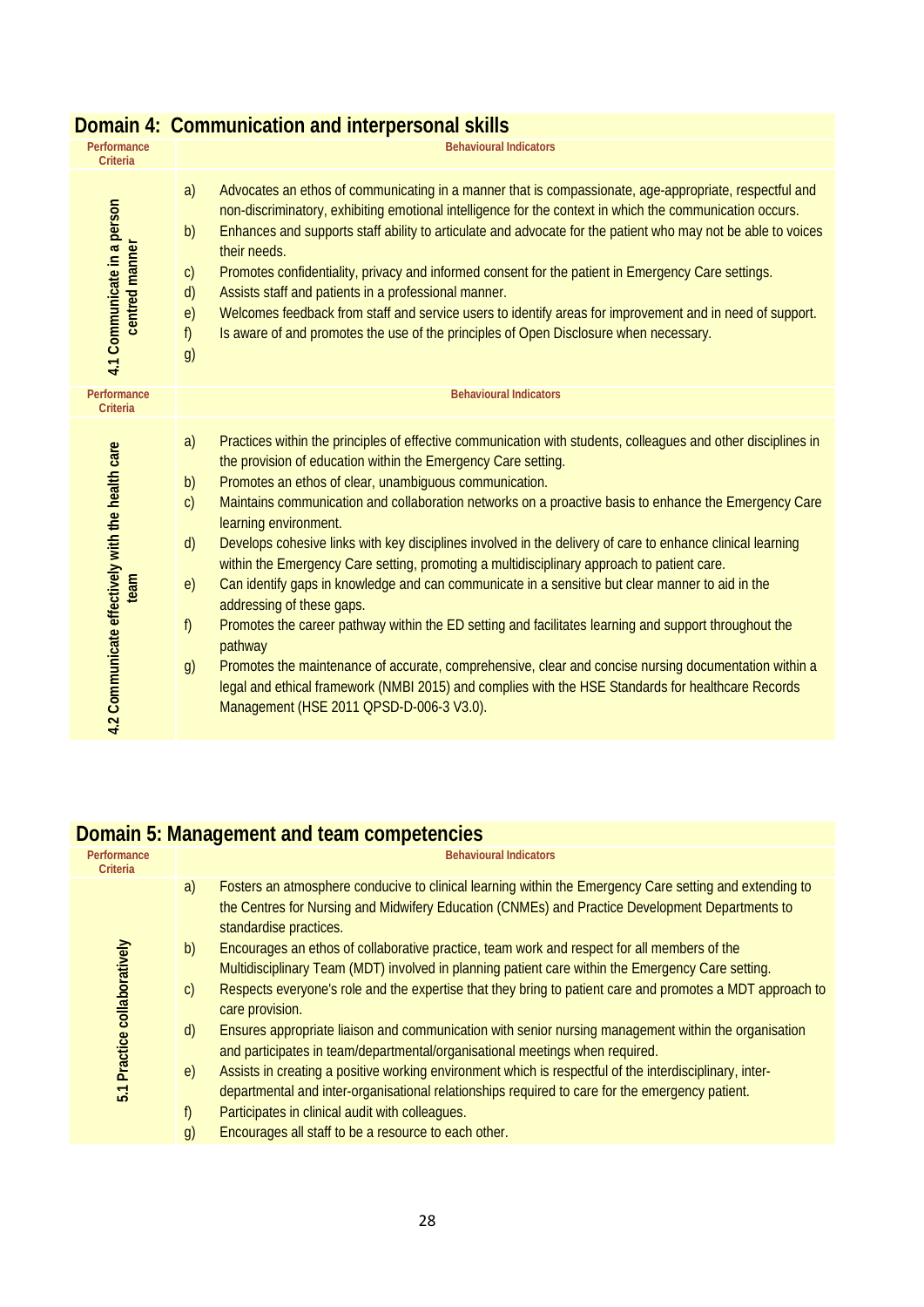| Performance<br>Criteria                 | <b>Behavioural Indicators</b>                                                                                                                                                                                                                                                                                                                                                                                                                                                                                                                                                                                                                                                                                                                                                                                                                                                                                                                                    |
|-----------------------------------------|------------------------------------------------------------------------------------------------------------------------------------------------------------------------------------------------------------------------------------------------------------------------------------------------------------------------------------------------------------------------------------------------------------------------------------------------------------------------------------------------------------------------------------------------------------------------------------------------------------------------------------------------------------------------------------------------------------------------------------------------------------------------------------------------------------------------------------------------------------------------------------------------------------------------------------------------------------------|
| 5.2 Manage team, others and self safely | Encourages a culture of person centeredness within the Emergency Care setting in identifying and<br>a)<br>meeting patient's needs.<br>Facilitates and encourages team building.<br>b)<br>Is a positive team member, builds relationships and strengths with their colleagues and foster an<br>$\mathsf{C}$<br>environment of mutual respect and trust within the Emergency Care setting.<br>Serves as an expert in their work practices, to others on the team.<br>$\mathsf{d}$<br>Promotes their role in interdisciplinary patient care within the Emergency Care setting.<br>$\epsilon$<br>f)<br>Maintains an objective position when encountering differences of opinion or conflict.<br>Supports team members who may be experiencing difficulty with meeting competency needs.<br>g)<br>h)<br>Manages risks safely and encourages accountability.<br>i)<br>Co-ordinates, delegates and supervises others within the team while considering the task and the |
|                                         | person's scope of practice.<br>Collaborates with team members to evaluate care provided by the Emergency Care team.<br>j)                                                                                                                                                                                                                                                                                                                                                                                                                                                                                                                                                                                                                                                                                                                                                                                                                                        |
|                                         | k)<br>Upholds the principles for working within a safe environment.                                                                                                                                                                                                                                                                                                                                                                                                                                                                                                                                                                                                                                                                                                                                                                                                                                                                                              |

#### **Domain 6: Leadership potential and professional scholarship**

|                                      | an'i 6. Ecader Sriip potentiar and professional senoial ship                                                                                                                                                                                                                                                                                                                                                                                                                                                                                                                                                                                                                                                                                                                                                                                                                                                                                                                                                                                                                                                                                                                                                                                                                                                                                                                                                                                                                                                  |
|--------------------------------------|---------------------------------------------------------------------------------------------------------------------------------------------------------------------------------------------------------------------------------------------------------------------------------------------------------------------------------------------------------------------------------------------------------------------------------------------------------------------------------------------------------------------------------------------------------------------------------------------------------------------------------------------------------------------------------------------------------------------------------------------------------------------------------------------------------------------------------------------------------------------------------------------------------------------------------------------------------------------------------------------------------------------------------------------------------------------------------------------------------------------------------------------------------------------------------------------------------------------------------------------------------------------------------------------------------------------------------------------------------------------------------------------------------------------------------------------------------------------------------------------------------------|
| Performance<br>Criteria              | <b>Behavioural Indicators</b>                                                                                                                                                                                                                                                                                                                                                                                                                                                                                                                                                                                                                                                                                                                                                                                                                                                                                                                                                                                                                                                                                                                                                                                                                                                                                                                                                                                                                                                                                 |
| 6.1 Develop leadership potential     | a)<br>Possesses a visible presence in the clinical area and demonstrates self awareness on how their work<br>impacts on others within the Emergency Care setting.<br>Is a role model to others in relation to patient safety, dignity, person-centeredness and Continuing<br>b)<br>Professional Development.<br>Optimises learning opportunities within the Emergency Care setting allowing all staff to achieve their full<br>c)<br>potential.<br>Demonstrates forward thinking and embraces, leads, facilitates and supports the implementation of<br>d)<br>change.<br>Manages resources effectively to ensure continuous quality improvements within the service.<br>e)<br>Improves levels of knowledge and patient care through staff development, continuing education<br>$f$ )<br>programmes, clinical expertise, effective communication, managerial and leadership skills.<br>Provides a high level of professional and clinical leadership.<br>g)<br>Ensures that learning is a normal part of the working day and contributes to the learning opportunities<br>h)<br>within the Emergency Care setting.<br>i)<br>Provides feedback and participates at local, national and international forums as an expert in their field.<br>j)<br>Encourages reflective practice and learning.<br>Supports the Clinical Care Programmes and the EMP model of care to enhance patient experience.<br>k)<br>Offers feedback, advice and supervision when required to enhance the learning environment.<br>$\vert$ |
| Performance                          | <b>Behavioural Indicators</b>                                                                                                                                                                                                                                                                                                                                                                                                                                                                                                                                                                                                                                                                                                                                                                                                                                                                                                                                                                                                                                                                                                                                                                                                                                                                                                                                                                                                                                                                                 |
| Criteria                             |                                                                                                                                                                                                                                                                                                                                                                                                                                                                                                                                                                                                                                                                                                                                                                                                                                                                                                                                                                                                                                                                                                                                                                                                                                                                                                                                                                                                                                                                                                               |
| 6.2 Develop professional scholarship | Acknowledges the need for personal and professional development and demonstrates a commitment to<br>a)<br><b>Continuing Professional Development.</b><br>Participates in and accepts personal responsibility for on-going professional development.<br>b)<br>Actively undertakes reflective practice and learning as part of their own professional development.<br>$\mathsf{C}$<br>Contributes to local education to enhance knowledge of the role.<br>d)<br>Values the principles of life-long learning, reflective practice and experiential learning as part of building<br>e)<br>their capacities and capabilities within the Emergency Care setting.<br>Possesses a good working knowledge of discharge planning, outside agencies of care and addresses<br>f<br>gaps in knowledge to improve patient experience and staff education.<br>Operates within one's own scope of practice and seeks advice and assistance in addressing deficits<br>g)<br>within one's own practice.<br>Leads and participates in quality improvement initiatives on behalf of the Emergency Care setting.<br>h)                                                                                                                                                                                                                                                                                                                                                                                                             |
|                                      | i)<br>Assigns time to engage directly in clinical practice in order to maintain competence in the specialist area.                                                                                                                                                                                                                                                                                                                                                                                                                                                                                                                                                                                                                                                                                                                                                                                                                                                                                                                                                                                                                                                                                                                                                                                                                                                                                                                                                                                            |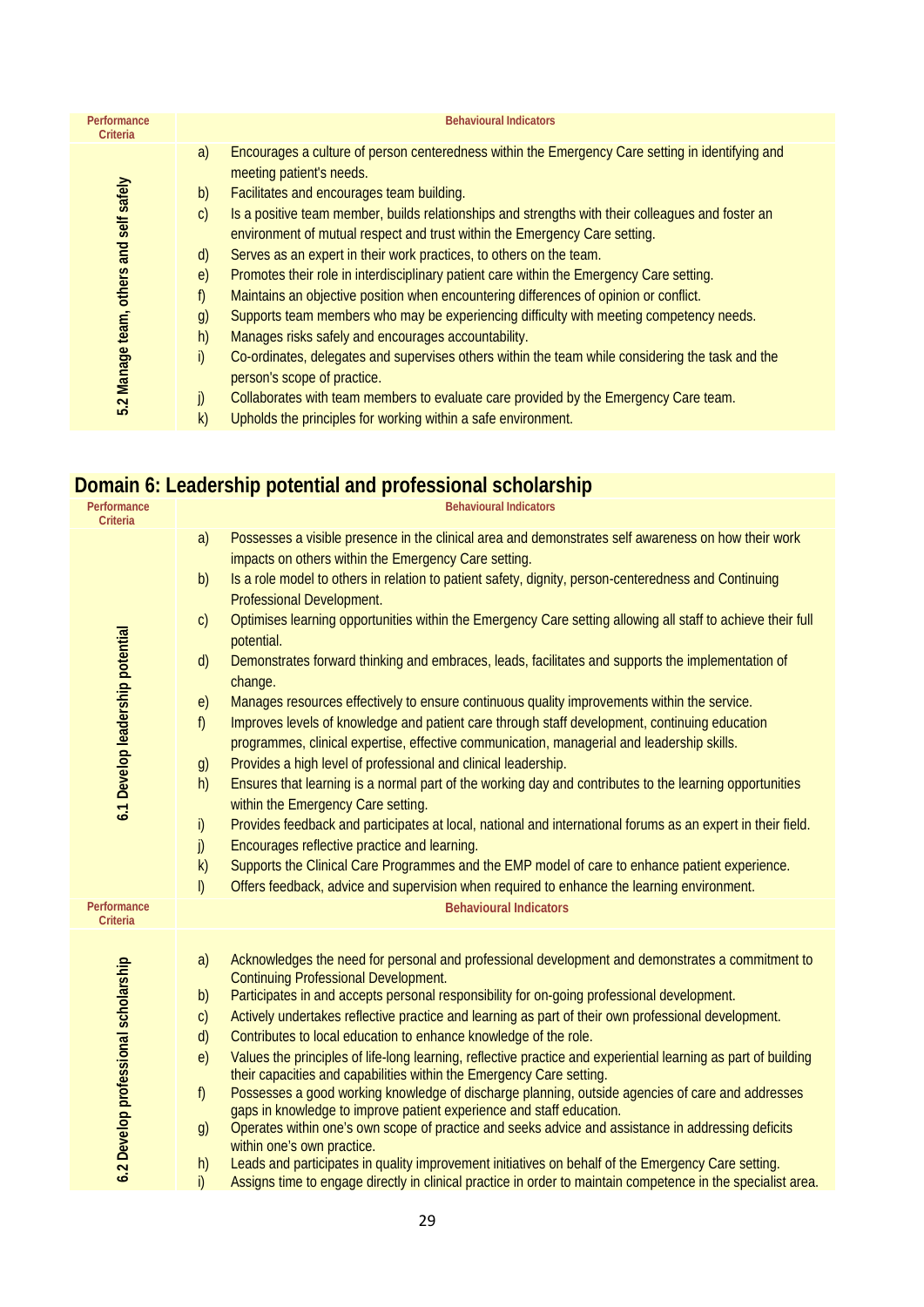## ROLE PROFILE**GP Liaison** in the Emergency Setting (Grade code CNM 2 - 2119)

#### **Domain 1: Professional values and conduct of the nurse competences**

| Performance<br><b>Criteria</b>                                       | <b>Behavioural Indicators</b>                                                                                                                                                                                                                                                                                                                                                                                                                                                                                                                                                                                                                                                                                                                                                                                                                                                                                                                                                                                                                                                                                                                                                                                          |
|----------------------------------------------------------------------|------------------------------------------------------------------------------------------------------------------------------------------------------------------------------------------------------------------------------------------------------------------------------------------------------------------------------------------------------------------------------------------------------------------------------------------------------------------------------------------------------------------------------------------------------------------------------------------------------------------------------------------------------------------------------------------------------------------------------------------------------------------------------------------------------------------------------------------------------------------------------------------------------------------------------------------------------------------------------------------------------------------------------------------------------------------------------------------------------------------------------------------------------------------------------------------------------------------------|
| 1.1 Practice Safely                                                  | Practices within the legislation, professional regulation and guidelines relevant to his/her scope of practice<br>a)<br>in the Emergency Care setting.<br>Understands and adheres to the role of the HSE in Safe quarding the vulnerable person and actively<br>b)<br>engages with agencies that aid in this safe guarding such as, the Social Care Division, TUSLA, Public<br>Health, GP, HIQA, An Garda Siochana and other community based services and in EDs who care for<br>children, Supports the team in all aspect of the Children First Guidelines 2017<br>Undertakes assessment of the individual, their needs and circumstances and plans safe, effective care<br>$\mathsf{C}$<br>from this assessment.<br>Understands limitation of own profession practice, the hazards of common nursing interventions, including<br>$\mathsf{d}$<br>medication and informs the patient or Next of Kin of these hazards.<br>Understands and adheres to the principles of safe practice in health and social care and can recognise<br>e)<br>and respond appropriately.<br>f)<br>Supports, advises and implements Protocols, Policy, Procedures and Guidelines (PPPGs) that are<br>relevant to his/her area of practices. |
| Performance<br>Criteria                                              | <b>Behavioural Indicators</b>                                                                                                                                                                                                                                                                                                                                                                                                                                                                                                                                                                                                                                                                                                                                                                                                                                                                                                                                                                                                                                                                                                                                                                                          |
| 1.2 Practice Compassionately                                         | Advocates with and on the behalf of the patient to protect their rights and wishes.<br>a)<br>Practices with cognisance and respect for diversity, equality, tolerance and accessibility to healthcare.<br>b)<br>Promotes virtues of kindness, empathy and compassion when carrying out their day to day duties within<br>$\mathsf{C}$<br>the Emergency Care setting.<br>Respects and understands the patient's care needs across their life continuum and acts proactively to<br>d)<br>meet these needs.<br>Understands and practices taking in to account the effects of ill health, disability, frailty and life limiting<br>e)<br>conditions and has knowledge of how these factors will affect the patient pathway.<br>Promotes patient empowerment and partnership through consultation, information sharing, right to choice<br>f)<br>and informed consent.                                                                                                                                                                                                                                                                                                                                                      |
| Performance<br>Criteria                                              | <b>Behavioural Indicators</b>                                                                                                                                                                                                                                                                                                                                                                                                                                                                                                                                                                                                                                                                                                                                                                                                                                                                                                                                                                                                                                                                                                                                                                                          |
| ntably<br>nally,<br>1.3 Practice Profession<br>responsibly and accou | Possesses personal and professional responsibility, level of authority and lines of accountability when<br>a)<br>carrying out patient care.<br>Possesses personal and professional accountability when making clinical decisions involving patient care<br>b)<br>within the Emergency Care setting.<br>Seeks advice and consultation from other colleagues and professionals when required.<br>$\mathsf{C}$<br>Integrates accurate and comprehensive knowledge of ethical principles and the code of professional<br>$\mathsf{d}$<br>conduct within the Scope of Professional Practice in the delivery of care within the Emergency Care<br>setting.<br>Abides by the principles of delegation and supervision when assigning duties to others within the<br>e)<br>Emergency Care setting.                                                                                                                                                                                                                                                                                                                                                                                                                             |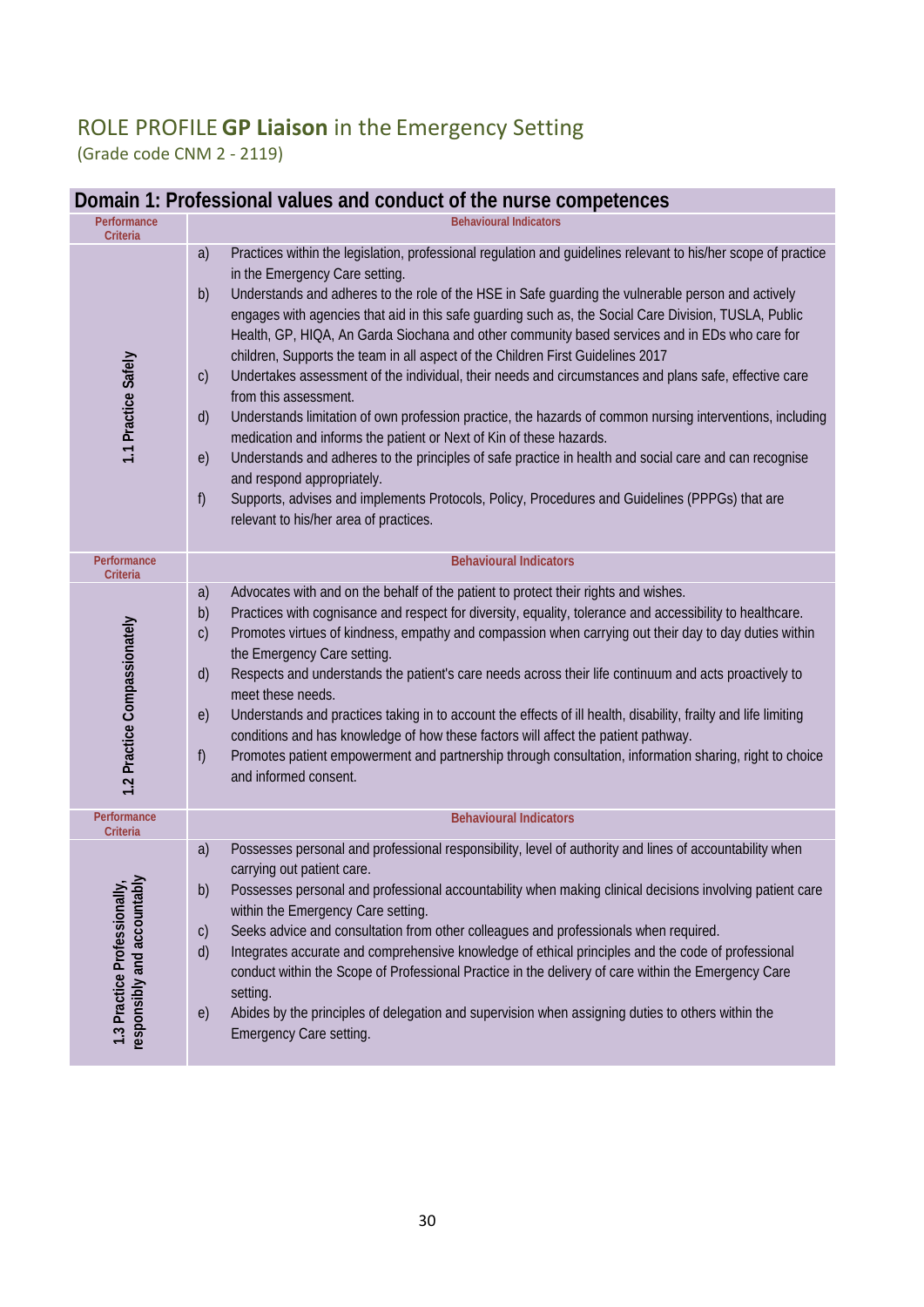| Performance<br>Criteria                                                                          | <b>Behavioural Indicators</b>                                                                                                                                                                                                                                                                                                                                                                                                                                                                                                                                                                                                                                                                                                                                                                                                                                                                                                                                                                                                                                                                                                                                                                                                                                                                                                                                                                                                                                                 |
|--------------------------------------------------------------------------------------------------|-------------------------------------------------------------------------------------------------------------------------------------------------------------------------------------------------------------------------------------------------------------------------------------------------------------------------------------------------------------------------------------------------------------------------------------------------------------------------------------------------------------------------------------------------------------------------------------------------------------------------------------------------------------------------------------------------------------------------------------------------------------------------------------------------------------------------------------------------------------------------------------------------------------------------------------------------------------------------------------------------------------------------------------------------------------------------------------------------------------------------------------------------------------------------------------------------------------------------------------------------------------------------------------------------------------------------------------------------------------------------------------------------------------------------------------------------------------------------------|
| 2.1 Assess nursing and health needs                                                              | a)<br>Identifies and addresses the specific needs of the patients that present to the Emergency Care setting<br>with empathy and respect.<br>Conducts a holistic assessment of the patient and their needs and links with the relevant professionals to<br>b)<br>address these needs.<br>Endorses and encourages colleagues in performing holistic, person centred care and supports them in<br>$\mathsf{C}$<br>the use of validated assessment tools in order to gain a full picture of the patient.<br>Promotes health and well being and secondary prevention prior to patient discharge and links the patient<br>d)<br>to services if required/desired.<br>Plays a pivotal role in assessing the needs of the individual and linking with external agencies to highlight<br>e)<br>and address these needs.<br>Respects the person's ability to maintain their own concordance and compliance with treatments<br>f)<br>prescribed and works closely with Social Services to ensure all aspects of patient care are addressed.<br>Assists the patient in achieving a smooth transition from the Emergency Care setting back to Community<br>g)<br>Care.<br>Is the link person within the Emergency Care setting for services in the Community (e.g. Public Health<br>h)<br>and GP etc) and actively links in with outside agencies in a timely manner when required such as day<br>care services, Community Intervention Teams etc to facilitate early supported discharge. |
| Performance<br><b>Criteria</b>                                                                   | <b>Behavioural Indicators</b>                                                                                                                                                                                                                                                                                                                                                                                                                                                                                                                                                                                                                                                                                                                                                                                                                                                                                                                                                                                                                                                                                                                                                                                                                                                                                                                                                                                                                                                 |
| 2.2 Plan and Prioritise<br>person centred<br>nursing care                                        | Plans and delivers care in partnership with the patient and their families/Next of Kin, members of the<br>a)<br>Multidisciplinary Team and community colleagues to ensure a person centred approach to care.<br>Abides by the principles of patient autonomy seeing the patient as an individual, with unique care needs<br>b)<br>and acts in the individual's best interests when planning person centred care.                                                                                                                                                                                                                                                                                                                                                                                                                                                                                                                                                                                                                                                                                                                                                                                                                                                                                                                                                                                                                                                              |
| Performance<br><b>Criteria</b>                                                                   | <b>Behavioural Indicators</b>                                                                                                                                                                                                                                                                                                                                                                                                                                                                                                                                                                                                                                                                                                                                                                                                                                                                                                                                                                                                                                                                                                                                                                                                                                                                                                                                                                                                                                                 |
| 2.3 Deliver person centred<br>interventions and health<br>nursing skills, clinical<br>activities | Delivers person centred care through the principles of using the nursing process framework.<br>a)<br>Actively communicates the results of any interventions carried out to the patient to enhance collaboration<br>b)<br>decision making and planning of care.<br>Takes in to account and manages factors that may affect safe discharge planning in persons deemed<br>$\mathsf{C}$<br>vulnerable and acts within the legislation to support this patient cohort.                                                                                                                                                                                                                                                                                                                                                                                                                                                                                                                                                                                                                                                                                                                                                                                                                                                                                                                                                                                                             |

## **Domain 2: Nursing practice and clinical decision making competences**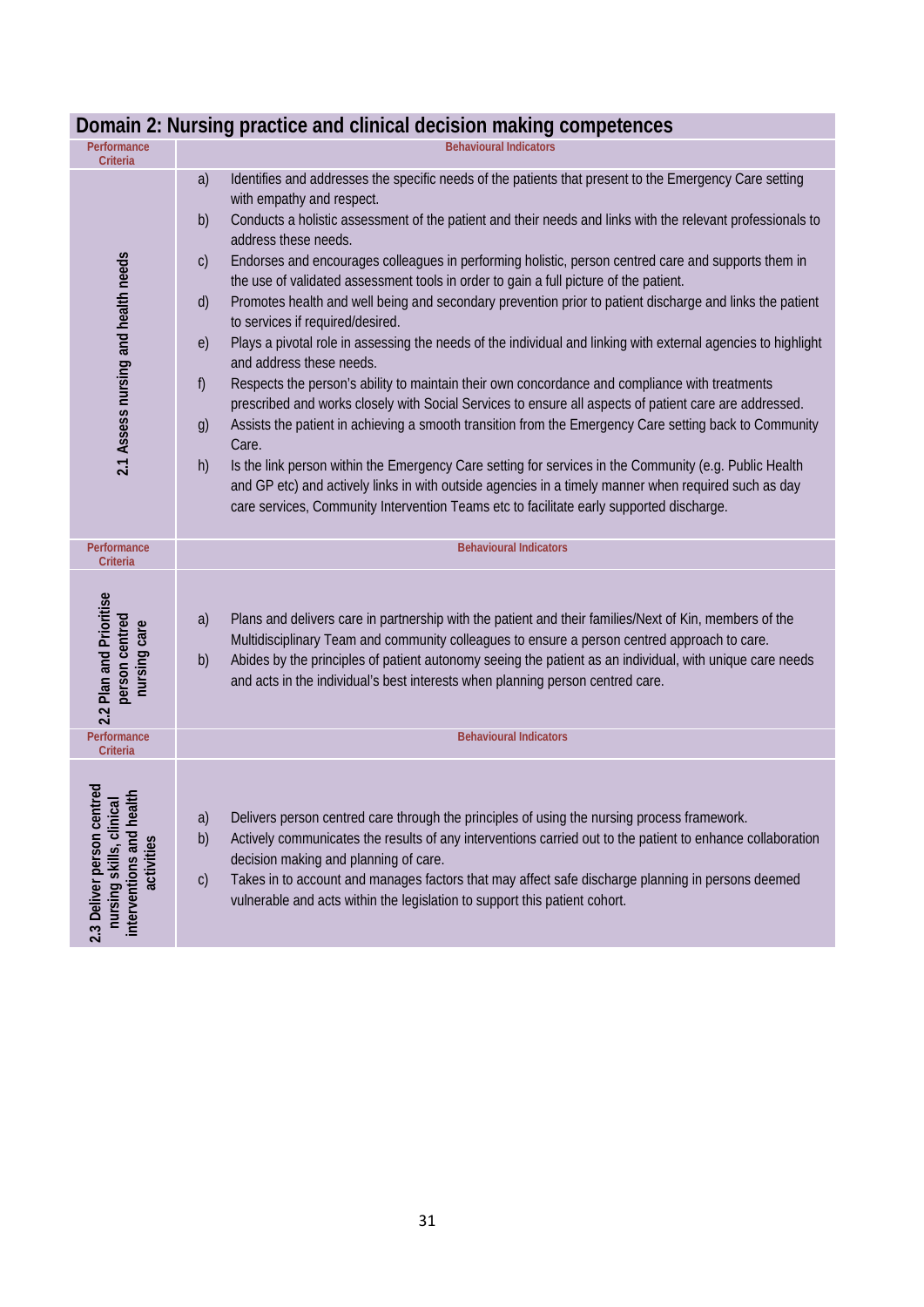| Performance<br><b>Criteria</b>                                                                      | <b>Behavioural Indicators</b>                                                                                                                                                                                                                                                                                                                                                                                                                                                                                                                                                                                                                                                                                                                                     |
|-----------------------------------------------------------------------------------------------------|-------------------------------------------------------------------------------------------------------------------------------------------------------------------------------------------------------------------------------------------------------------------------------------------------------------------------------------------------------------------------------------------------------------------------------------------------------------------------------------------------------------------------------------------------------------------------------------------------------------------------------------------------------------------------------------------------------------------------------------------------------------------|
| 2.4 Evaluate person centred nursing<br>comprehensive re-assessment<br>অ<br>outcomes and undertaking | Is a strong patient advocate and is inclusive of the person's preferences and values, and takes action<br>a)<br>baring these in mind in the context of the person's health, wishes, ability to recover and the patient's<br>family/Next of Kin.<br>b)<br>Conducts a comprehensive holistic assessment of the patient's needs in order to ensure safe discharge<br>planning.<br>Proactively partakes in safe, efficient discharge planning.<br>$\mathsf{C}$<br>Follows up on care where required and puts in place the appropriate process to enable this follow up.<br>$\mathsf{d}$<br>Creates structure, links and forums with external health care professionals to allow for evaluation of<br>e)<br>services provided.                                         |
| Performance<br><b>Criteria</b>                                                                      | <b>Behavioural Indicators</b>                                                                                                                                                                                                                                                                                                                                                                                                                                                                                                                                                                                                                                                                                                                                     |
| 2.5 Utilise clinical judgement                                                                      | Demonstrates evidence-based clinical judgement while delivering care in line with local and national<br>a)<br>PPPGs and the National Emergency Medicine Programme (EMP).<br>Acts within the best interest of the patient, bearing in mind hazards, risks, capacity, and vulnerability and<br>$\mathsf{b}$<br>addresses these needs within available resources/networks.<br>Uses critical thinking and logic when considering a patient's individual needs within the Emergency Care<br>$\mathsf{C}$<br>setting, generates a solution and is able to anticipate the impact of that solution.<br>Makes decisions in a timely and effective manner taking into account the information available within the<br>$\mathsf{d}$<br>context of a challenging environment. |

| Domain 3: Knowledge and cognitive competencies |                                                                                                                                                                                                                                                                                                                                                                                                                                                                                                                                                                                                                                                                                                                                                                                                                                                                                                                                                                                                                                                                                                                                                                                                                                                                                                                                                                                                                                                                 |  |
|------------------------------------------------|-----------------------------------------------------------------------------------------------------------------------------------------------------------------------------------------------------------------------------------------------------------------------------------------------------------------------------------------------------------------------------------------------------------------------------------------------------------------------------------------------------------------------------------------------------------------------------------------------------------------------------------------------------------------------------------------------------------------------------------------------------------------------------------------------------------------------------------------------------------------------------------------------------------------------------------------------------------------------------------------------------------------------------------------------------------------------------------------------------------------------------------------------------------------------------------------------------------------------------------------------------------------------------------------------------------------------------------------------------------------------------------------------------------------------------------------------------------------|--|
| Performance<br>Criteria                        | <b>Behavioural Indicators</b>                                                                                                                                                                                                                                                                                                                                                                                                                                                                                                                                                                                                                                                                                                                                                                                                                                                                                                                                                                                                                                                                                                                                                                                                                                                                                                                                                                                                                                   |  |
| 3.1 Practices from a competent knowledge base  | Possesses knowledge of the core concepts of health and wellbeing, altered health disease and disability<br>a)<br>and is able to relate this knowledge in a meaningful way to the patient in the Emergency Care setting.<br>Has a good understanding of their patient demographic and epidemiology and plans care with this<br>b)<br>knowledge.<br>Has a good understanding of the sociology of the family and how this will impact on care provision and is<br>$\mathsf{C}$<br>an expert for the team in child protection and child welfare concerns where appropriate.<br>Possesses a good working knowledge of legislation governing care provision such as safe quarding the<br>$\mathsf{d}$<br>vulnerable person and is willing to act in accordance with the legislation.<br>Possesses knowledge of the limitations of life long illness, morbidities, frailty, and diminished capacity and<br>e)<br>puts this knowledge into practice when planning care for the patient.<br>Is aware of, and forges links with, various outside agencies to ensure seamless care provision.<br>f)<br>Actively advocates health promotion policy including the uptake of vaccinations and inputs into same<br>$\mathfrak{g}$<br>when required.<br>Possesses relevant information and communication technology to support the delivery of evidence<br>h)<br>informed care of the person with knowledge of the ICT used by various agencies and within the<br>organisation. |  |
|                                                |                                                                                                                                                                                                                                                                                                                                                                                                                                                                                                                                                                                                                                                                                                                                                                                                                                                                                                                                                                                                                                                                                                                                                                                                                                                                                                                                                                                                                                                                 |  |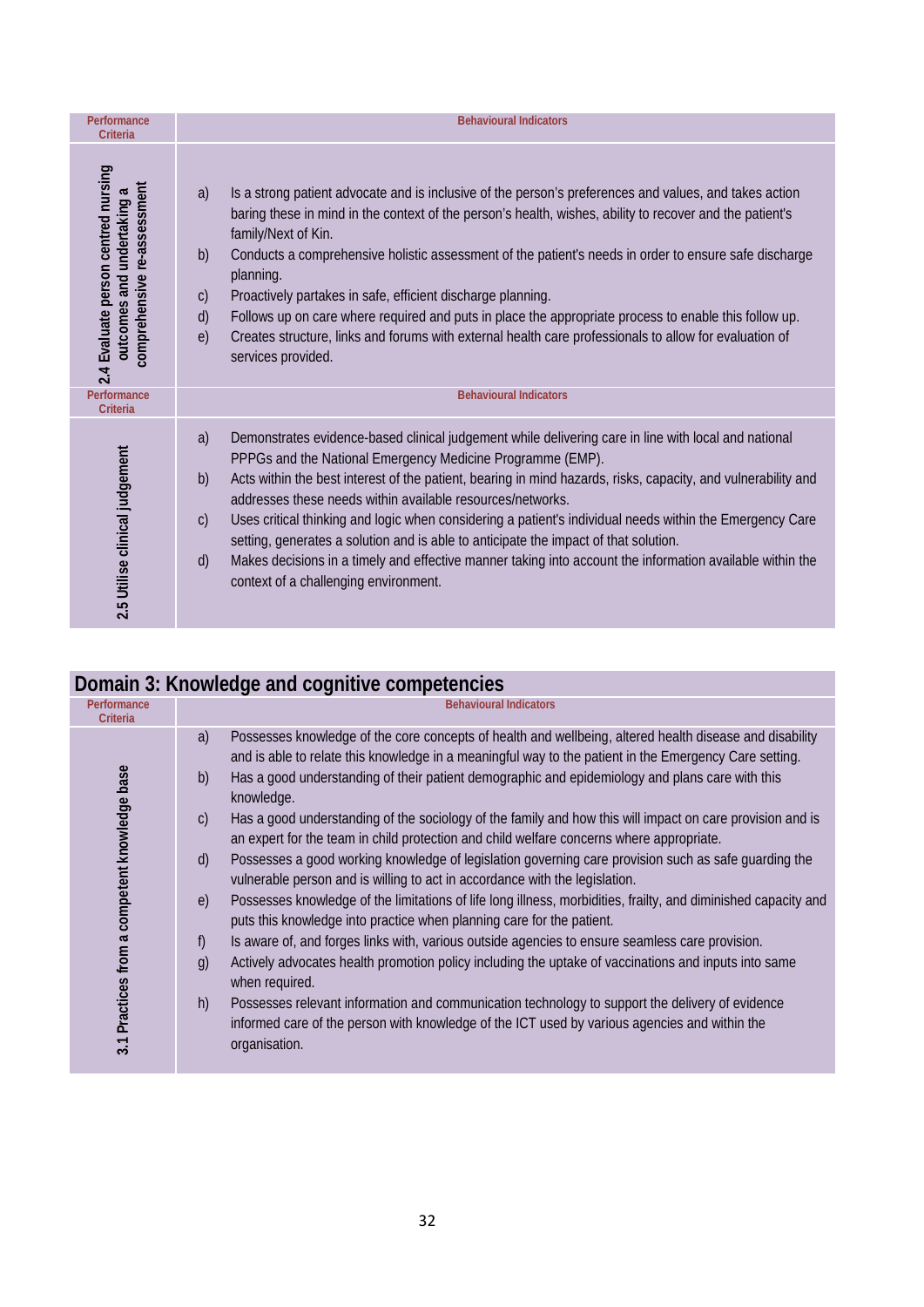| Performance<br>Criteria                                                                      | <b>Behavioural Indicators</b>                                                                                                                                                                                                                                                                                                                                                                                                                                                                                                                                                                                                                                                                                                                                                                                                                                                                                                                            |
|----------------------------------------------------------------------------------------------|----------------------------------------------------------------------------------------------------------------------------------------------------------------------------------------------------------------------------------------------------------------------------------------------------------------------------------------------------------------------------------------------------------------------------------------------------------------------------------------------------------------------------------------------------------------------------------------------------------------------------------------------------------------------------------------------------------------------------------------------------------------------------------------------------------------------------------------------------------------------------------------------------------------------------------------------------------|
| Use critical thinking and reflection to<br>inform practice<br>$\bar{\mathbf{v}}$<br>$\infty$ | Practices with ethical consideration at all times understanding the principles of autonomy, dignity,<br>a)<br>veracity, justice, equality and privacy.<br>Is able to critically think and weigh up decisions bearing in mind safety, autonomy, patient and family/Next<br>b)<br>of Kin wishes.<br>Ensures that actions and behaviours are reflected within the ethos of the Emergency Care environment<br>$\mathcal{C}$<br>and nursing practice.<br>Is able to recognise and take action when poor professional practice is observed.<br>$\mathsf{d}$<br>Is able to apply audit as a means of reflecting on their practice and adapt the practices in accordance with<br>$\epsilon$<br>the audit if required.<br>Manages data collected in an ethically responsible manner being mindful to the legal requirements under<br>f)<br>Data Protection legislation.<br>Acknowledges mistakes and implements proactive measures to prevent reoccurrence.<br>g) |

## **Domain 4: Communication and interpersonal skills**

| Performance<br><b>Criteria</b>                        | <b>Behavioural Indicators</b>                                                                                                                                                                                                                                                                                                                                                                                                                                                                                                                                                                                                                                                                                                                                                                                                                                                                                                                                                                                                                                                                                                                                                                                                                                                                                                                                                                                                                                                                                                                                                                                                                                                                                                        |
|-------------------------------------------------------|--------------------------------------------------------------------------------------------------------------------------------------------------------------------------------------------------------------------------------------------------------------------------------------------------------------------------------------------------------------------------------------------------------------------------------------------------------------------------------------------------------------------------------------------------------------------------------------------------------------------------------------------------------------------------------------------------------------------------------------------------------------------------------------------------------------------------------------------------------------------------------------------------------------------------------------------------------------------------------------------------------------------------------------------------------------------------------------------------------------------------------------------------------------------------------------------------------------------------------------------------------------------------------------------------------------------------------------------------------------------------------------------------------------------------------------------------------------------------------------------------------------------------------------------------------------------------------------------------------------------------------------------------------------------------------------------------------------------------------------|
| 4.1 Communicate in a person<br>centred manner         | Communicates in a manner that is compassionate, age-appropriate, respectful and non-discriminatory,<br>a)<br>exhibiting emotional intelligence for the context in which the communication occurs.<br>Articulates and advocates for the patient who may not be able to voice their specific needs.<br>b)<br>Safeguards and ensures confidentiality, privacy and informed consent for the Emergency Care patient.<br>$\mathsf{C}$<br>Assists patients in a professional manner.<br>d)<br>Welcomes feedback from the service users and their family's perspective.<br>e)<br>Is aware of, and practices the principles of Open Disclosure when necessary<br>f)                                                                                                                                                                                                                                                                                                                                                                                                                                                                                                                                                                                                                                                                                                                                                                                                                                                                                                                                                                                                                                                                           |
| Performance<br>Criteria                               | <b>Behavioural Indicators</b>                                                                                                                                                                                                                                                                                                                                                                                                                                                                                                                                                                                                                                                                                                                                                                                                                                                                                                                                                                                                                                                                                                                                                                                                                                                                                                                                                                                                                                                                                                                                                                                                                                                                                                        |
| 4.2 Communicate effectively with the health care team | Practices within the principles of effective communication with other health and social care professionals<br>a)<br>within the Emergency Care setting, the organisation and the community.<br>Upholds the principles of advocacy and negotiation with other health care professionals to ensure the<br>b)<br>rights, beliefs and wishes of the patient are respected and upheld.<br>Promotes an ethos of clear, unambiguous communication between colleagues and the patient/family<br>C)<br>within the Emergency Care setting and services in the community.<br>Maintains communication and collaboration networks on a proactive basis to support patient flow, early<br>d)<br>supported safe discharge and social care needs.<br>Co-ordinates aspects of care around child protection, Trust in Care, safe guarding the vulnerable person<br>e)<br>as appropriate and working closely with government bodies such as TUSLA, HIQA, An Garda Siochana<br>etc. when required.<br>Develops cohesive links with key disciplines within the community to allow for seamless transition of care.<br>f<br>Enhances links between primary care and the Emergency Care setting and links with GPs in relation to<br>g)<br>patients who have left the Emergency Care setting without being seen to update them as appropriate.<br>Adheres to the principles of reporting, recording and documenting episodes of patient care and interaction<br>h)<br>within the relevant health care record.<br>Maintains accurate, comprehensive, clear and concise nursing documentation within a legal and ethical<br>i)<br>framework (NMBI 2015) and complies with the HSE Standards for healthcare Records Management (HSE<br>2011 QPSD-D-006-3 V3.0). |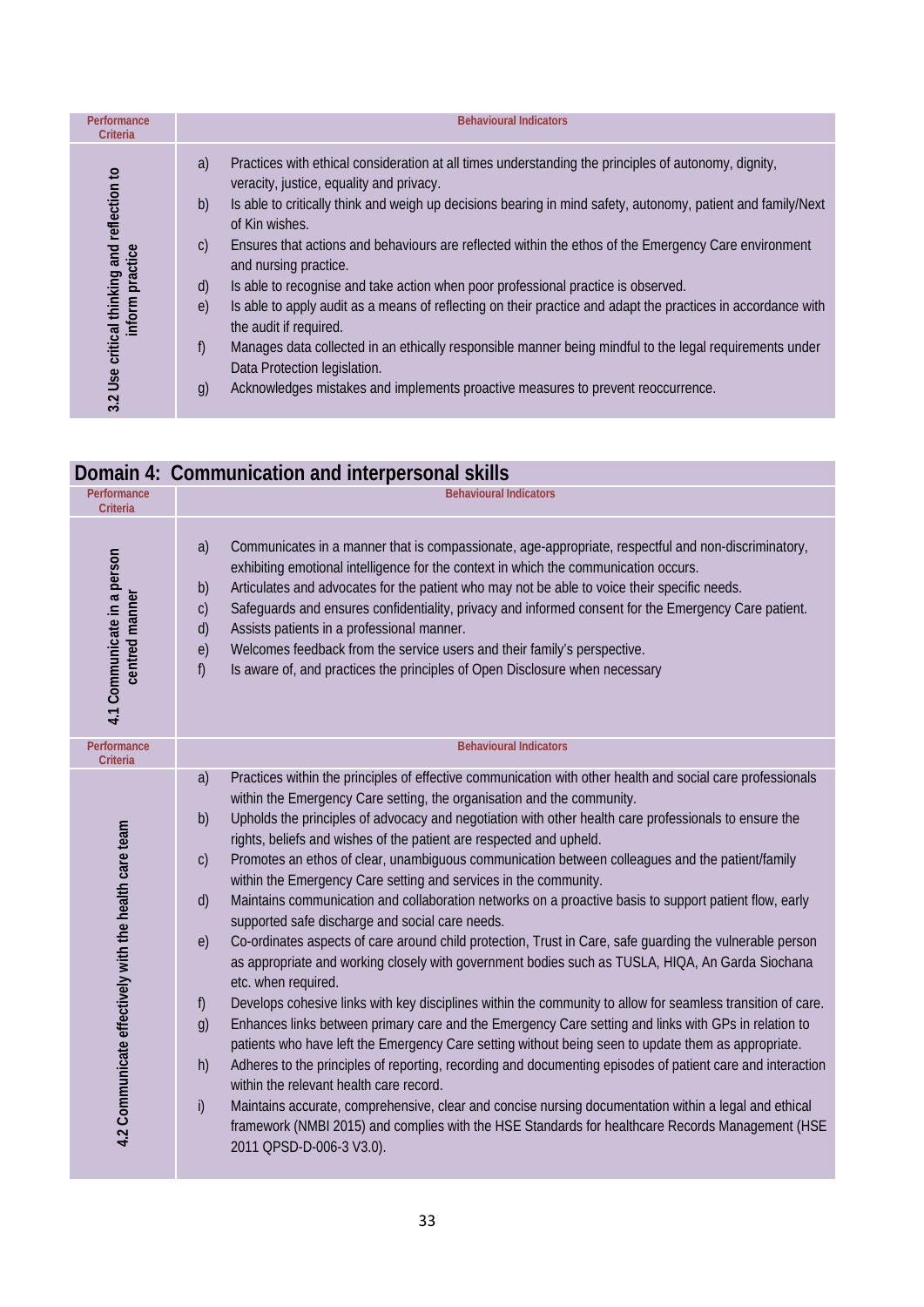|                                         | Domain 5: Management and team competencies                                                                                                                                                                                                                                                                                                                                                                                                                                                                                                                                                                                                                                                                                                                                                                                                                                                                                                                                                                                                                                                                                    |
|-----------------------------------------|-------------------------------------------------------------------------------------------------------------------------------------------------------------------------------------------------------------------------------------------------------------------------------------------------------------------------------------------------------------------------------------------------------------------------------------------------------------------------------------------------------------------------------------------------------------------------------------------------------------------------------------------------------------------------------------------------------------------------------------------------------------------------------------------------------------------------------------------------------------------------------------------------------------------------------------------------------------------------------------------------------------------------------------------------------------------------------------------------------------------------------|
| Performance<br>Criteria                 | <b>Behavioural Indicators</b>                                                                                                                                                                                                                                                                                                                                                                                                                                                                                                                                                                                                                                                                                                                                                                                                                                                                                                                                                                                                                                                                                                 |
| 5.1 Practice collaboratively            | Conducts work in the ethos of collaborative practice, team work, and respect for all members of the<br>a)<br>Multidisciplinary Team (MDT) involved in planning patient care within the ED and within the outside<br>agencies linked to the provision of that patients' care.<br>Works collaboratively within the Emergency Care setting, hospital and other health care workers in the<br>b)<br>community to provide expert seamless patient care.<br>Respects everyone's role and the expertise that they bring to patient care.<br>$\mathsf{C}$<br>Aids in the creation of a positive working environment which is respectful of the interdisciplinary, inter-<br>d)<br>departmental and inter-organisational relationships.<br>Participates in clinical audit with colleagues.<br>e)<br>Nurtures an environment conducive to learning and safety.<br>f)                                                                                                                                                                                                                                                                    |
| Performance<br><b>Criteria</b>          | <b>Behavioural Indicators</b>                                                                                                                                                                                                                                                                                                                                                                                                                                                                                                                                                                                                                                                                                                                                                                                                                                                                                                                                                                                                                                                                                                 |
| 5.2 Manage team, others and self safely | Encourages a culture if person centeredness within the ED in identifying and meeting patient's needs.<br>a)<br>Is a positive team member, builds relationships and strengths with their colleagues.<br>b)<br>Serves as a role model in their work practices to others in the Emergency Care setting.<br>$\mathsf{C}$<br>Promotes their role in interdisciplinary patient care within the Emergency Care setting.<br>d)<br>Maintains an objective position when encountering differences of opinion or conflict.<br>e)<br>Possesses skills to de-escalate tension in a respectful and calm manner and deals with unexpected<br>f)<br>events in a logical supportive manner.<br>Works independently within the team.<br>g)<br>Manages risks safely and is accountable within the team.<br>h)<br>i)<br>Coordinates, delegates and provides supervision to others within the team bearing in mind the task and<br>the person's scope of practice.<br>Collaborates with team members to evaluate care provided by them in the Emergency Care setting.<br>j)<br>Upholds the principles for working within a safe environment.<br>k) |

#### **Domain 5: Management and team competencies**

## **Domain 6: Leadership potential and professional scholarship**

| Performance<br>Criteria          | <b>Behavioural Indicators</b>                                                                                                                                                                                                                                                                                                                                                                                                                                                                                                                                                                                                                                                                                                                                                                                                                                                                                                                                                                                                                                                                                                                                              |
|----------------------------------|----------------------------------------------------------------------------------------------------------------------------------------------------------------------------------------------------------------------------------------------------------------------------------------------------------------------------------------------------------------------------------------------------------------------------------------------------------------------------------------------------------------------------------------------------------------------------------------------------------------------------------------------------------------------------------------------------------------------------------------------------------------------------------------------------------------------------------------------------------------------------------------------------------------------------------------------------------------------------------------------------------------------------------------------------------------------------------------------------------------------------------------------------------------------------|
| 6.1 Develop leadership potential | Demonstrates self-awareness and how their work impacts on others within the Emergency Care setting.<br>a)<br>Is a role model to others when it comes to patient safety, dignity and person-centeredness.<br>b)<br>Demonstrates leadership capabilities and is aware of the impact these capabilities have within the<br>$\mathsf{C}$<br>Emergency Care setting.<br>Develops professional links and networks to enhance patient experiences within the Emergency Care<br>(d)<br>setting.<br>Collaborates with other members of the MDT who are also experts in their disciplines to enhance the<br>$\epsilon$<br>patient experience.<br>Ensures that learning is a normal part of the working day and contribute to the learning opportunities<br>f)<br>within the Emergency Care setting. Provides feedback and participates at local, national and international<br>forums as an expert in their field.<br>Encourages reflective practice and learning.<br>g)<br>h)<br>Supports the Clinical Care Programmes and the EMP model of care to enhance patient experience.<br>i)<br>Offers feedback, advice and supervision when required to enhance the learning environment. |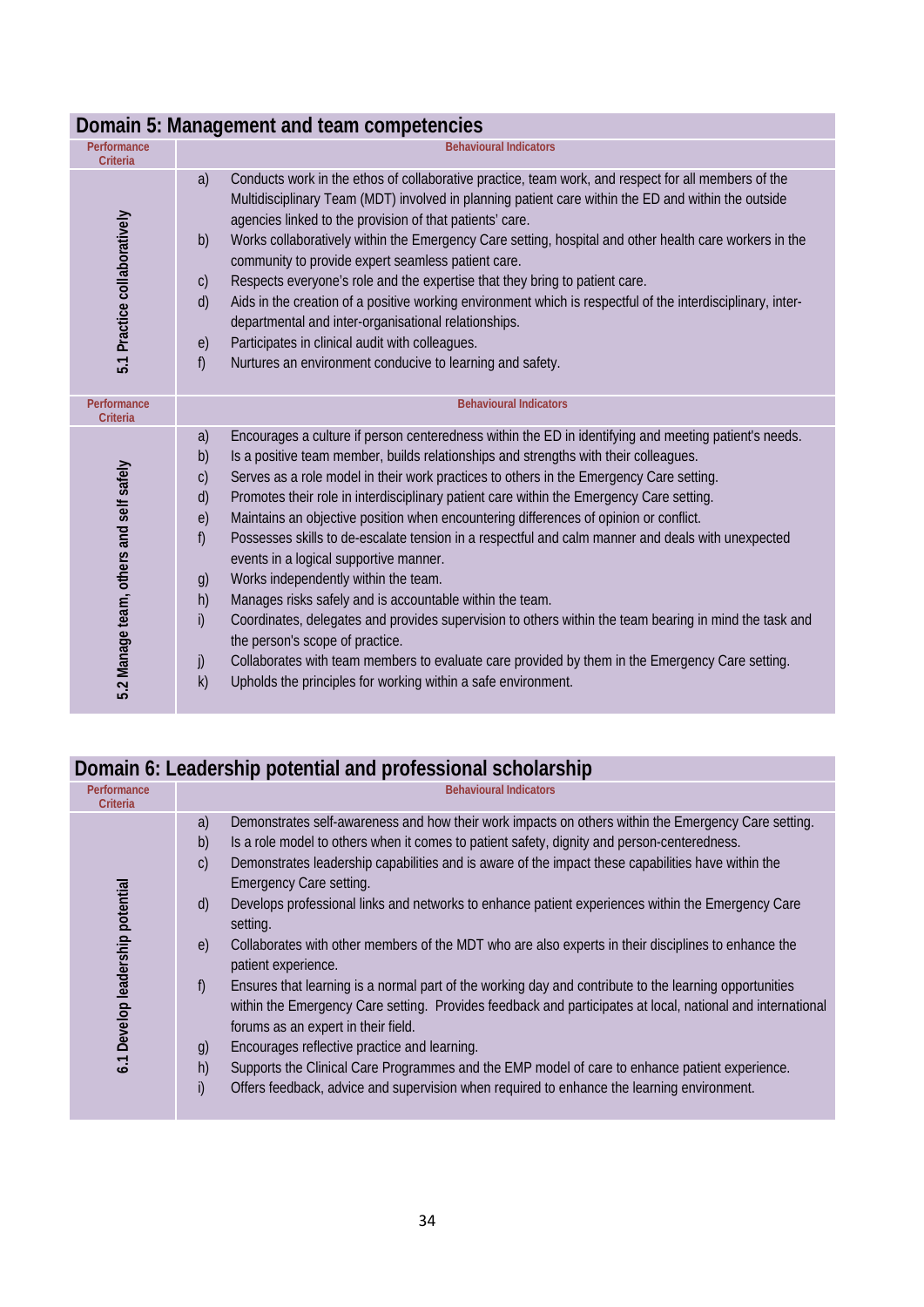| Performance<br>Criteria              | <b>Behavioural Indicators</b>                                                                                                                                                                                                                                                                                                                                                                                                                                                                                                                                                                                                                                                                                                                                                                                                 |
|--------------------------------------|-------------------------------------------------------------------------------------------------------------------------------------------------------------------------------------------------------------------------------------------------------------------------------------------------------------------------------------------------------------------------------------------------------------------------------------------------------------------------------------------------------------------------------------------------------------------------------------------------------------------------------------------------------------------------------------------------------------------------------------------------------------------------------------------------------------------------------|
| 6.2 Develop professional scholarship | Acknowledges the need for personal and professional development and demonstrates a commitment to<br>a)<br><b>Continuing Professional Development</b><br>Participates in and accepts personal responsibility for ongoing professional development.<br>b)<br>Actively undertakes reflective practice and learning as part of their own professional development.<br>$\mathsf{C}$<br>d)<br>Contribute to local education to enhance knowledge of the role.<br>Values the principles of life-long learning, reflective practice and experiential learning as part of building<br>$\epsilon$<br>their capacities and capabilities within the Emergency Care setting.<br>Possesses a good working knowledge of discharge planning, outside agencies of care and addresses<br>f)<br>gaps in knowledge to improve patient experience. |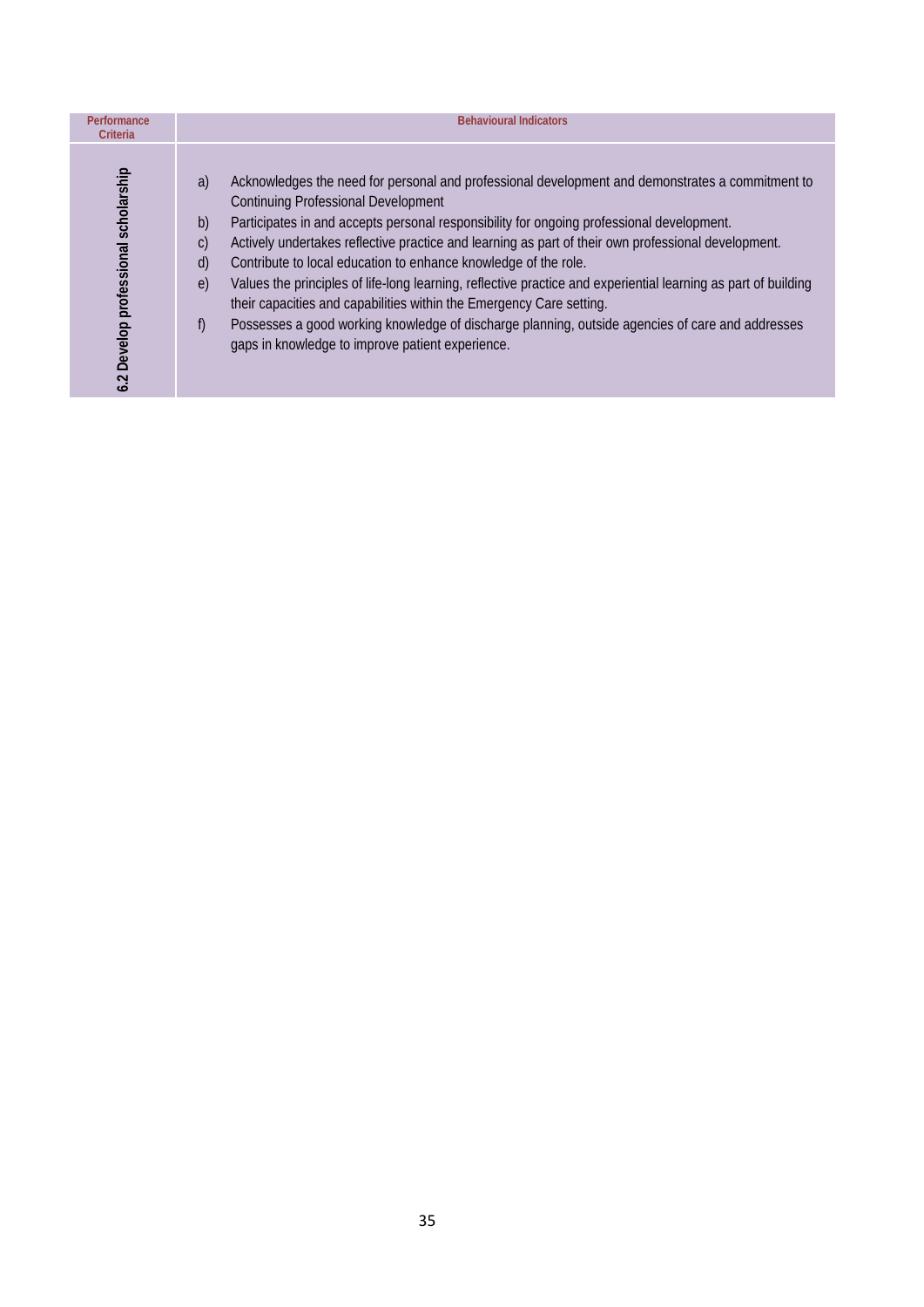## ROLE PROFILE **ED Nurse Manager** in the Emergency Setting (Grade code CNM 2/CNM3 – 2119/233x)

| Performance<br><b>Criteria</b>                           | <b>Behavioural Indicators</b>                                                                                                                                                                                                                                                                                                                                                                                                                                                                                                                                                                                                                                                                                                                                                                                                                                                                                                                                                                                                                                                                                                                                                                                                                                                                                                                                                                                                                                                                                                                         |
|----------------------------------------------------------|-------------------------------------------------------------------------------------------------------------------------------------------------------------------------------------------------------------------------------------------------------------------------------------------------------------------------------------------------------------------------------------------------------------------------------------------------------------------------------------------------------------------------------------------------------------------------------------------------------------------------------------------------------------------------------------------------------------------------------------------------------------------------------------------------------------------------------------------------------------------------------------------------------------------------------------------------------------------------------------------------------------------------------------------------------------------------------------------------------------------------------------------------------------------------------------------------------------------------------------------------------------------------------------------------------------------------------------------------------------------------------------------------------------------------------------------------------------------------------------------------------------------------------------------------------|
| 1.1 Practice Safely                                      | Practices within the legislation, professional regulation and guidelines relevant to his/her scope of practice<br>a)<br>in the Emergency Care setting.<br>Understands and adheres to the role of the HSE in Safe Guarding the Vulnerable person and actively<br>b)<br>engages with agencies that aid in this safe guarding such as, the Social Care Division, TUSLA, Public<br>Health, GP, HIQA, An Garda Siochana and other community-based services.<br>Understands the limitation of own professional practice and seeks to address gaps that are identified<br>$\mathsf{C}$<br>where possible.<br>Understands the limitations of others' professional practice and supports caring within staff's own Scope<br>d)<br>of Practice<br>Understands, promotes and adheres to the principles of safe practice in health and social care and can<br>e)<br>recognise and respond appropriately.<br>f)<br>Promotes and supports the utilisation of evidence-based Emergency Care to improve patient outcomes,<br>reduce variation in practice and improve quality of clinical decisions.<br>Supports, advises and implements Protocols, Policy, Procedures and Guidelines (PPPGs) and<br>g)<br>philosophies of care that are relevant to his/her area of practices.                                                                                                                                                                                                                                                                                       |
| Performance<br>Criteria                                  | <b>Behavioural Indicators</b>                                                                                                                                                                                                                                                                                                                                                                                                                                                                                                                                                                                                                                                                                                                                                                                                                                                                                                                                                                                                                                                                                                                                                                                                                                                                                                                                                                                                                                                                                                                         |
| 1.2 Practice Compassionately                             | Advocates with, and on the behalf of, the patient to protect their rights and wishes.<br>a)<br>Practices with cognisance and respect for diversity, equality, tolerance and accessibility to healthcare.<br>b)<br>Promotes and instils virtues of kindness, empathy and compassion when carrying out their day to day<br>$\mathsf{C}$<br>duties within the Emergency Care setting.<br>Demonstrates integrity and ethical stance and expects and supports the same from staff within the<br>d)<br><b>Emergency Care setting</b><br>Demonstrates prompt active management of unethical and unprofessional practices within the Emergency<br>e)<br>Care setting.<br>Promotes patient empowerment and partnership through consultation, information sharing, right to choice<br>f<br>and informed consent.                                                                                                                                                                                                                                                                                                                                                                                                                                                                                                                                                                                                                                                                                                                                                |
| Performance<br><b>Criteria</b>                           | <b>Behavioural Indicators</b>                                                                                                                                                                                                                                                                                                                                                                                                                                                                                                                                                                                                                                                                                                                                                                                                                                                                                                                                                                                                                                                                                                                                                                                                                                                                                                                                                                                                                                                                                                                         |
| 1.3 Practice Professionally, responsibly and accountably | a)<br>Possesses and promotes personal and professional responsibility, level of authority and lines of<br>accountability when carrying out patient care.<br>Is proactive and flexible in problem solving staff shortages, skill mix and demands when required within<br>b)<br>the context of the Emergency Care setting.<br>Seeks advice and consultation from other colleagues and professionals when required and likewise<br>$\mathsf{C}$<br>returns advice and consultation to colleagues.<br>Abides by the principles of delegation and supervision when assigning duties to others within the<br>$\mathsf{d}$<br>Emergency Care setting taking into account strengths, weakness and development needs of staff.<br>Instils confidence and assurance in the nursing management process and in the provision of safe patient<br>e)<br>care, actively promoting high standards in the running of the Unit.<br>Assists in the maintaining of necessary clinical and administrative records and ensures compliance with<br>f)<br>legal requirements within the Emergency Care setting including completion of risk assessments and<br>incident reports as appropriate.<br>Monitors, responds to and manages, or reports all incidences of unsafe or unprofessional practice and<br>g)<br>deviations from best practice.<br>With the support of education staff (where available), co-ordinates and supervises the preceptorship of<br>h)<br>student nurses and junior staff nurses in the Emergency Care setting and contributes to the education of |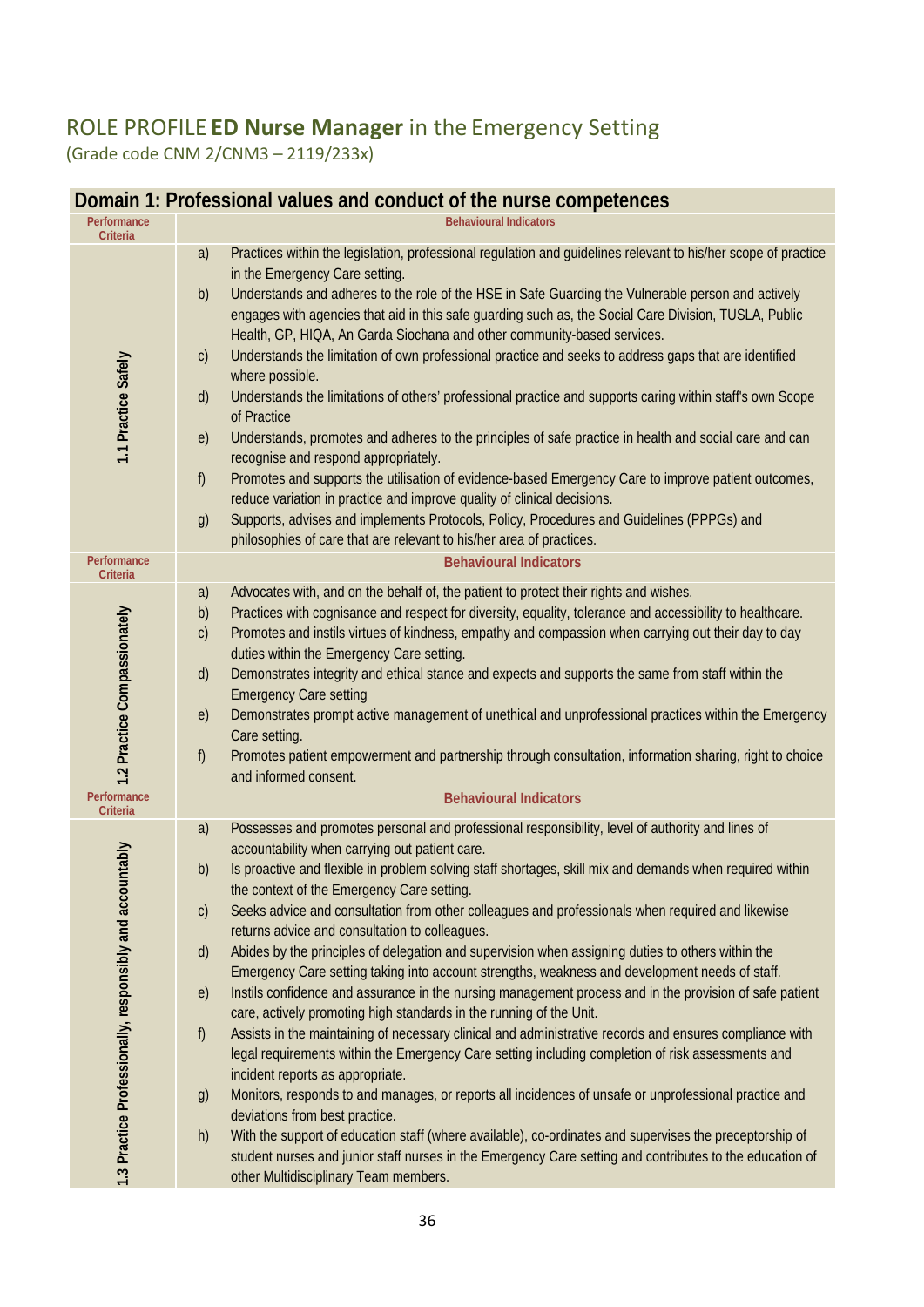| Performance<br>Criteria                                                                        | <b>Behavioural Indicators</b>                                                                                                                                                                                                                                                                                                                                                                                                                                                                                                                                                                                                                                                                                                                                                                                                                                                                                                                                                                                                                                                                                                                                                                                           |
|------------------------------------------------------------------------------------------------|-------------------------------------------------------------------------------------------------------------------------------------------------------------------------------------------------------------------------------------------------------------------------------------------------------------------------------------------------------------------------------------------------------------------------------------------------------------------------------------------------------------------------------------------------------------------------------------------------------------------------------------------------------------------------------------------------------------------------------------------------------------------------------------------------------------------------------------------------------------------------------------------------------------------------------------------------------------------------------------------------------------------------------------------------------------------------------------------------------------------------------------------------------------------------------------------------------------------------|
| 2.1 Assess nursing and health needs                                                            | Endorses and encourages colleagues in performing holistic, person centred care and supports them in<br>a)<br>the use of validated assessment tools in order to gain a full picture of the patient.<br>Monitors the environment to ensure nursing staff create and maintain a safe and comfortable environment<br>b)<br>that provides for the holistic needs of the emergency patient (and in a family-centred approach to care<br>where appropriate). This includes end of life care provision.<br>Assesses and delegates care as appropriate, taking into account skill mix, patient acuity, dependence and<br>$\mathsf{C}$<br>numbers in attendance within the Unit.<br>Acts as a role model at all times, provides support and monitors clinical staff in performing assessment of<br>$\mathsf{d}$<br>the emergency patient, interpretation of data and integration of knowledge.<br>Promotes an ethos of health and well-being and secondary prevention within staff interventions prior to<br>e)<br>patient discharge and promotes the linking of patients to services if required/desired.<br>Respects the person's ability to maintain their own concordance and compliance with treatments<br>f)<br>prescribed. |
| Performance<br>Criteria                                                                        | <b>Behavioural Indicators</b>                                                                                                                                                                                                                                                                                                                                                                                                                                                                                                                                                                                                                                                                                                                                                                                                                                                                                                                                                                                                                                                                                                                                                                                           |
| 2.2 Plan and Prioritise person<br>nursing care<br>centred                                      | Takes an overview of complex problems and the environment and context in which they are taking place,<br>a)<br>before generating a solution and anticipates the knock on effects of different solutions.<br>Plans and delivers care in partnership with the patient and their families/Next of Kin, members of the<br>b)<br>Multidisciplinary Team and community colleagues.<br>Ensures staff have the appropriate preparation/training in, and access to, all PPPGs relevant to the<br>$\mathsf{C}$<br>nursing practice in the Emergency Care setting.<br>Abides by the principles of patient autonomy and advocacy seeing the patient as an individual, with<br>$\mathsf{d}$<br>unique care needs and acts in the individual's best interests when planning person centred care and is a<br>role model to staff in promoting this approach to care provision.                                                                                                                                                                                                                                                                                                                                                         |
| Performance<br><b>Criteria</b>                                                                 | <b>Behavioural Indicators</b>                                                                                                                                                                                                                                                                                                                                                                                                                                                                                                                                                                                                                                                                                                                                                                                                                                                                                                                                                                                                                                                                                                                                                                                           |
| 2.3 Deliver person centred nursing skills, clinical<br>ties<br>interventions and health activi | Delivers and promotes the use of person centred care (and family-centred care where appropriate)<br>a)<br>through the principles of using the nursing process framework.<br>Ensures that actions and behaviours are consistent with the espoused values of the Emergency Care<br>b)<br>setting and organisation.<br>Makes decisions in a timely manner in a pressurised and time constrained environment taking into<br>$\mathsf{C}$<br>consideration resources and skill mix.<br>Uses opportunities and guidance from the Emergency Medicine Programme and other relevant National<br>$\mathsf{d}$<br>Clinical programmes to promote the use of evidence-based practice and best practice standards for the<br>emergency patient by all staff.<br>Promotes the maintenance of dignity, comfort and privacy of the family/relatives of the deceased patient<br>e)<br>in the Emergency Care setting.<br>f)<br>Advocates patient involvement in their plan of care or in the situation of the child promotes a family<br>centred care approach.<br>Consistently achieves efficiencies in resource usage through tactical deployment, monitoring and<br>g)<br>adjustments.                                                 |

#### **Domain 2: Nursing practice and clinical decision making competences**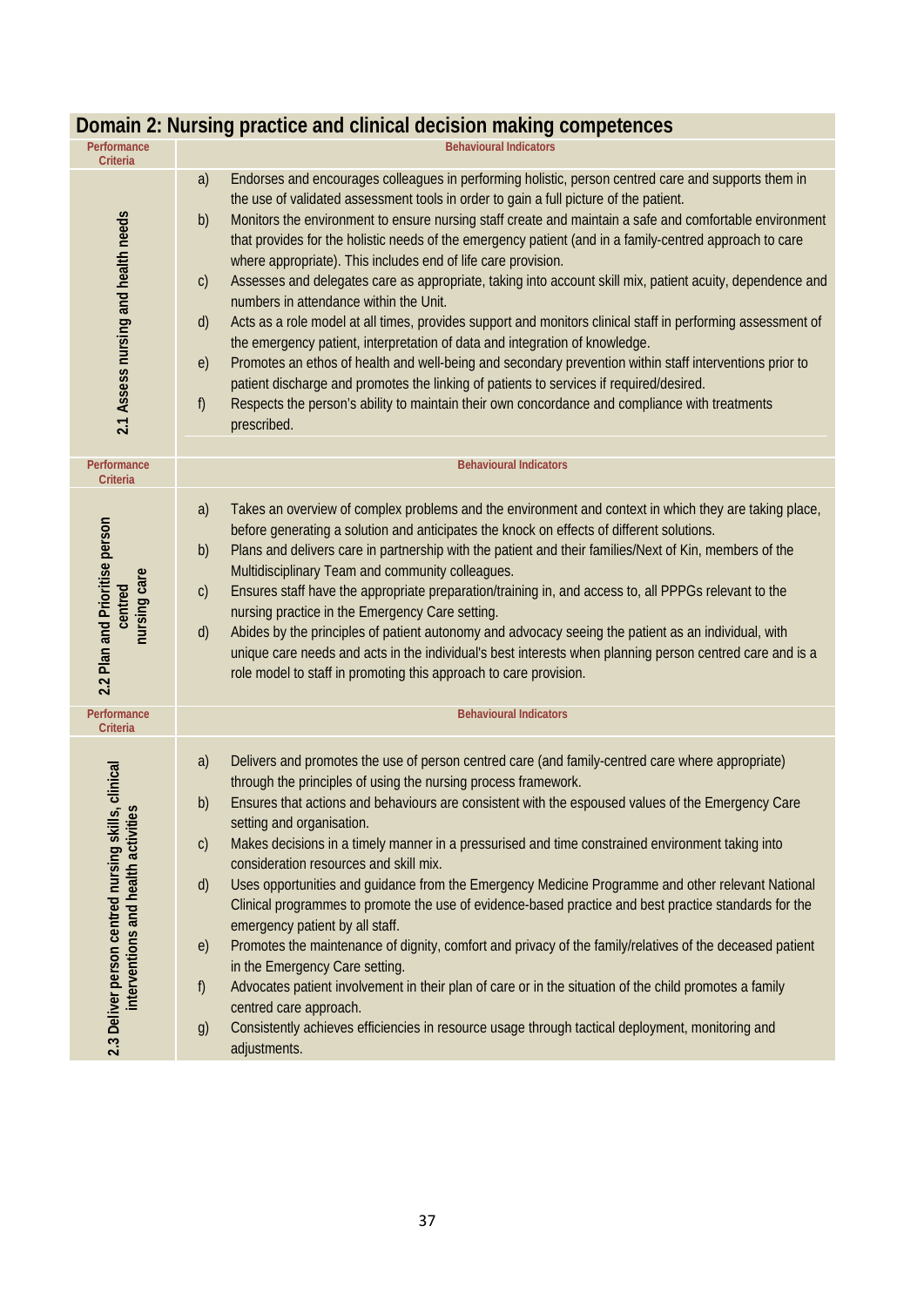| Performance<br><b>Criteria</b>                                                                | <b>Behavioural Indicators</b>                                                                                                                                                                                                                                                                                                                                                                                                                                                                                                                                                                                                                                                                                                                                                                                                                                                                                                                                                                                                                                                                                                                                                                                                          |
|-----------------------------------------------------------------------------------------------|----------------------------------------------------------------------------------------------------------------------------------------------------------------------------------------------------------------------------------------------------------------------------------------------------------------------------------------------------------------------------------------------------------------------------------------------------------------------------------------------------------------------------------------------------------------------------------------------------------------------------------------------------------------------------------------------------------------------------------------------------------------------------------------------------------------------------------------------------------------------------------------------------------------------------------------------------------------------------------------------------------------------------------------------------------------------------------------------------------------------------------------------------------------------------------------------------------------------------------------|
| 2.4 Evaluate person centred nursing outcomes and<br>undertaking a comprehensive re-assessment | Assesses, reassesses and evaluates the care that is delivered to the patient, as well as the practices and<br>a)<br>clinical standards within the Emergency Care setting and isn't afraid to alter or change direction to best<br>meet the patient's needs and wishes.<br>Oversees the utilisation of evidence-based criteria for the evaluation of expected outcomes of acute<br>b)<br>illness and injury and ensures that nurses are evaluating the effectiveness of the nursing care they deliver<br>in achieving planned outcomes.<br>Monitors implementation and manages adherence to professional practice guidelines and local<br>$\mathsf{C}$<br>policies/protocols in the management and administration of all medications.<br>Monitors and ensures adherence to professional practice guidelines, local policies and standards by<br>d)<br>qualified staff that are authorised to prescribe medicinal products and ionising radiation.<br>Regularly reviews service users satisfaction with the services and aids in addressing issues that arise<br>e)<br>proactively.<br>f)<br>Aids in the creation of structure, links and forums with external health care professionals to allow for<br>evaluation of services provided |
| Performance<br>Criteria                                                                       | <b>Behavioural Indicators</b>                                                                                                                                                                                                                                                                                                                                                                                                                                                                                                                                                                                                                                                                                                                                                                                                                                                                                                                                                                                                                                                                                                                                                                                                          |
| 2.5 Utilise clinical judgement                                                                | Demonstrates evidence-based clinical judgement and decision-making skills while delivering care in line<br>a)<br>with local and national PPPGs and the National Emergency Medicine Programme (EMP).<br>Acts within the best interest of the patient, bearing in mind hazards, risks, capacity, vulnerability and<br>b)<br>addresses these needs within available resources/networks.<br>Uses analysis and logic in considering problems and issues that present to the Emergency Care setting.<br>$\mathsf{C}$<br>Makes decisions in a timely and effectively manner taking into account the information available within the<br>d)<br>context of a challenging environment.<br>Monitors workload pressures on staff, skill mix and intervenes and makes changes in consultation with the<br>e)<br><b>CNM3/Nursing Management team as appropriate</b><br>f)<br>Utilises sound clinical judgement skills when delegating duties within the Emergency Care setting<br>ensuring maximum resource utilisation                                                                                                                                                                                                                              |

## **Domain 3: Knowledge and cognitive competencies**

| Performance<br><b>Criteria</b>                | <b>Behavioural Indicators</b>                                                                                                                                                                                                                                                                                                                                                                                                                                                                                                                                                                                                                                                                                                                                                                                                                                                                                                                                                                                                                                                                                                                                                 |
|-----------------------------------------------|-------------------------------------------------------------------------------------------------------------------------------------------------------------------------------------------------------------------------------------------------------------------------------------------------------------------------------------------------------------------------------------------------------------------------------------------------------------------------------------------------------------------------------------------------------------------------------------------------------------------------------------------------------------------------------------------------------------------------------------------------------------------------------------------------------------------------------------------------------------------------------------------------------------------------------------------------------------------------------------------------------------------------------------------------------------------------------------------------------------------------------------------------------------------------------|
| 3.1 Practices from a competent knowledge base | Demonstrates a commitment to service excellence within the Emergency Care setting and the<br>a)<br>organisation<br>Utilises a wider range of information sources and knows how to access relevant information.<br>b)<br>Actively contributes to achieving the overall purpose and objectives of the Emergency Department and<br>$\mathsf{C}$<br>the organisation and can deal with unexpected situations or crises in a flexible and fluent way.<br>Monitors and scans the environment non-invasively, making sure everything is running smoothly in<br>$\mathsf{d}$<br>conjunction with the Emergency Department team.<br>Exercises authority, accepts responsibility and accountability for consequences of own actions and<br>e)<br>omissions and those of direct reports whilst caring for the emergency patient.<br>f<br>Possesses sound knowledge of procedures and protocols in operational matters and demonstrates a<br>strong knowledge of quality assurance processes and can judge clinical service provision based on<br>clinical expertise.<br>Is aware of, and forges links with various outside agencies to ensure seamless care provision.<br>$\mathfrak{g}$ |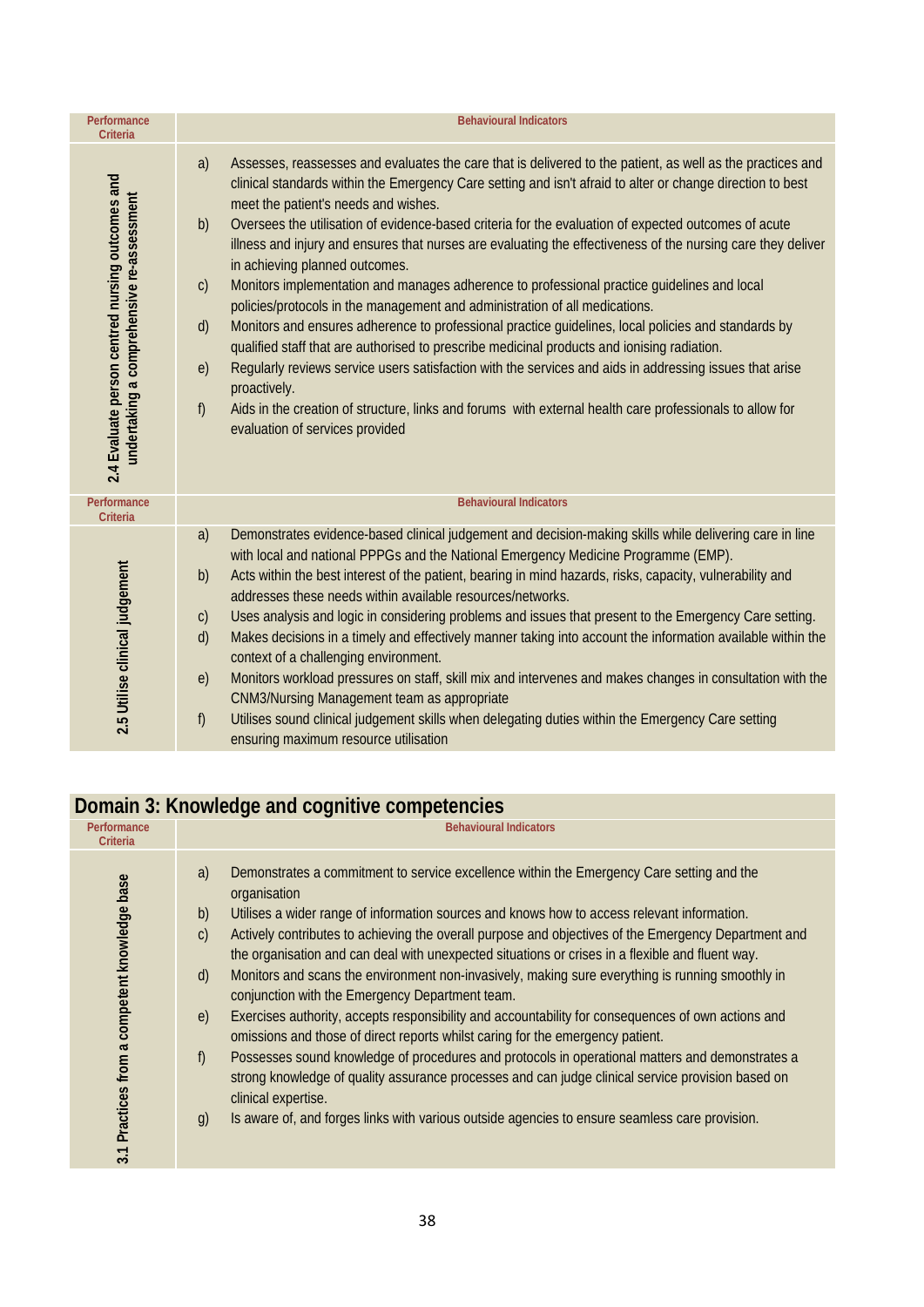| Performance<br>Criteria                                        | <b>Behavioural Indicators</b>                                                                                                                                                                                                                                                                                                                                                                                                                                                                                                                                                                                                                                                                                                                                                                                                                                                                                                                                                                                                                                                                                                                                                    |
|----------------------------------------------------------------|----------------------------------------------------------------------------------------------------------------------------------------------------------------------------------------------------------------------------------------------------------------------------------------------------------------------------------------------------------------------------------------------------------------------------------------------------------------------------------------------------------------------------------------------------------------------------------------------------------------------------------------------------------------------------------------------------------------------------------------------------------------------------------------------------------------------------------------------------------------------------------------------------------------------------------------------------------------------------------------------------------------------------------------------------------------------------------------------------------------------------------------------------------------------------------|
| 3.2 Use critical thinking and reflection to inform<br>practice | Practices with ethical consideration at all times understanding the principles of autonomy, dignity,<br>a)<br>veracity, justice, equality and privacy.<br>Is able to critically think and weigh up decisions bearing in mind safety, autonomy, patient and family/Next<br>b)<br>of Kin wishes.<br>Ensures that their actions and behaviours are reflected within the ethos of the Emergency Care setting<br>$\mathcal{C}$<br>and critically reflects on and evaluates own practice and practice of direct reports.<br>Is able to recognise and take action when poor professional practice is observed.<br>$\mathsf{d}$<br>Assesses and monitors trends through collection and analysis of activity and data, keeping the ED and<br>$\epsilon$<br>Senior Management team up to date on identified trends in order to positively influence care provision.<br>Acknowledges mistakes and implements proactive measures to prevent reoccurrence.<br>f)<br>Provides the necessary co-ordination and deployment of staff and resources taking into account<br>g)<br>fluctuations in activity and skill mix within the service at that time as part of the Nursing Management<br>team. |

|                                                           | Domain 4: Communication and interpersonal skills                                                                                                                                                                                                                                                                                                                                                                                                                                                                                                                                                                                                                                                                                                                                                                                                                                                                                                                                                                                                                                                                                                                                                                                                                                                                                              |
|-----------------------------------------------------------|-----------------------------------------------------------------------------------------------------------------------------------------------------------------------------------------------------------------------------------------------------------------------------------------------------------------------------------------------------------------------------------------------------------------------------------------------------------------------------------------------------------------------------------------------------------------------------------------------------------------------------------------------------------------------------------------------------------------------------------------------------------------------------------------------------------------------------------------------------------------------------------------------------------------------------------------------------------------------------------------------------------------------------------------------------------------------------------------------------------------------------------------------------------------------------------------------------------------------------------------------------------------------------------------------------------------------------------------------|
| Performance<br>Criteria                                   | <b>Behavioural Indicators</b>                                                                                                                                                                                                                                                                                                                                                                                                                                                                                                                                                                                                                                                                                                                                                                                                                                                                                                                                                                                                                                                                                                                                                                                                                                                                                                                 |
| 4.1 Communicate in a person centred<br>manner             | a)<br>Communicates in a manner that is compassionate, age-appropriate, respectful and non-discriminatory,<br>exhibiting emotional intelligence for the context in which the communication occurs.<br>Articulates and advocates for the patient who may not be able to voices their needs.<br>b)<br>Safeguards and ensures confidentiality, privacy and informed consent for the emergency patient<br>$\mathsf{C}$<br>Assists patients in a professional manner and promotes this practice amongst staff within the Emergency<br>d)<br>Care setting.<br>Welcomes feedback from the service users and their family's perspective, communicates this information<br>e)<br>back to staff and encourages identified areas of good practice and care whilst collaborating to implement<br>suggested improvements.<br>f)<br>Constructs effective written and oral communications that are appropriate to target audience.<br>Advocates meaningful patient focus and public involvement including consulting with communities.<br>g)<br>Is aware of, and practices the principles of Open Disclosure when necessary and promotes the<br>h)<br>appropriate use of these principles when required.                                                                                                                                                      |
| Performance<br><b>Criteria</b>                            | <b>Behavioural Indicators</b>                                                                                                                                                                                                                                                                                                                                                                                                                                                                                                                                                                                                                                                                                                                                                                                                                                                                                                                                                                                                                                                                                                                                                                                                                                                                                                                 |
| 4.2 Communicate effectively with the health care<br>team. | Practices within the principles of effective communication with other health and social care professionals<br>a)<br>within the Emergency Care setting, patient flow pathways, the organisation and the community.<br>Upholds the principles of advocacy and negotiation with other health care professions to ensure the<br>b)<br>rights, beliefs and wishes of the patient are respected and upheld.<br>Maintains communication and collaboration networks on a proactive basis to support patient flow, early<br>C)<br>supported safe discharge and social care needs.<br>Collaborates with the Senior Nursing Management team in preparing, implementing and evaluation<br>d)<br>budget and service plans for the clinical area.<br>Makes provision for regular interdepartmental meetings for staff communication and is receptive and<br>e)<br>respectful of contributions made to improve the Emergency Care environment.<br>Adheres to the principles of reporting, recording and documenting episodes of patient care and interaction<br>f)<br>within the relevant health care record.<br>Maintains accurate, comprehensive, clear and concise nursing documentation within a legal and ethical<br>g)<br>framework (NMBI 2015) and complies with the HSE Standards for healthcare Records Management (HSE<br>2011 QPSD-D-006-3 V3.0). |

 **Domain 4: Communication and interpersonal skills**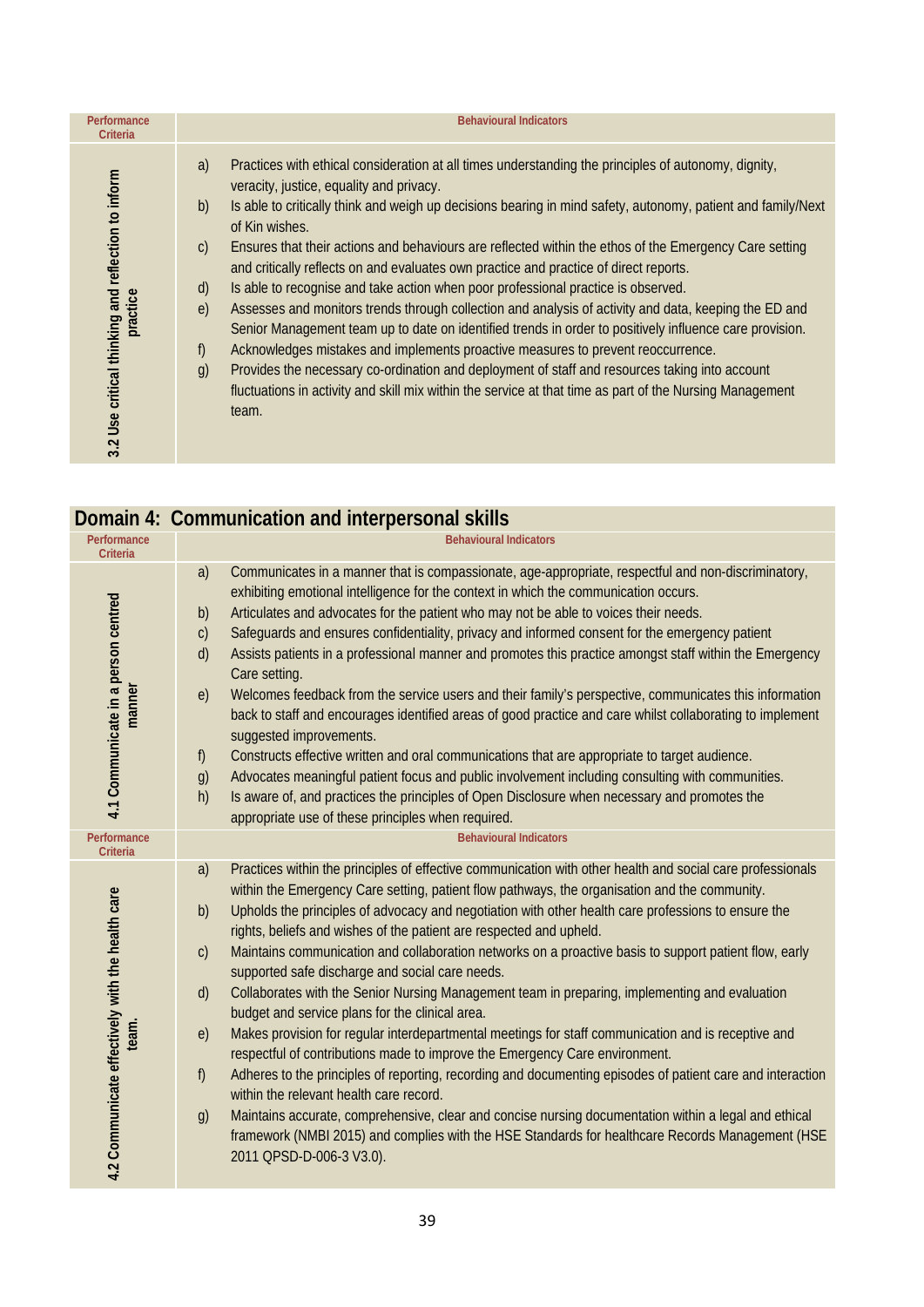|                                         | DOITIAILED. MALIAGELIEHE AND LEATH COMPETENCIES                                                                                                                                                                                                                                                                                                                                                                                                                                                                                                                                                                                                                                                                                                                                                                                                                                                                                                                                                                                                                                                                                                                                                                                                                                                                                                                                                                                                                                                                                                                                                                                                                                                                                                                                                                                                                                                |
|-----------------------------------------|------------------------------------------------------------------------------------------------------------------------------------------------------------------------------------------------------------------------------------------------------------------------------------------------------------------------------------------------------------------------------------------------------------------------------------------------------------------------------------------------------------------------------------------------------------------------------------------------------------------------------------------------------------------------------------------------------------------------------------------------------------------------------------------------------------------------------------------------------------------------------------------------------------------------------------------------------------------------------------------------------------------------------------------------------------------------------------------------------------------------------------------------------------------------------------------------------------------------------------------------------------------------------------------------------------------------------------------------------------------------------------------------------------------------------------------------------------------------------------------------------------------------------------------------------------------------------------------------------------------------------------------------------------------------------------------------------------------------------------------------------------------------------------------------------------------------------------------------------------------------------------------------|
| Performance<br>Criteria                 | <b>Behavioural Indicators</b>                                                                                                                                                                                                                                                                                                                                                                                                                                                                                                                                                                                                                                                                                                                                                                                                                                                                                                                                                                                                                                                                                                                                                                                                                                                                                                                                                                                                                                                                                                                                                                                                                                                                                                                                                                                                                                                                  |
| 5.1 Practice collaboratively            | Conducts work in the ethos of collaborative practice, team work, and respect for all members of the<br>a)<br>Multidisciplinary Team (MDT) involved in planning patient care within the Emergency Care setting and<br>within the outside agencies linked to the provision of that patients care, including emergency diagnostics<br>and interventions that are carried out off site.<br>Creates and maintains collaborative networking and communication on a proactive basis to support<br>b)<br>patient flow and care throughout the organisation e.g. Patient Flow Department, AMAU, ASAU, OPD,<br>wards, Liaison Psychiatry, Crisis Intervention Team etc.<br>Respects everyone's role and the expertise that they bring to patient care and understands the<br>$\mathsf{C}$<br>importance of culture and good working relationships thus ensuring that care provided is effective, safe<br>and consistent.<br>Engages with the ED team and Clinical Operational Group (COG) on a regular basis to develop solutions<br>d)<br>to service issues or problems.<br>Aids in the creation of a positive working environment which is respectful of the interdisciplinary,<br>e)<br>interdepartmental and inter-organisational relationships and works towards achieving the National<br>Standards for Better Safer Healthcare (HIQA 2012).<br>f)<br>Nurtures an environment conducive to learning and safety, recognises and responds when a colleague<br>requires assistance and builds relationships and partnerships to further a positive and open working<br>environment.                                                                                                                                                                                                                                                                                                                   |
| Performance<br>Criteria                 | <b>Behavioural Indicators</b>                                                                                                                                                                                                                                                                                                                                                                                                                                                                                                                                                                                                                                                                                                                                                                                                                                                                                                                                                                                                                                                                                                                                                                                                                                                                                                                                                                                                                                                                                                                                                                                                                                                                                                                                                                                                                                                                  |
| 5.2 Manage team, others and self safely | a)<br>Encourages a culture of person-centeredness within the ED in identifying and meeting patient's needs.<br>Is a positive team member, builds relationships and strengths with their colleagues and deliberately<br>b)<br>monitors and works to improve the team process.<br>Serves as a role model in their work practices to others in the Emergency Care setting and recognises<br>$\mathsf{C}$<br>and acts when colleagues require assistance and support.<br>Identifies areas of improvement and works in collaboration with the interdisciplinary team to improve<br>$\mathsf{d}$<br>standards<br>Maintains an objective position when encountering differences of opinion or conflict.<br>e)<br>Possesses skills to de-escalate tension using a respectful and calm approach and deals with unexpected<br>f)<br>events in a logical supportive manner.<br>Works independently within the team, managing risk safely and proactively as it arises and puts in place<br>g)<br>structured communication and implementation strategies for complex issues.<br>Shows proficiency and professionalism in dealing with direct reports, other members of the ED team,<br>h)<br>hospital/community healthcare staff and patients/carers.<br>Collaborates with team members and the Nursing Management team to evaluate care provided within the<br>i)<br>Emergency Care setting and encourages staff initiatives, recognises positive performance and intervenes<br>if standards fall.<br>Puts coherence and structure on the response to crisis situations thereby giving staff the confidence of<br>j)<br>being led in a crisis through support and coaching staff on how to react appropriately in times of crisis.<br>Upholds and instils the principles for working within a safe environment, acknowledges mistakes and<br>k)<br>implements proactive measures to prevent reoccurrence. |

#### **Domain 5: Management and team competencies**